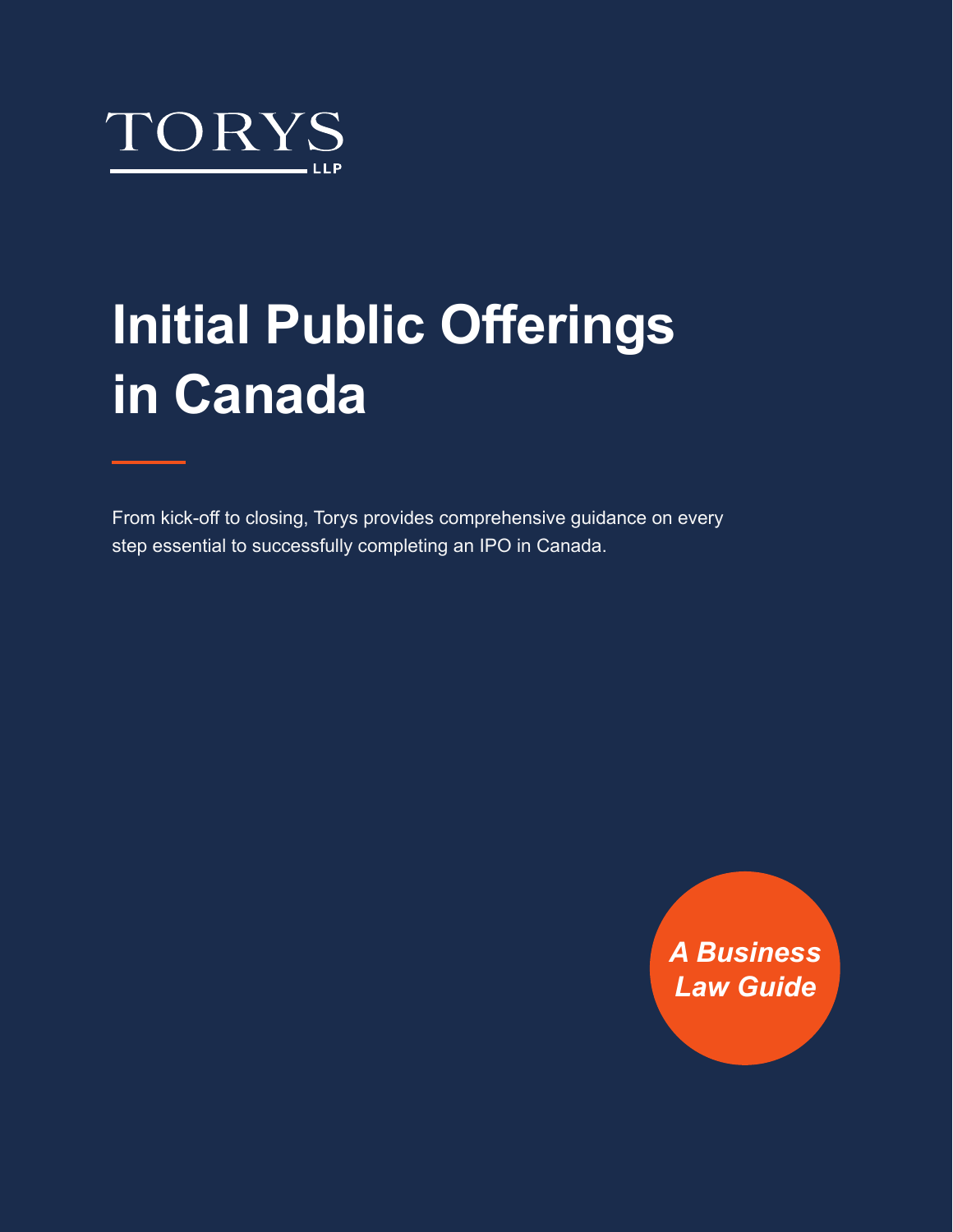## Initial Public Offerings in Canada

 **A Business Law Guide** 

© 2021 Torys LLP. All rights reserved.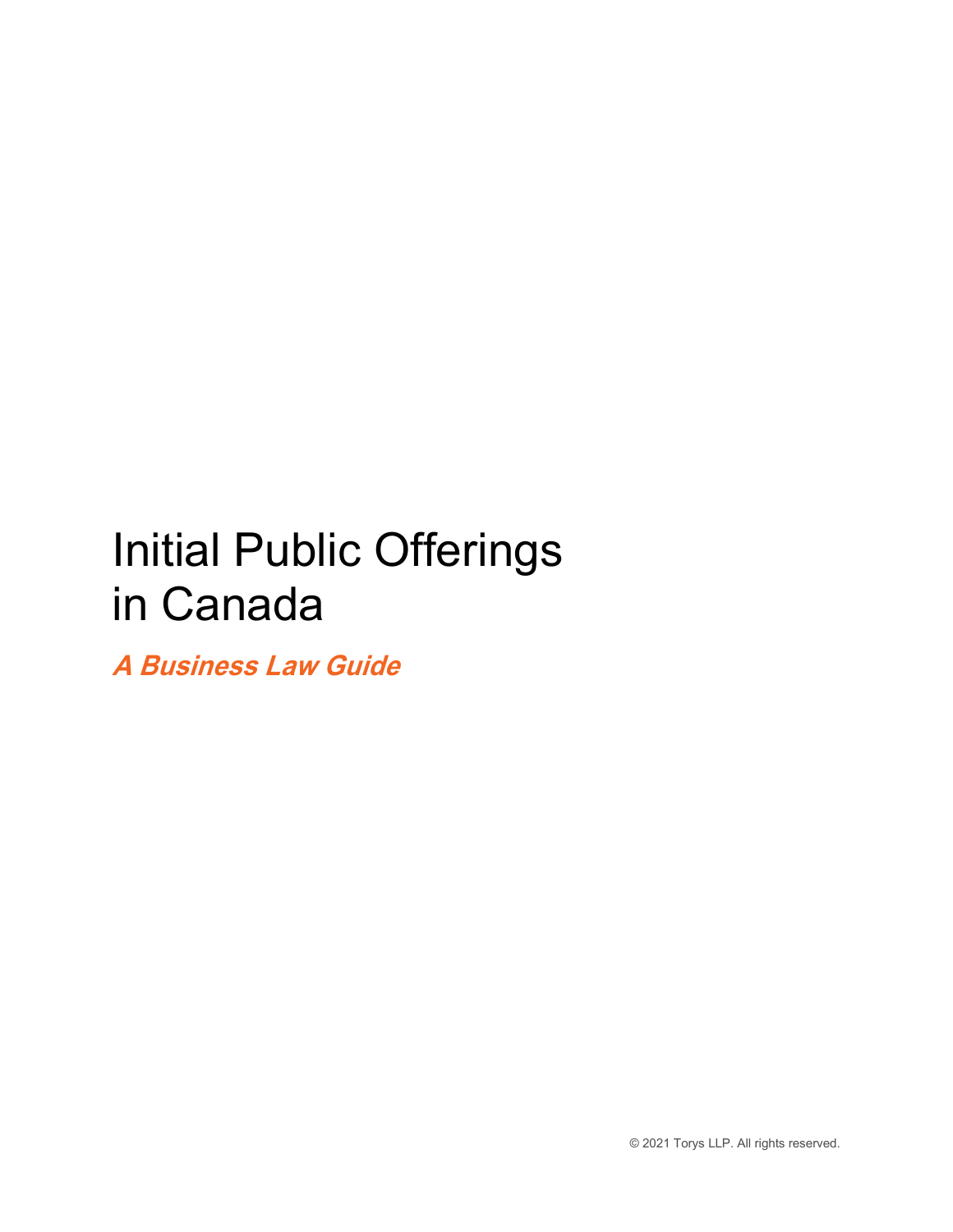## The Purpose and Scope of this Guide

This business law guide is a general overview of certain legal and business matters that may be relevant to initial public offerings in Canada.

 Because the laws and policies of governments and regulatory authorities may change from time to time, It is important to note that the information contained in this guide is accurate as of the date shown below. some of the information may no longer be accurate when you read this.

 In this guide, unless the context suggests otherwise, the term "a province" or "provinces" of Canada indicates also "a territory" or "territories" of Canada.

 is not, therefore, a substitute for qualified, professional advice, which should be sought before undertaking This guide of course does not encompass all the possible legal, business and other issues that may have an impact on or be relevant to raising capital by an initial public offering. And since it is a general overview, this guide should not be regarded as either exhaustive in subject matter or comprehensive in discussion. It the activities in Canada and/or the United States described in more detail throughout this guide.

April 2021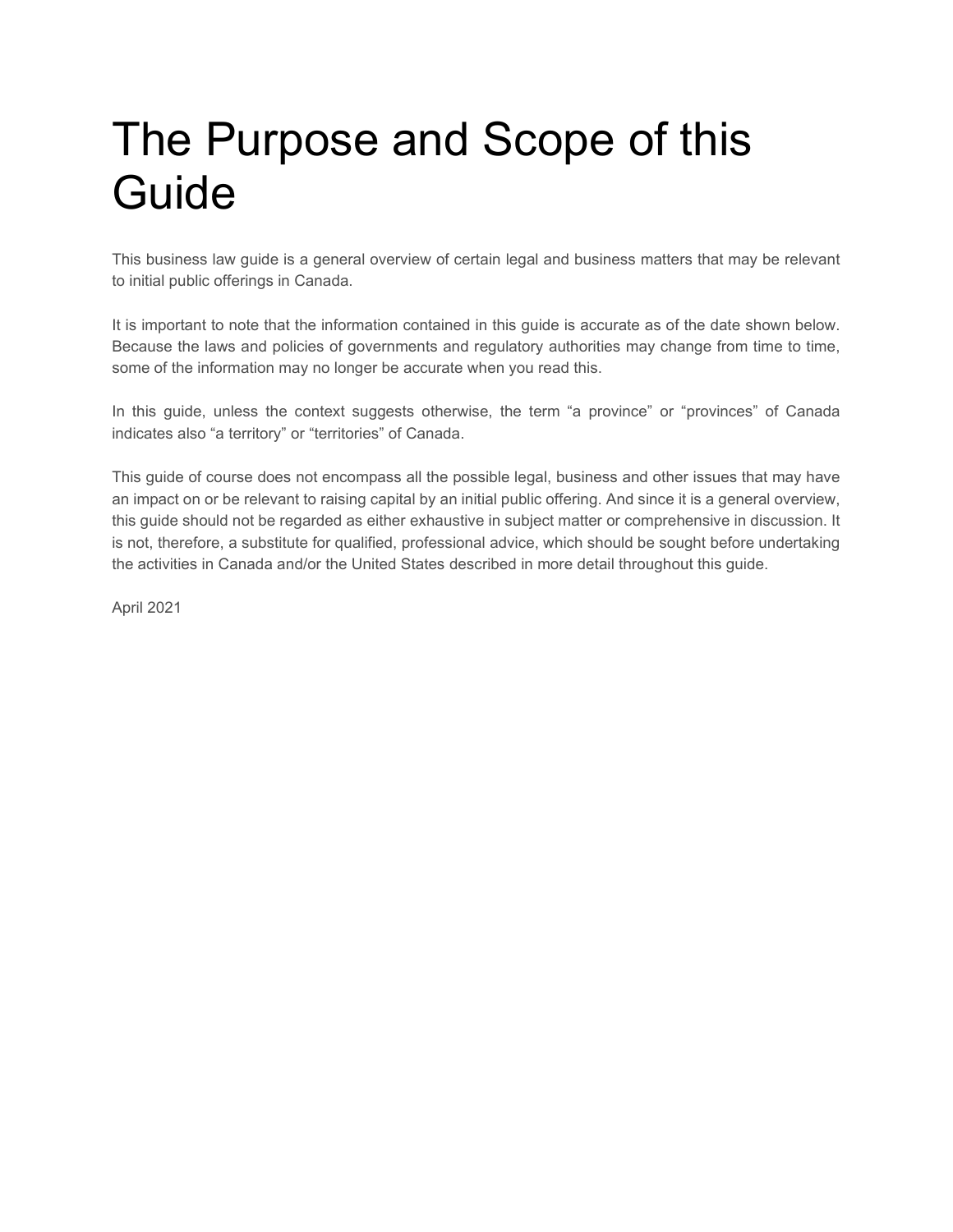## **Contents**

| 1              |                                                                    |  |
|----------------|--------------------------------------------------------------------|--|
|                |                                                                    |  |
|                |                                                                    |  |
|                |                                                                    |  |
| $\overline{2}$ | Overview of Securities Regulation and Stock Exchanges in Canada  4 |  |
|                |                                                                    |  |
|                |                                                                    |  |
|                |                                                                    |  |
| 3              |                                                                    |  |
|                |                                                                    |  |
|                |                                                                    |  |
|                |                                                                    |  |
|                |                                                                    |  |
|                |                                                                    |  |
|                |                                                                    |  |
|                |                                                                    |  |
| 4              |                                                                    |  |
|                |                                                                    |  |
|                |                                                                    |  |
|                |                                                                    |  |
|                |                                                                    |  |
|                |                                                                    |  |
|                |                                                                    |  |
|                |                                                                    |  |
|                |                                                                    |  |
|                |                                                                    |  |
|                |                                                                    |  |
|                |                                                                    |  |
|                |                                                                    |  |
|                |                                                                    |  |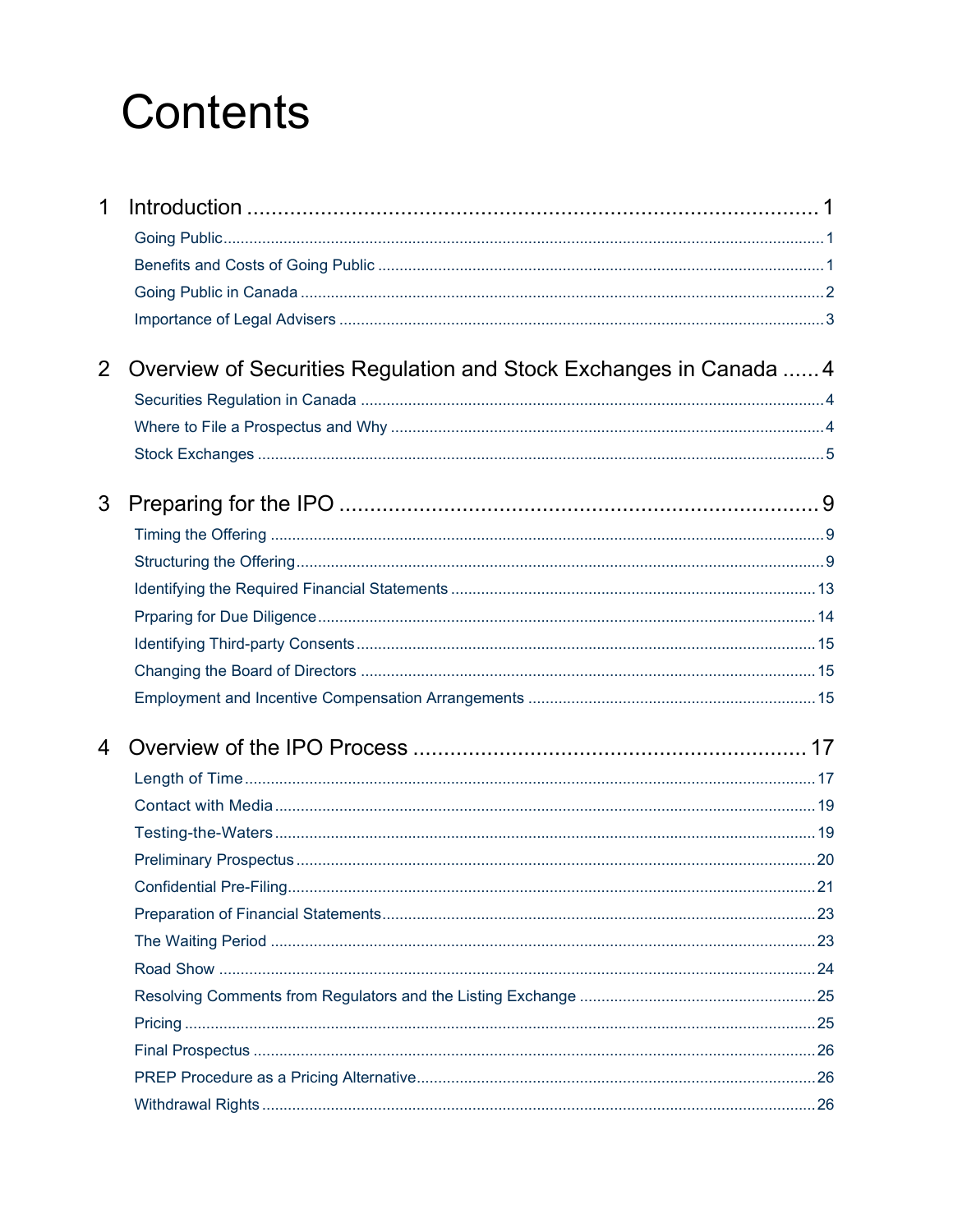| 5              |  |
|----------------|--|
|                |  |
|                |  |
|                |  |
|                |  |
|                |  |
|                |  |
|                |  |
|                |  |
|                |  |
|                |  |
|                |  |
|                |  |
|                |  |
|                |  |
| 6              |  |
|                |  |
|                |  |
|                |  |
|                |  |
|                |  |
|                |  |
|                |  |
|                |  |
|                |  |
| $\overline{7}$ |  |
|                |  |
|                |  |
|                |  |
|                |  |
|                |  |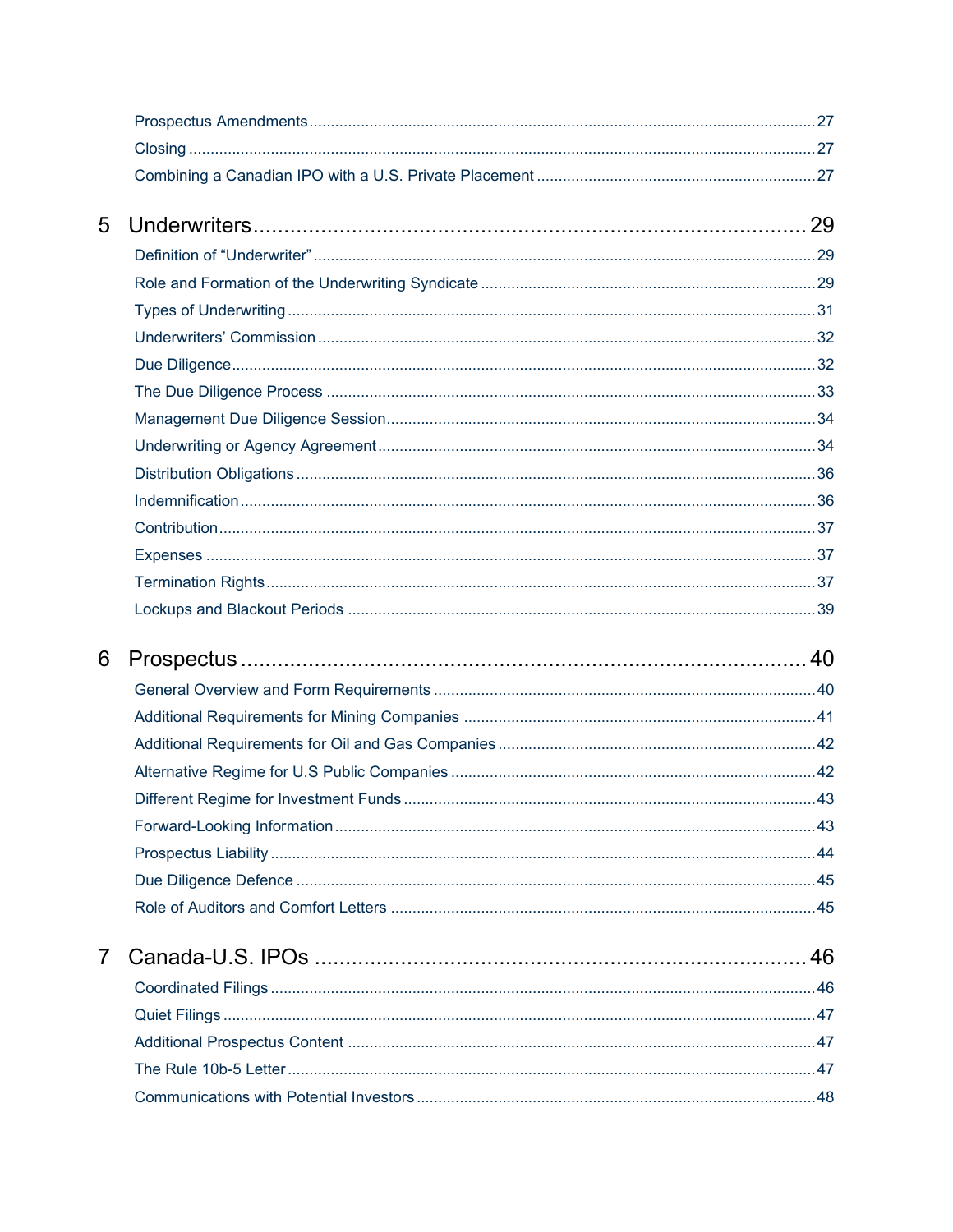| 8 |  |
|---|--|
|   |  |
|   |  |
|   |  |
|   |  |
|   |  |
|   |  |
|   |  |
|   |  |
|   |  |
|   |  |
|   |  |
|   |  |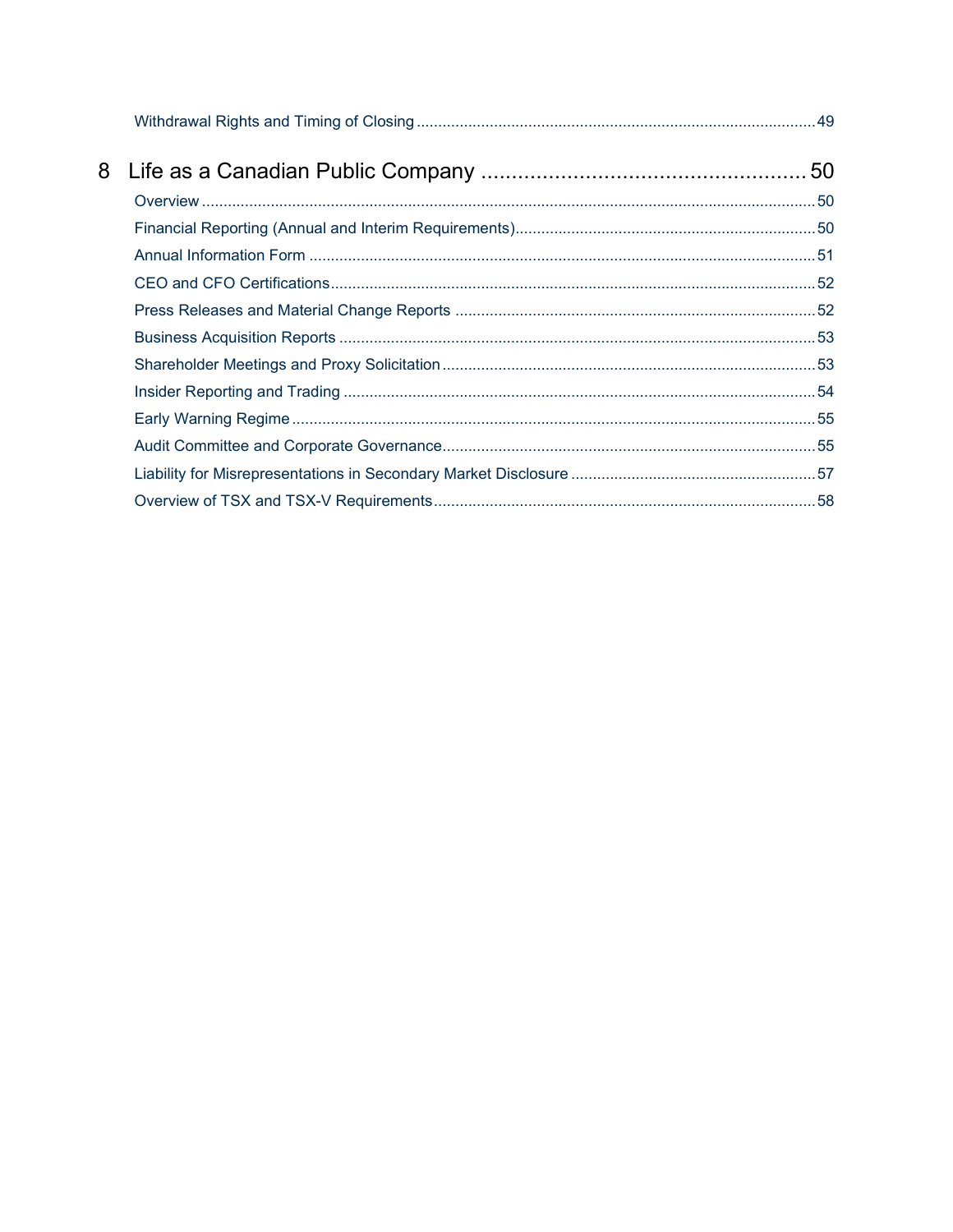

## <span id="page-6-0"></span>Introduction

## <span id="page-6-1"></span>Going Public

 This Guide provides an overview of the IPO process in Canada and ongoing reporting and governance The decision to go public is a significant milestone for a company. "Going public" refers to the process by which a private company becomes a public company. The most common procedure for going public is completing an initial public offering (IPO) of securities to the public, including the listing of those securities for trading on a stock exchange. A company can also go public via reverse takeover (i.e., an acquisition of a listed company) or a direct listing (i.e., obtaining a listing of the company's already outstanding securities). requirements for public companies in Canada. The focus of this guide is on Canadian and foreign private companies rather than companies that have previously gone public in another country.[1](#page-6-3)

Completing an IPO will often involve significant changes to a company's corporate, capital and management structures. Once public, a company will be subject to a number of rules and reporting obligations. Accordingly, the decision to go public is not one to take lightly. First, a company should focus on why it wants to go public, what its plans are and how going public will help it accomplish these plans.

## <span id="page-6-2"></span>Benefits and Costs of Going Public

Going public has considerable benefits:

- A value for securities can be established.
- Going public increases access to capital-raising opportunities (both public and private financings) and expands the company's investor base.
- Equity financing offers a lower cost of capital relative to debt financing.
- Liquidity for investors is enhanced since securities can be traded through a public market.
- Publicly traded securities are attractive for certain other purposes (as transaction currency or executive and employee compensation, for example).
- Credibility and visibility with the public are enhanced, as is the corporate image.

<span id="page-6-3"></span> In this guide, we use the term companies to refer generally to businesses structured in various forms (including corporations, trusts and partnerships) and the term shareholders to refer generally to the equity holders of such businesses. 1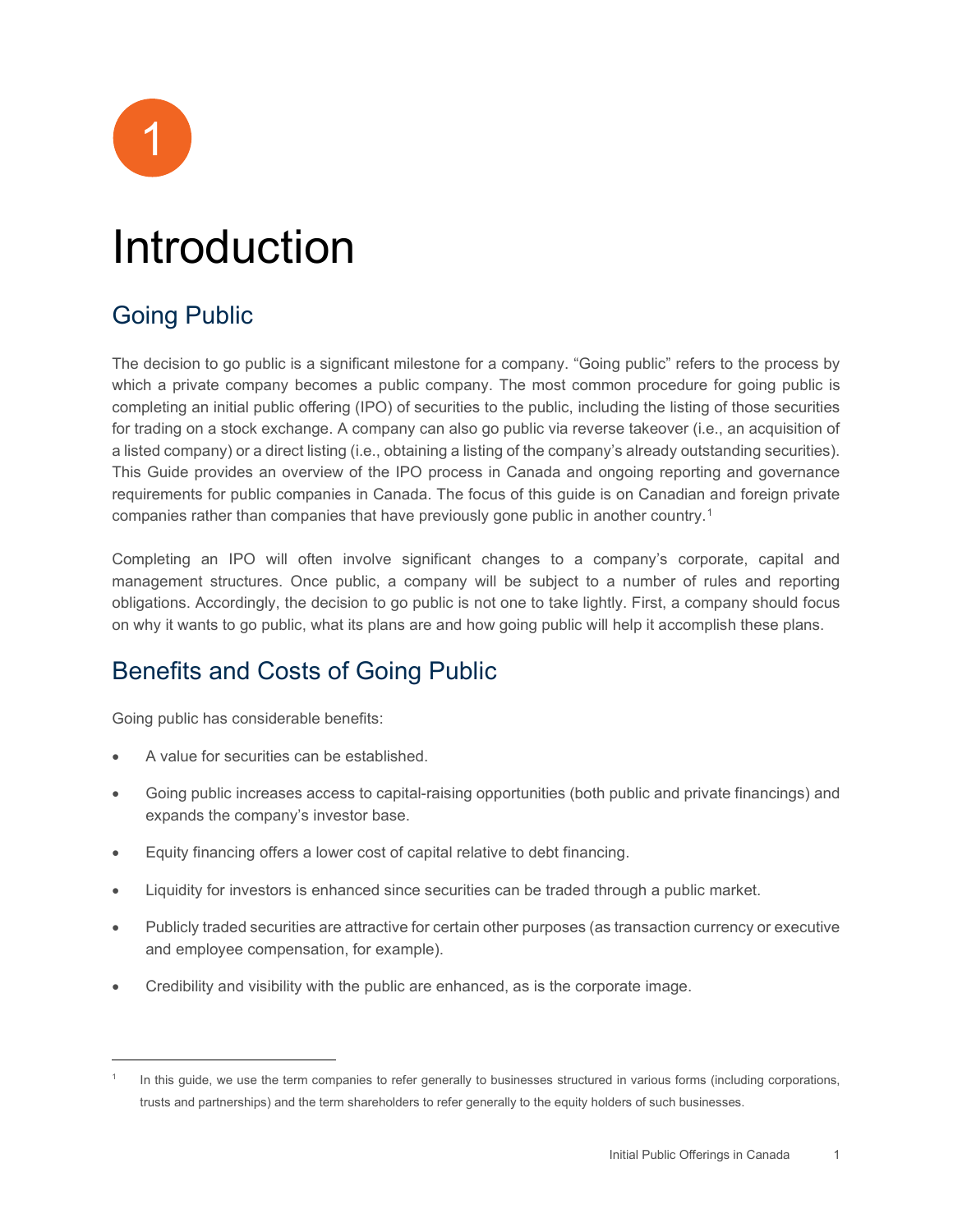Although there are many benefits, the costs of going public are considerable. For example:

- proceeds of an IPO; their expenses are additional. A company will also incur other offering expenses, including legal, accounting, printing and filing fees, and will be subject to ongoing costs associated The upfront costs of an IPO can be significant. Underwriters' commissions are typically 4%–7% of the with public company compliance obligations.
- • IPOs lead to greater public disclosure and scrutiny: financial results, share price, management and director performance, executive compensation, corporate governance practices and insider trading information will all be available to the public.
- The controlling shareholders' percentage equity interest and voting interest in the company is typically lowered – a situation that, among other things, could make the company vulnerable to a control transaction.<sup>[2](#page-7-1)</sup>
- • Extensive management resources are required to prepare for an IPO, during the IPO process and afterward to help the company comply with its obligations as a public company.
- a public company are regulated and listed companies are subject to stock exchange requirements, • Once a company goes public, transaction freedom is more limited (e.g., related party transactions for including requirements for shareholder approval of certain matters).
- The potential for lawsuits against the directors and management is increased.

## <span id="page-7-0"></span>Going Public in Canada

Going public in Canada offers a number of advantages:

- Canada has one of the world's most resilient financial systems and largest equity capital markets, as well as a vibrant institutional and retail investor base with a strong investment culture.<sup>3</sup>
- services companies, as well as companies in emerging sectors such as technology, life sciences,<br>cleantech/renewable energy and cannabis. • Canadian capital markets are particularly attractive for resource-based companies and financial
- focusing on senior companies, and the TSXV is one of the world's leading venture capital markets for • Canada's four recognized stock exchanges provide a range of listing options to meet companies' needs, based on their stage of development, industry, funding goals and other factors. The TMX Group (TMX) owns and operates Canada's two principal stock exchanges, the Toronto Stock Exchange (TSX) and the TSX Venture Exchange (TSXV). The TSX is one of the world's largest equity markets, emerging and development-stage companies. NEO Exchange (NEO) lists senior companies and investment products. The Canadian Securities Exchange (CSE) focuses on early-stage growth

<span id="page-7-1"></span><sup>2</sup> For a detailed discussion on takeover bids in Canada, refer to Torys' Business Law Guide *Takeover Bids in Canada and Tender Offers in the United States*.

<span id="page-7-2"></span> $3$  Approximately 45% of the world's public mining companies and approximately 20% of its public oil and gas companies are listed on the TSX or TSXV.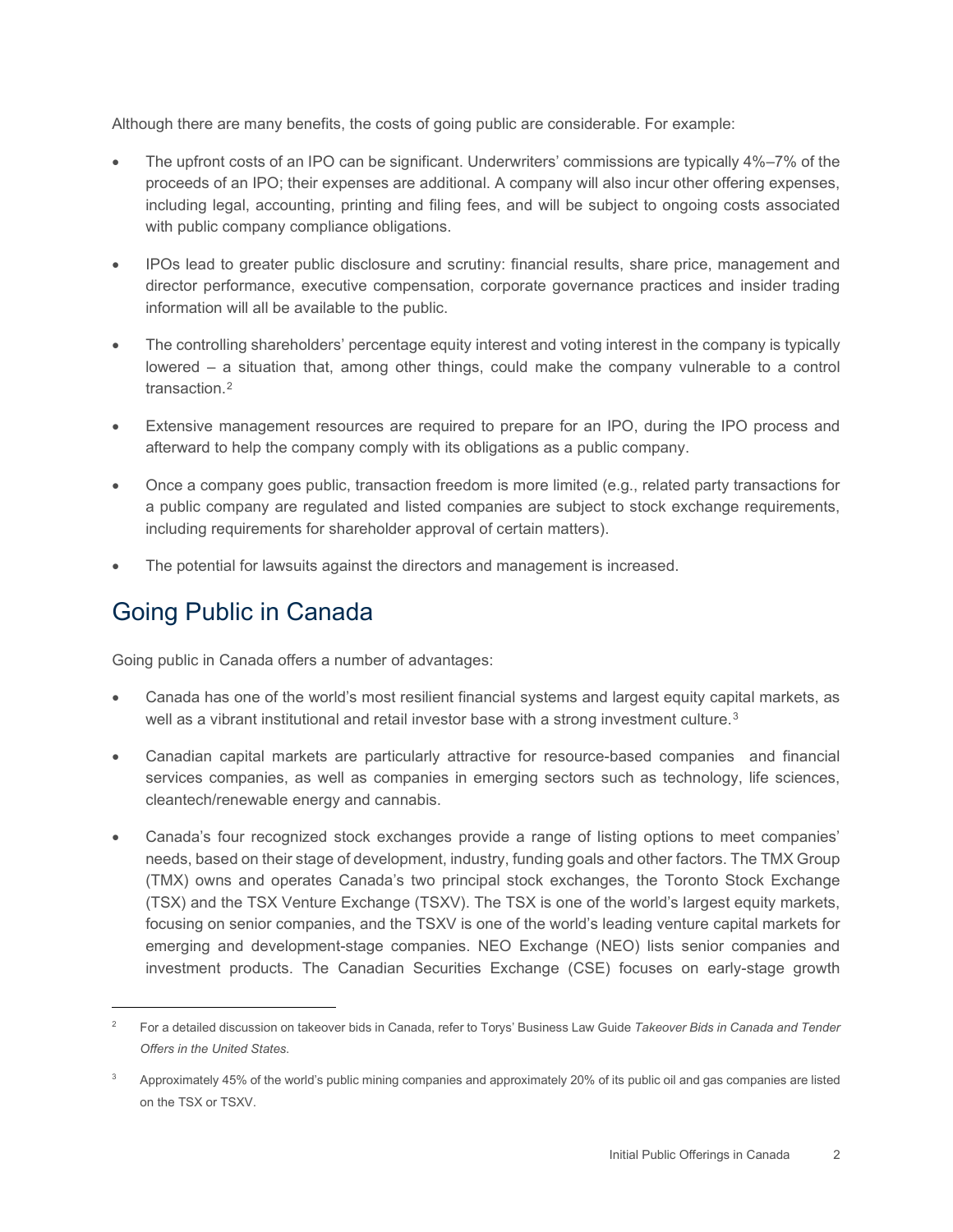companies, especially in the mining and cannabis/hemp sectors. (See Chapter 2 for more information on Canada's stock exchanges.)

- • Canada's capital markets are also attractive for foreign companies. For example, more than 230 foreign companies trade on either the TSX or TSXV. A company does not need to be incorporated in Canada or have Canadian operations or management to list on a Canadian stock exchange.
- Going public in Canada can be a stepping stone to a U.S. IPO.
- A Canadian IPO is usually less time-consuming and less expensive than a U.S. IPO.
- Canadian public company compliance requirements are less onerous than U.S. requirements in some respects. For example, auditor attestations of larger companies' internal controls are mandated by the U.S. Sarbanes-Oxley Act of 2002 but are not required in Canada.
- The Canadian business environment is generally less litigious than in the United States.
- • As the Canadian marketplace is smaller than the U.S. marketplace, a smaller issuer may be able to attract more underwriter and analyst interest, and market attention, in Canada relative to the U.S.

## <span id="page-8-0"></span>Importance of Legal Advisers

 seasoned, practical and work collaboratively as appropriate. The company should consider engaging its company's counsel should present a roadmap of the IPO process, anticipating potential roadblocks and The working group for an IPO will consist of a core team made up of the key executives from the company who will be engaged in the process, the company's outside counsel and auditors, the underwriters, and the underwriter's counsel. The IPO process rarely proceeds from kick-off to closing without the need to respond to unforeseen developments. The IPO process is most productive and efficient when the key outside advisers – company's counsel and auditors, the underwriters, and the underwriters' counsel – are outside counsel as a first step in the process, prior to or in conjunction with interviewing underwriters. The presenting possible solutions.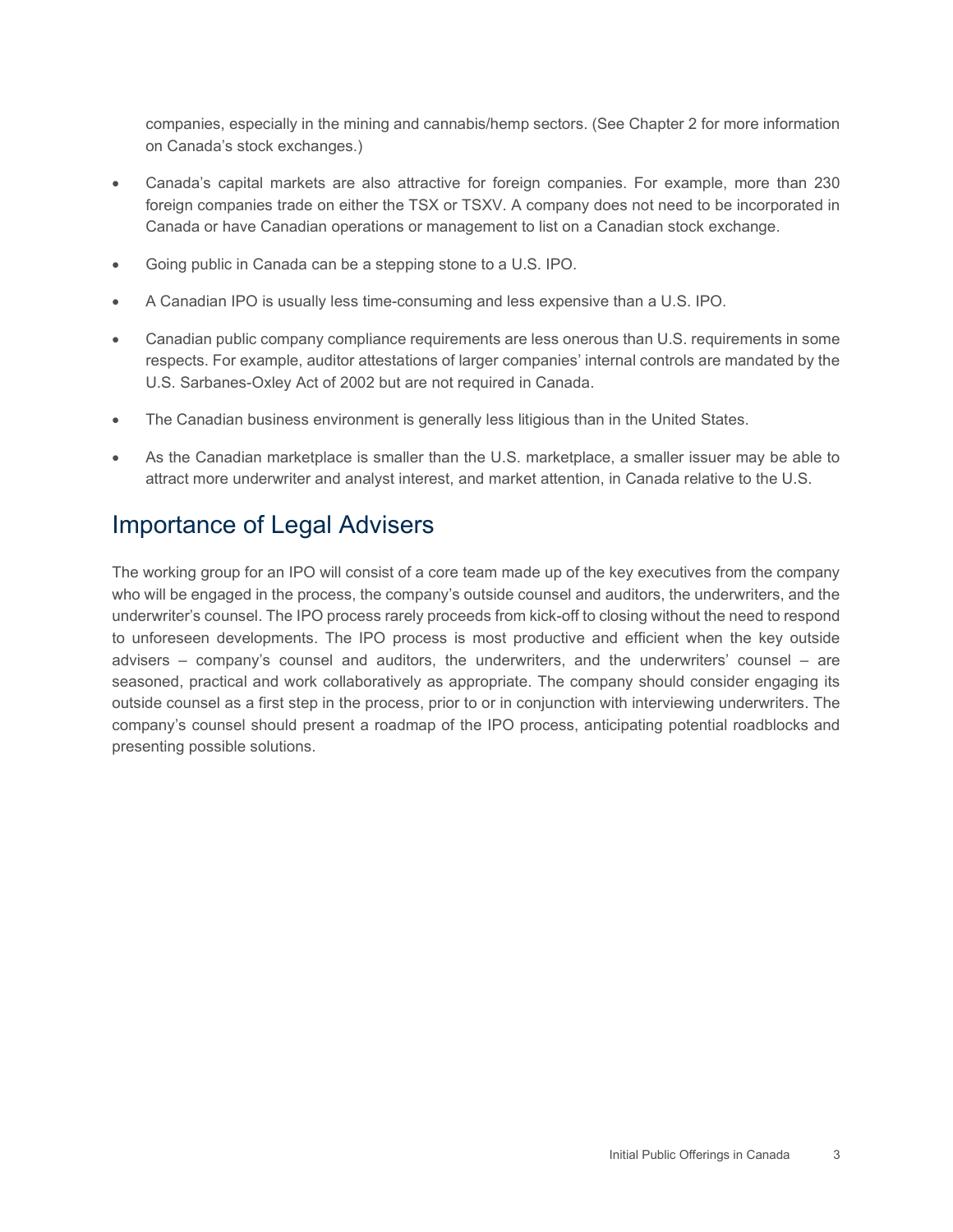2

## <span id="page-9-0"></span>Overview of Securities Regulation and Stock Exchanges in Canada

## <span id="page-9-1"></span>Securities Regulation in Canada

 In Canada, securities regulation is a provincial and territorial matter: each of Canada's ten provinces and three territories enacts its own securities legislation, whose requirements and structure are generally securities commissions generally work together to coordinate and harmonize regulation of the Canadian developing uniform rules and guidelines, coordinating approval processes, developing national electronic requirements, this guide focuses on the harmonized CSA rules and the requirements under Ontario law, which are very similar to those of other provinces and territories. consistent. Although there is no national securities commission in Canada, the provincial and territorial capital markets through the Canadian Securities Administrators (CSA). The CSA has focused its efforts on filing systems and coordinating compliance and enforcement activities. In describing Canadian legal

 There have been attempts over the years to establish a single, national securities regulator. Recent efforts statute and a single, cooperative regulatory authority have been paused. However, the fact that Canada by the federal government, together with certain provinces and territories, to develop a single, uniform has a multilateral system, with many securities commissions, generally has minimal impact on a public company's day-to-day operations. As a practical matter, a company usually has to deal with only one securities regulator.

 Companies organized under Canadian corporate laws may be subject to additional requirements under those laws after they go public. However, those requirements are generally consistent with the securities law requirements described in this guide.

## <span id="page-9-2"></span>Where to File a Prospectus and Why

 reviewing prospectuses and related materials in multiple jurisdictions. Under NP 11-202, a company can access capital markets in several jurisdictions by dealing with only one securities regulatory authority, which commission of the province or territory where the company's head office is located. If a company's head as the location of management, assets and operations or, if these are also located outside Canada, the Because each province and territory has its own securities commission, a company must file a prospectus in each jurisdiction where it wishes to offer securities to the public. National Policy 11-202 *Process for Prospectus Reviews in Multiple Jurisdictions* (NP 11-202) provides a coordinated process for filing and acts as the principal regulator. In general, the principal regulator for a company will be the securities office is located outside Canada, the principal regulator will be determined based on various factors such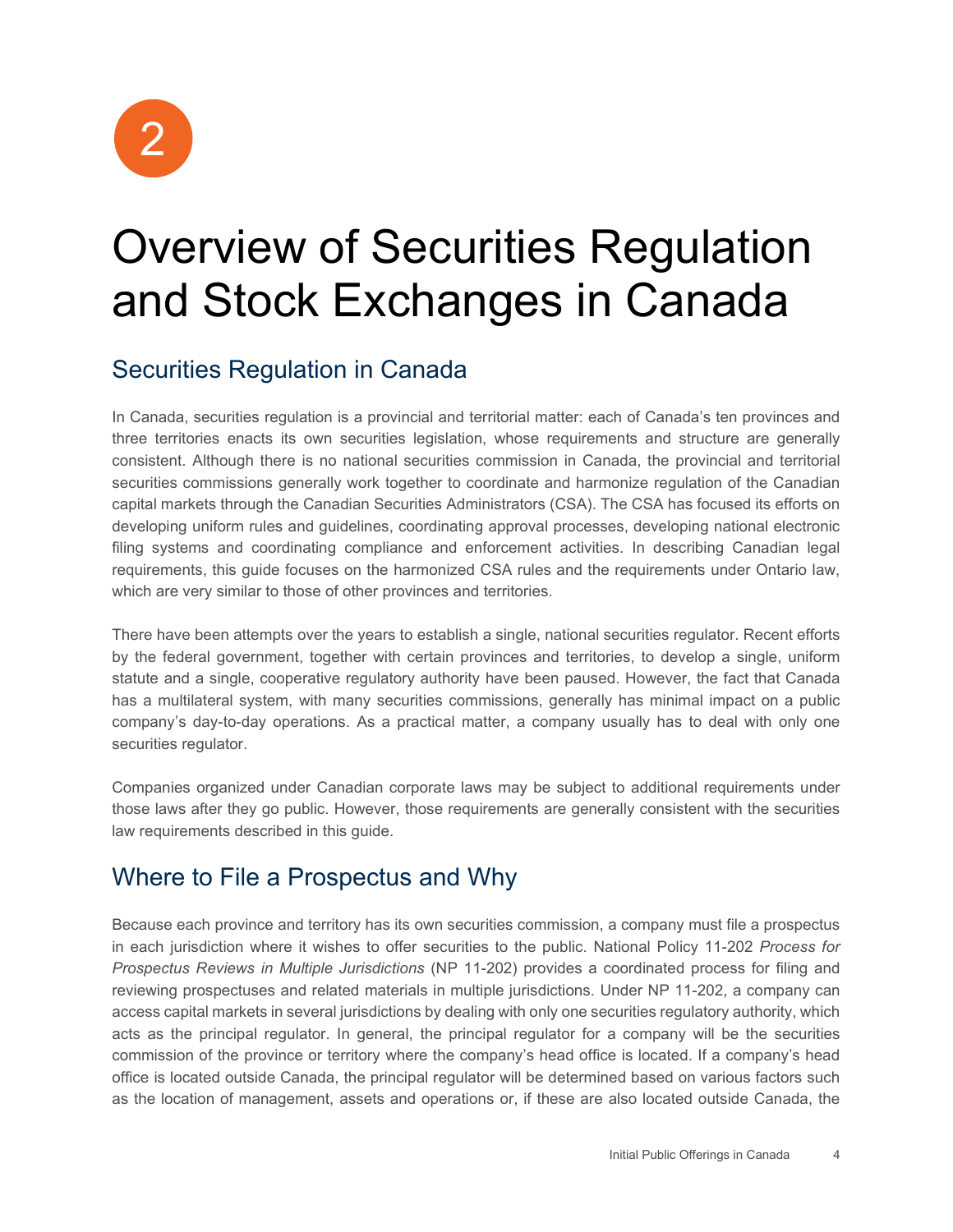location of the Canadian market where the company's securities will trade. For example, if the company's securities are being listed on the TSX, the company will likely have its closest connection to Ontario, and the Ontario Securities Commission (OSC) will be its principal regulator.

 deemed compliance with the requirements of all other participating jurisdictions. In essence, compliance with the home province's or territory's requirements provides a passport to undertake activity in capital markets across Canada. However, Ontario, Canada's largest capital market, does not participate in the passport regime. If a securities commission outside Ontario is the principal regulator and the prospectus company may have to deal separately with two securities commissions. (This usually does not result in Despite the lack of a national securities commission, most securities commissions in Canada operate under a "passport system", so that compliance with the rules and decisions of the principal regulator constitutes has also been filed in Ontario, the principal regulator will coordinate its review with that of the OSC, and the delays or substantive issues.)

 The CSA has developed an online system whereby prospectuses and continuous disclosure documents viewed by the public. The System for Electronic Document Analysis and Retrieval, or SEDAR, provides [www.sedar.com.](http://www.sedar.com/) The CSA's online System for Electronic Disclosure by Insiders (SEDI), is described in (such as financial statements and proxy materials) can be filed with the various securities commissions and access to all public company filings under applicable Canadian securities laws on its website Chapter 8.

#### Filing a Prospectus in Quebec

 file a prospectus with Quebec's securities commission, the Autorité des Marchés Financiers. However, a As in the other provinces and territories, a company that wishes to publicly offer securities in Quebec must prospectus and any documents incorporated by reference into the prospectus that are filed in Quebec must be in French only, or with both English and French versions. The translation of documents makes filing in Quebec more expensive than filing elsewhere in Canada. Nonetheless, the general view is that costs associated with translation are outweighed by the benefits associated with access to prospective investors in Quebec.

#### <span id="page-10-0"></span>Stock Exchanges

The TMX Group owns and operates the TSX and TSXV. As of December 31, 2020, 3,289 companies were listed on the TSX or TSXV with a total market capitalization of C\$3.48 trillion.

 operates TSX Sandbox, a program to help new applicants with high growth potential who do not meet The TSX gives companies with strong performance track records and management teams with experience in public markets access to a dynamic market operated by a leading global stock exchange. The TSX also traditional listing criteria.

The TSXV is one of the world's leading public venture capital markets for emerging and development-stage companies. The TSXV has a flexible, two-tiered system with tailored listing and corporate governance requirements for smaller-cap companies, which typically are seeking to raise between C\$2 million and C\$20 million. There also is potential for TSXV companies to graduate to the TSX through a streamlined process.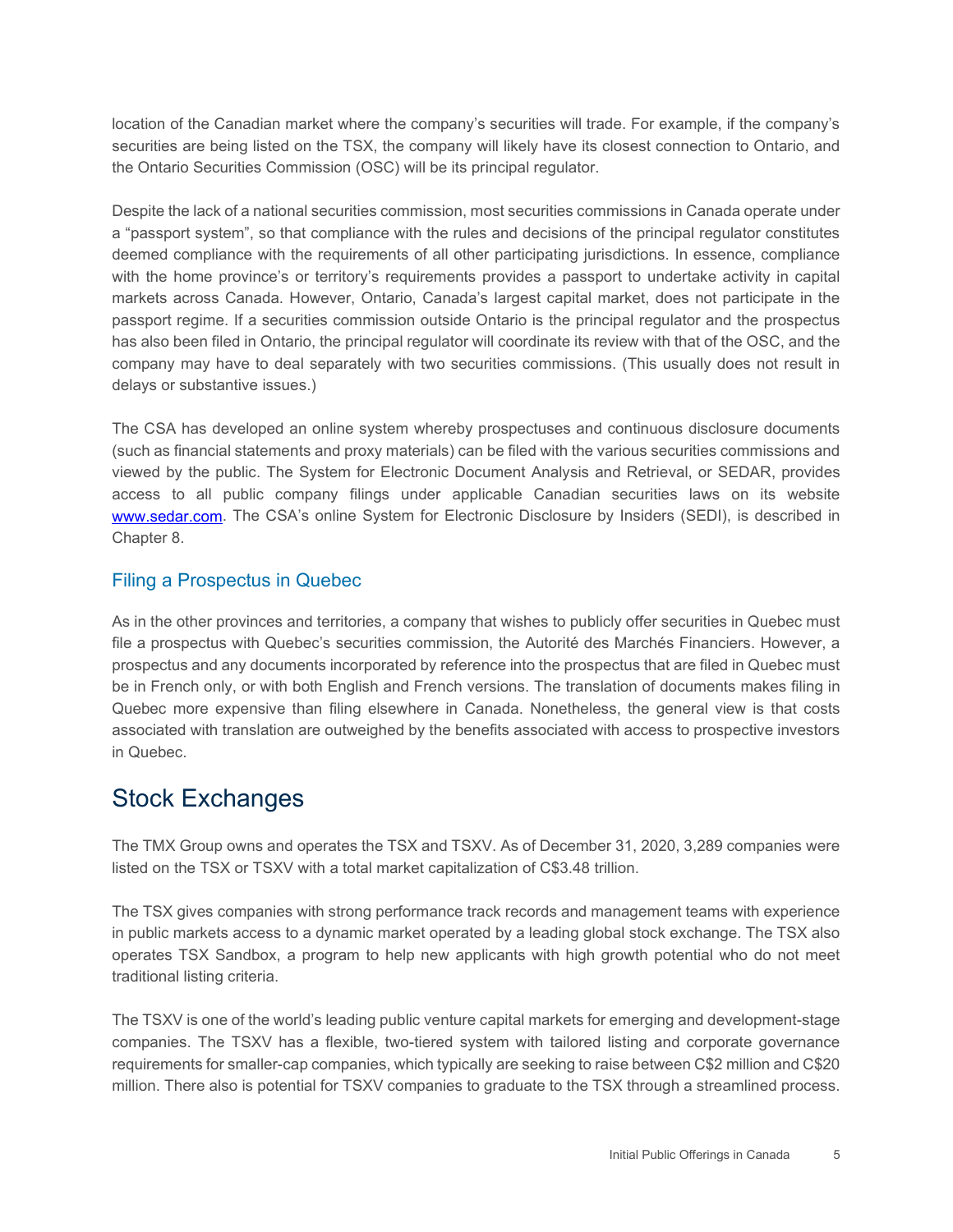companies are dual-listed on either the TSX or TSXV as well as an international exchange. The TSX and More than 225 foreign companies are listed on either the TSX or TSXV. In addition, more than 260 TSXV are particularly attractive to companies in the mining, energy and financial services sectors and, increasingly, they are also the market choice globally for small to mid-cap companies in the technology, life sciences and cleantech/renewable energy sectors.

 and investment products, with an emphasis on a streamlined, disclosure-based listing process. As of March 2021, 25 companies and 18 investment fund firms have securities listed for trading on NEO, with many NEO has been operating as a recognized exchange in Canada since 2015. It is run by Aequitas Innovations, which is majority-owned by investors and capital-raising companies. It focuses on senior public companies companies operating in the cannabis, life sciences or technology sectors.

The CSE has been operating as a recognized stock exchange since 2004. Its roster of over 600 emerging companies operates in a wide range of industries including mining, oil and gas, technology, life sciences, cannabis, psychedelics and plant protein. As of December 31, 2020, the CSE had listed securities with an aggregate market capitalization of over C\$42 billion.

 The TSX and NEO will also list special purpose acquisition corporations (SPACs). These are companies with no commercial operations that raise money through an IPO for the purpose of acquiring an existing SPACs and CPCs are usually sponsored by experienced managers and investors with the expertise and business, and they are subject to certain limitations on their activities, including restrictions on their use of funds raised in their IPO and they target acquisitions of smaller-cap companies, while the TSX and NEO business. The TSXV's Capital Pool Company (CPC) program is similar, in that it enables a company with no commercial operations to raise money through an IPO for the purpose of acquiring an existing business. credibility needed to raise the required funds and then identify and complete the acquisition of an existing funds, until they complete a qualifying transaction. CPCs, however, are subject to limits on the amount of require SPACs to raise a minimum of C\$30 million in their IPO.

 Our discussion of exchange listing requirements below and of the exchanges' ongoing requirements for listed companies set out in Chapter 8 focuses on TSX and TSXV requirements. NEO's requirements are broadly similar to the TSX's requirements, while the CSE's requirements generally are less stringent than those of the TSXV.

#### Listing on the TSX

A company seeking to list on the TSX must meet specified minimum financial, distribution and other standards. A company must file a listing application together with supporting data to demonstrate that the company is capable of meeting these minimum listing requirements. Once its listing application is approved, an applicant company must enter into a listing agreement with the TSX, committing it to comply with TSX requirements on an ongoing basis.

 applicant company. Applicant companies are placed in one of three categories: Industrial (General); Mining; or Oil and Gas. Special purpose issuers such as exchange traded funds, split share corporations, income trusts, investment funds and limited partnerships are listed under the Industrial (General) category. If the The minimum financial requirements and public distribution requirements vary with each category of primary nature of a business is not distinct, the TSX will place the company into a listing category following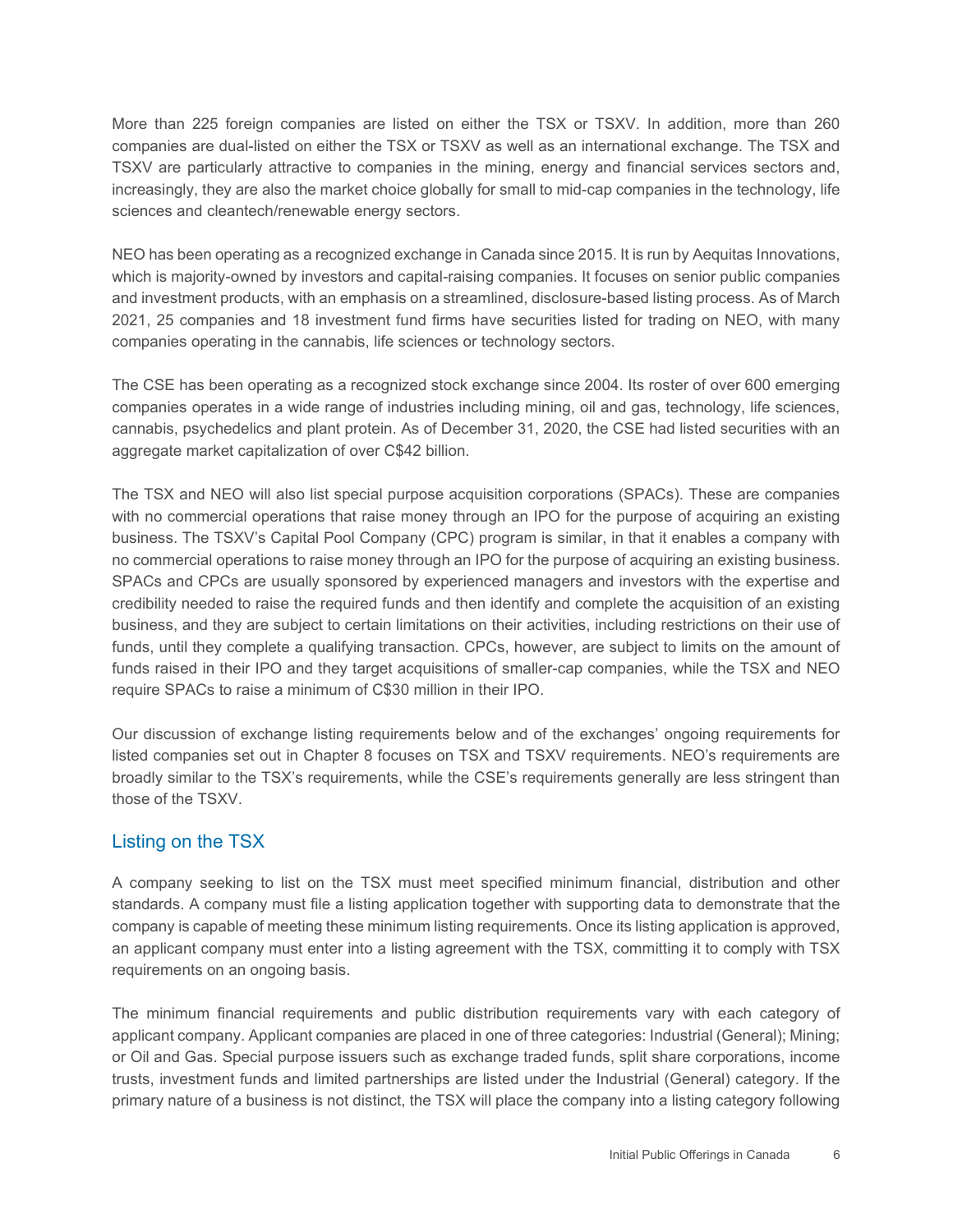must have at least 1,000,000 freely trading public shares with an aggregate market value of at least C\$4 million held by at least 300 public shareholders, each holding at least one board lot (100 shares). a review of its financial statements and other documentation. In general, an applicant company, once listed,

 An applicant company must also demonstrate that it has satisfactory management expertise and experience. For a management team, companies must have at least two independent directors, a chief executive officer (CEO), a chief financial officer (CFO) and a corporate secretary. Companies should be experience. This should relate not only to the company's business and industry, but also to public company aware that the TSX and/or securities commission will conduct background searches on a company's officers and directors, either at the time of the IPO or when new members of management or the board join the company.

 When the TSX approves a company for listing, the company will be designated as either an "exempt issuer" or a "non-exempt issuer." Exempt-issuer status can be attained when the applicant company is an established business, has net tangible assets (or in the case of an oil and gas company, proved developed requirements. Mining applicant companies must, among other things, have proven and probable mineral reserves (as calculated by an independent, qualified person) capable of providing a mine life of at least three years in order to be designated as exempt. A company that does not meet the requirements for issuers generally must be sponsored by a "Participating Organization" (i.e., a member organization that has of a company for listing on the TSX, particularly where the company only narrowly meets the minimum listing requirements for non-exempt issuers. In addition, as discussed in more detail below, the TSX also reserves) of C\$7.5 million or more and meets prescribed cash flow, pre-tax profitability and working capital exempt issuer status may instead qualify as a non-exempt issuer in the "profitable company" or "company forecasting profitability" categories, which have lower financial minimum listing requirements. Non-exempt been granted access to the TSX's trading systems), who will conduct a due diligence review of the applicant to ensure it meets the listing requirements and provide written comments to the TSX as part of the application process. (The TSX may require certain companies applying to list under the criteria for exempt issuers to have sponsorship as well.) Sponsorship can play a significant role in determining the suitability may require principals of non-exempt issuers to place their securities of the company in escrow and nonexempt issuers, once listed, are subject to increased TSX oversight of material changes and related party transactions.

 There may be exceptional circumstances that justify the granting of a TSX listing on an exempt basis even company has significant intangible assets (e.g., real estate leases, intellectual property or goodwill/brand assets". In these exceptional circumstances, the TSX will consider an application for listing on its own merits. "Exceptional circumstances" for this purpose will normally be confined to an affiliation with a though one or more of the criteria for listing as an exempt issuer have not been met. For example, where a recognition), these assets would generally be excluded from the calculation of the company's "net tangible substantial established enterprise and/or an exceptionally strong financial position.

 If the requirements for exempt issuer status are not met at the time of original listing, the company may seek that status later, either on application in writing, accompanied by the applicable fee, or upon review by the TSX.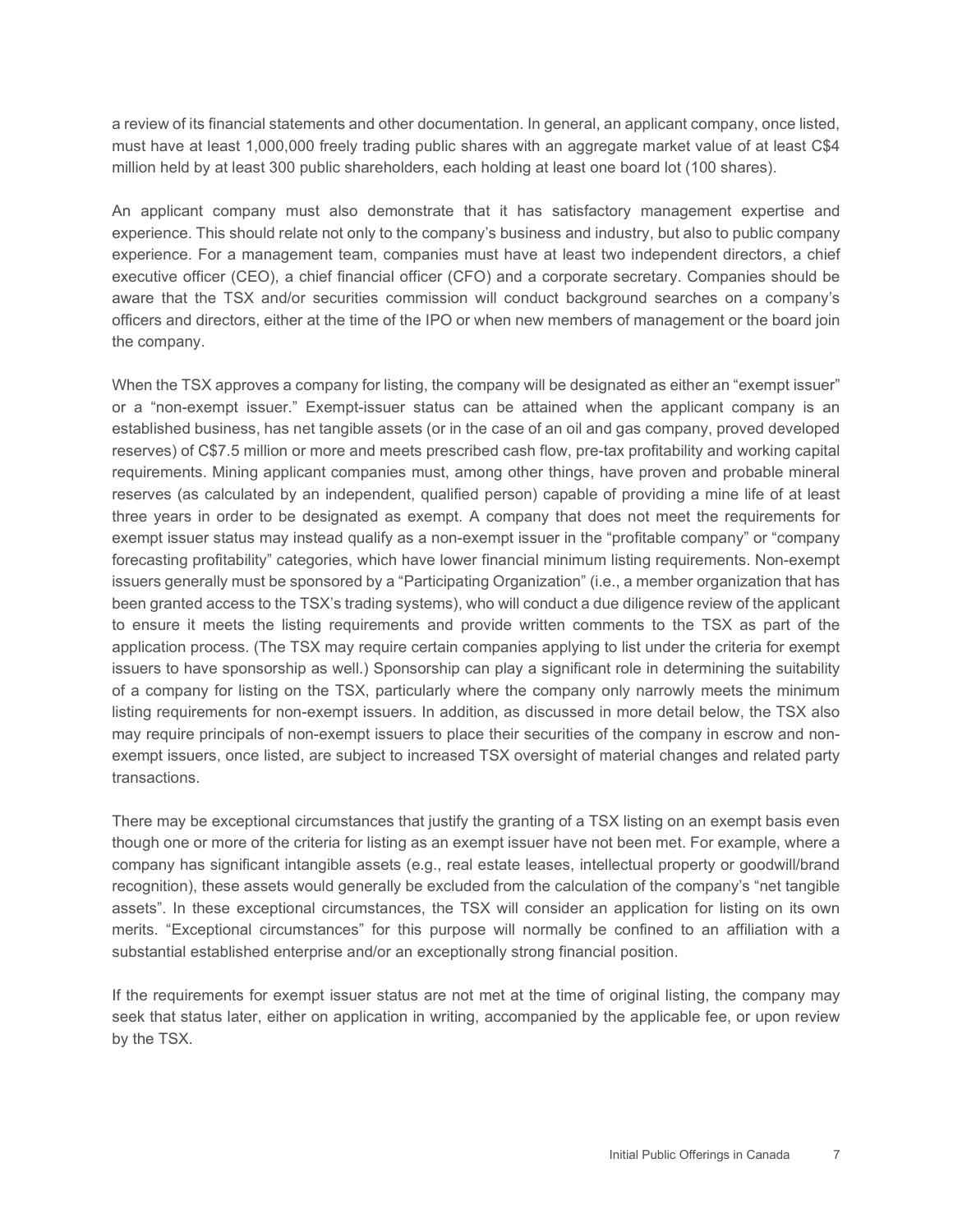Companies that do not clearly satisfy the TSX's original listing requirements for exempt or non-exempt issuers are encouraged to engage with the TSX earlier in the IPO process to avoid any late-stage listing surprises.

#### Listing on the TSXV

 with supporting data demonstrating its ability to meet the TSXV's minimum listing requirements. Once its listing application is approved, an applicant company must also enter into a listing agreement with the TSXV As in the case of a company applying to list on the TSX, a company seeking to list on the TSXV is subject to financial, distribution and other standards. An applicant company must file a listing application together to uphold the ongoing requirements to maintain the listing.

 The TSXV is generally made up of emerging and development-stage companies. As a result, its listing compliance obligations once listed. Tier 2 issuers comprise early-stage companies in all industry sectors, requirements are aimed more toward management experience than toward a company's products and services. Applicant companies are classified into two tiers on the basis of historical financial performance, stage of business development and financial resources. Tier 1 issuers have greater financial resources and are subject to more onerous minimum listing requirements than tier 2 issuers but benefit from reduced any of which can reach tier 1 status upon meeting the tier 1 minimum listing requirements.

 A tier 1 issuer must have at least 1,000,000 freely trading public shares held by at least 250 public agreement), and in aggregate holding at least 20% of the issued and outstanding shares. Tier 2 issuers must have at least 500,000 freely trading public shares held by at least 200 public shareholders, each holding at least one board lot, with no resale restrictions, and in aggregate holding at least 20% of the shareholders, each holding at least one board lot, with no resale restrictions (such as restrictions imposed under applicable securities laws or the TSXV and any restrictions under applicable escrow or pooling issued and outstanding shares. Minimum quantitative requirements such as net tangible assets, revenue, working capital and financial resources are based on tier and industry sector.

 the company's viability. The TSXV also may require certain applicants to be sponsored, with that An applicant company in certain categories and industry sectors may be required to submit a management plan that outlines its reasonable expectation of future revenues or a geological report to help demonstrate sponsorship often being pivotal in determining whether an applicant company is accepted for listing.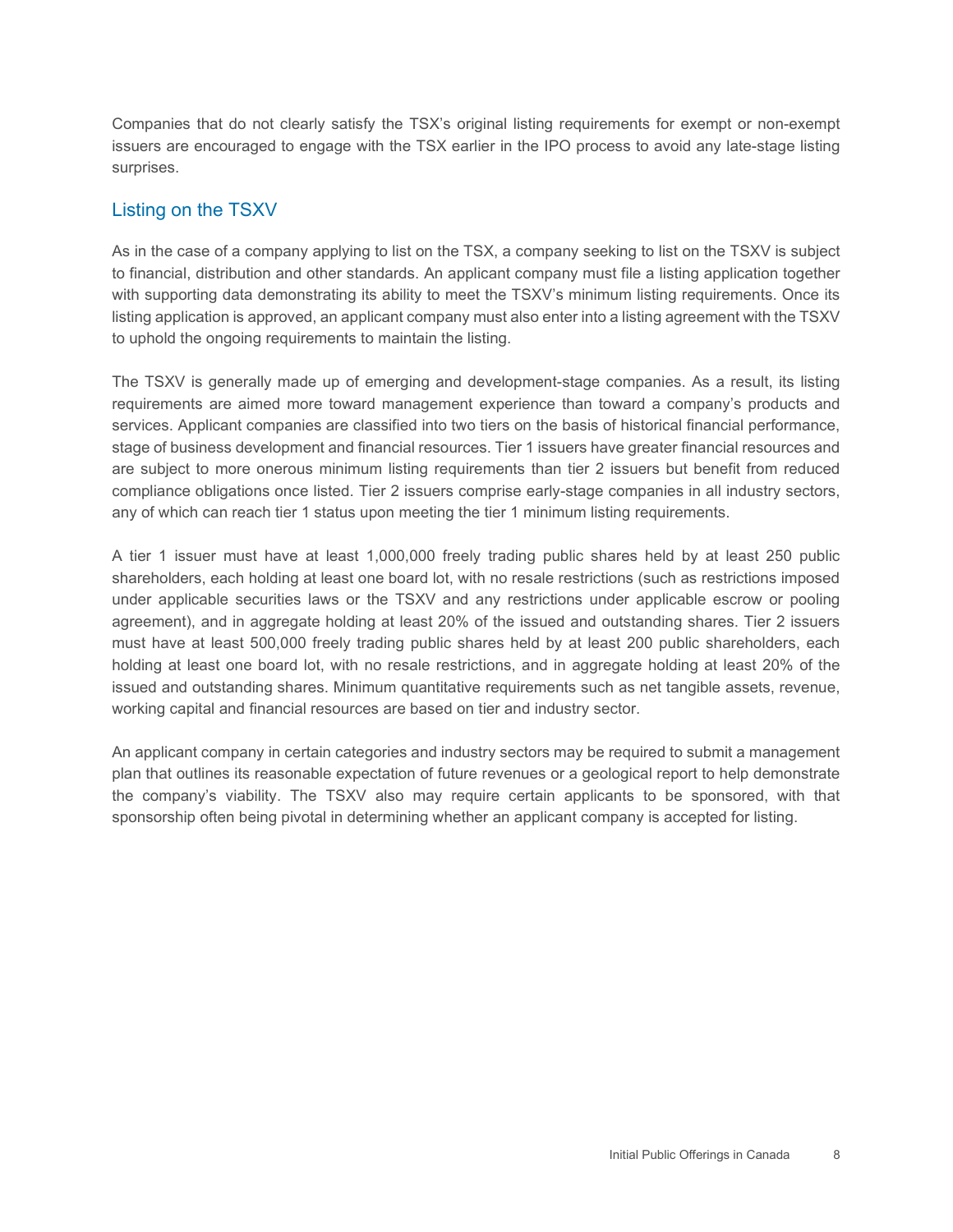

## <span id="page-14-0"></span>Preparing for the IPO

## <span id="page-14-1"></span>Timing the Offering

 history and outlook, with a clear "story" on why its securities would be an attractive investment. As part of whether the proceeds will be sufficient for that stated purpose or purposes (see Chapter 6 for a more Determining the appropriate time to go public is a critical decision that a company will need to make after consultation with its financial and legal advisers. A company going public should have a favourable financial its story, the company will need to clearly explain the intended use of proceeds from the IPO and disclose detailed discussion of the use of proceeds from an IPO). The timing for an IPO is also subject to a variety of external market factors. For instance, in a general or sector-specific market downturn, financial advisers will often recommend delaying an IPO.

 the underwriting syndicate and be actively involved in the preparation of the company's prospectus and in As an initial step in the IPO process, the company will need to select the lead underwriter(s), who will lead managing the marketing and sale of the company's securities (see Chapter 5 for further information on underwriters). For simplicity in this guide, we refer to a lead underwriter in the singular, though more than one may have this role (co-leads or joint-bookrunners).

## <span id="page-14-2"></span>Structuring the Offering

Well before the launch of the IPO process, several important structural questions, discussed below, must be considered.

#### Company Valuation

 other stakeholders and the lead underwriters. Valuation involves assessing the company's equity value, In advance of the IPO, the company should assess its expected valuation with input from key shareholders, which in turn determines the potential market value of the securities to be offered. Related considerations include the number of shares to be offered, the anticipated price per share or "range" and the percentage of the company's shares to be offered to the public.

#### Determining Which Securities Are Being Offered

 Generally, common shares newly issued from treasury are offered in an IPO. However, a company can also undertake an IPO of debt or other equity securities (e.g., preferred shares). A company can also undertake an IPO entirely or partly by way of a secondary offering, where selling shareholders resell some or all of their securities to the public. See "Selling Shareholders" below.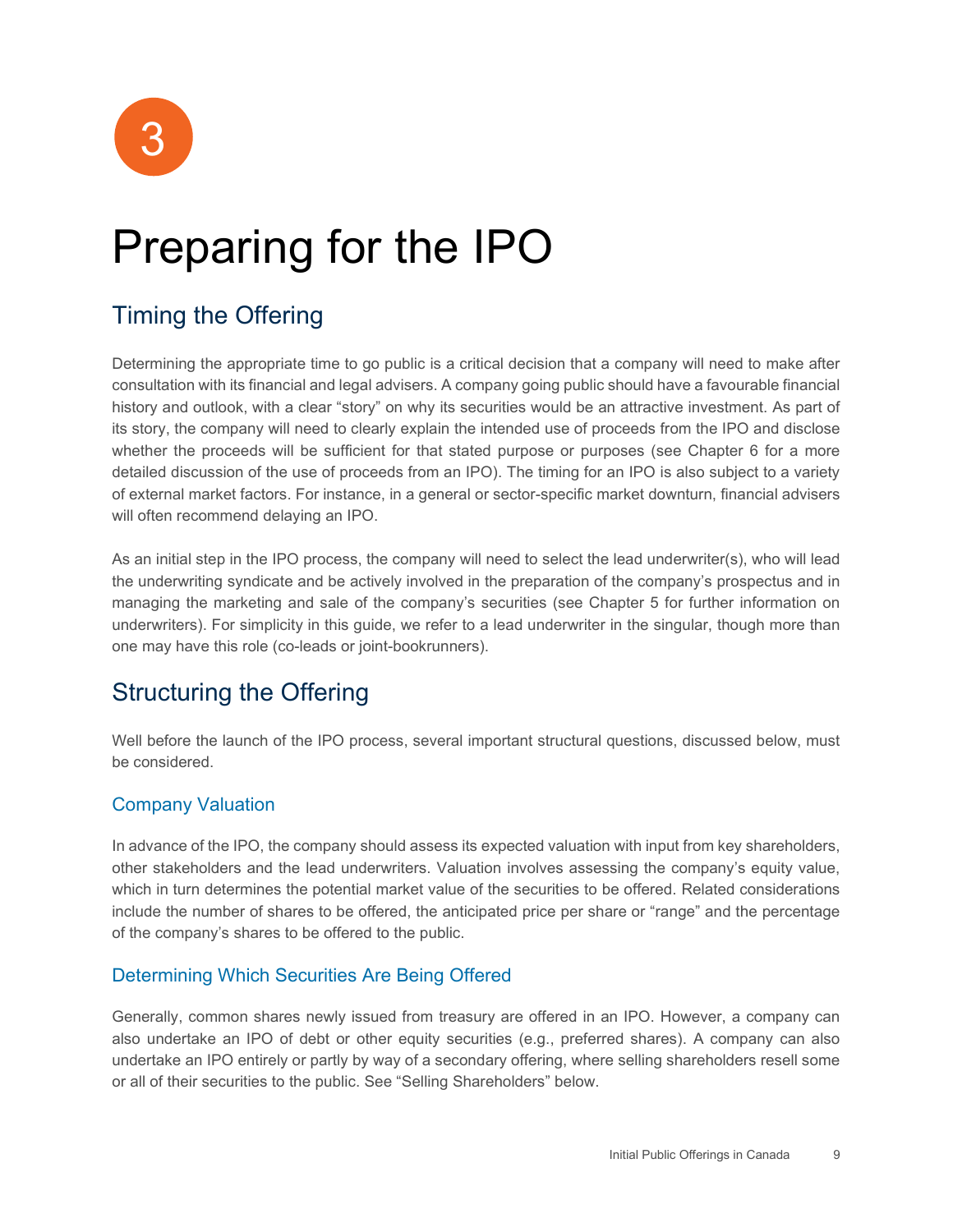#### Share Structure and Public Interest Considerations

 of an IPO. When a securities commission reviews an IPO by a company with a share structure that the commission considers contrary to the public interest, it may refuse to issue a receipt for the prospectus. the founders (a term that generally includes directors, officers, promoters<sup>4</sup> and insiders of the company) The CSA has issued a bulletin addressing share structure and related public interest issues in the context These public interest concerns may be raised in the following circumstances: (i) share structures in which have paid a nominal amount for a large block of shares relative to the IPO price; and/or (ii) transactions in which IPO investors are to contribute an amount of capital that will be significantly disproportionate to their equity interest on completion of the IPO.

 time, effort and resources spent by the founders developing the business and whether this represents a invested by the founders and the length of time it has been actively used as part of the company's capital Other factors the CSA will consider when evaluating acceptable share structures include: (i) the amount of realization of business development efforts or otherwise demonstrates value; (ii) the amount of cash structure and development of its business; and (iii) the presence of significant convertible securities, which include options, outstanding at exercise prices lower than the IPO price.

#### Escrow for Initial Public Offerings

 way, the principals have an incentive to devote their time and attention to the company's business in the In some IPOs, securities commissions require a company and its principals (as defined below) to enter into escrow agreements. These agreements are intended to align the interests of the principals with new investors by restricting the principals' ability to sell securities for a period of time following the IPO. In this post-IPO period.

Securities commissions generally do not consider escrow to be necessary for larger IPOs. Under National Policy 46-201 *Escrow for Initial Public Offerings*, escrow is not required if a company, after its IPO, is classified by the TSX as an "exempt issuer" (see Chapter 2) or has a market capitalization of at least C\$100 million.

In addition, escrow is not required for a company that, following a business combination (such as a takeover bid, issuer bid, plan of arrangement, amalgamation, merger or reorganization), is a successor to companies whose principals have been subject to escrow requirements.

 enter into a prescribed form of escrow agreement with respect to their pre-IPO security holdings. An established issuer is a company that, after its IPO, is listed on the TSX and is not classified by the TSX as an exempt issuer, or is a TSXV tier 1 issuer. An emerging issuer is a company that, after its IPO, is not an exempt issuer or an established issuer. Securities commissions generally will require principals of "established issuers" and "emerging issuers" to

<span id="page-15-0"></span> A promoter is a person or company that takes the initiative in founding, organizing or substantially reorganizing the business of a company, or who receives significant securities or proceeds in consideration of services in connection with such a transaction. 4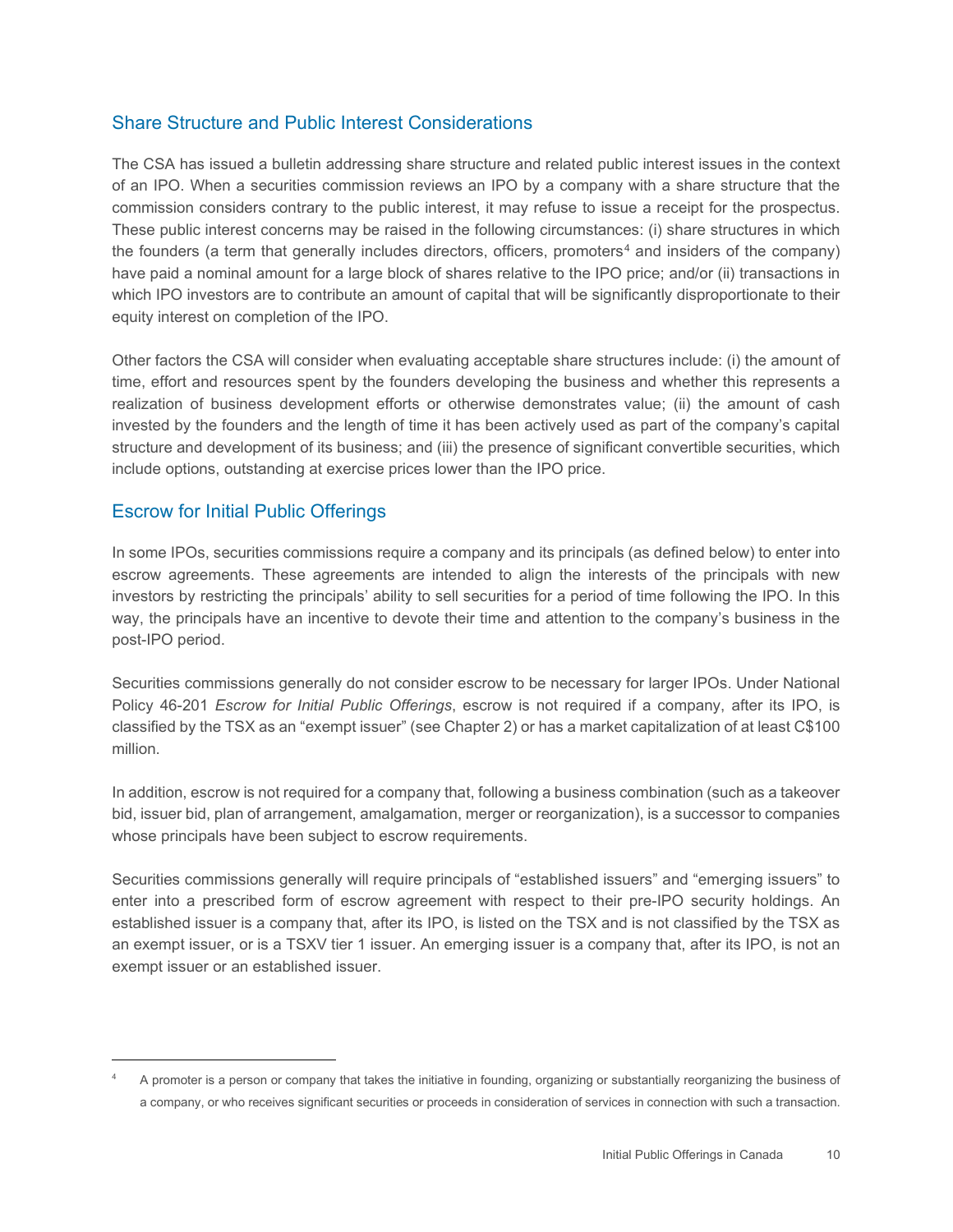Principals who may be subject to escrow requirements include the following:

- persons who acted as promoters of the company during the two years preceding the IPO;
- directors or senior officers of the company or of a material operating subsidiary at the time of the IPO;
- persons or companies that hold more than 20% of the company's voting securities immediately before and after the IPO; and
- and after the IPO and have elected or appointed (or have the right to elect or appoint) one or more • persons or companies that hold more than 10% of the company's voting securities immediately before directors or senior officers of the company or of a material operating subsidiary of the company.

 Companies controlled by one or more principals and family members sharing a principal's residence will also be treated as principals and be subject to escrow. However, a principal who holds less than 1% of the voting rights attached to the company's outstanding securities immediately after its IPO is not subject to escrow requirements.

 Generally, only equity securities and securities convertible into or exchangeable for equity securities that are held by a principal prior to the IPO are subject to escrow. In certain circumstances, additional equity securities or convertible securities that are acquired by a principal may also be subject to escrow.

Non-transferable incentive stock options issued to principals that are exercisable for cash at a price equal to or greater than the IPO price are excluded from escrow.

 18-month period: 25% of the total number of the escrow securities will be released on the date the The timing of the securities' release from escrow will vary, depending on whether the company is an emerging or established issuer. Escrow securities of established issuers generally will be released over an company's securities are listed on a stock exchange; another 25% of the escrow securities will be released 6 months after the listing date; another 25% of escrow securities will be released 12 months after the listing date; and the final 25% of escrow securities will be released after 18 months.

 Principals of emerging issuers generally will have their escrow securities released over a three-year period as follows: 10% of the total number of escrow shares will be released on the listing date, and a further 15% of the escrowed securities will be released every 6 months thereafter until the last 15% is released at 36 months.

 In certain circumstances, under a permitted secondary offering, a principal may sell all or any portion of the securities that the principal held at the time of the IPO free of escrow. This permitted secondary offering must be disclosed in the IPO prospectus and any of the principal's unsold escrow securities will continue to be subject to escrow.

 The securities regulatory authorities reserve the discretion to propose alternative escrow requirements in not been underwritten or the offered securities are not listed on a stock exchange. connection with a non-exempt issuer's IPO. This discretion may be exercised, for example, if the IPO has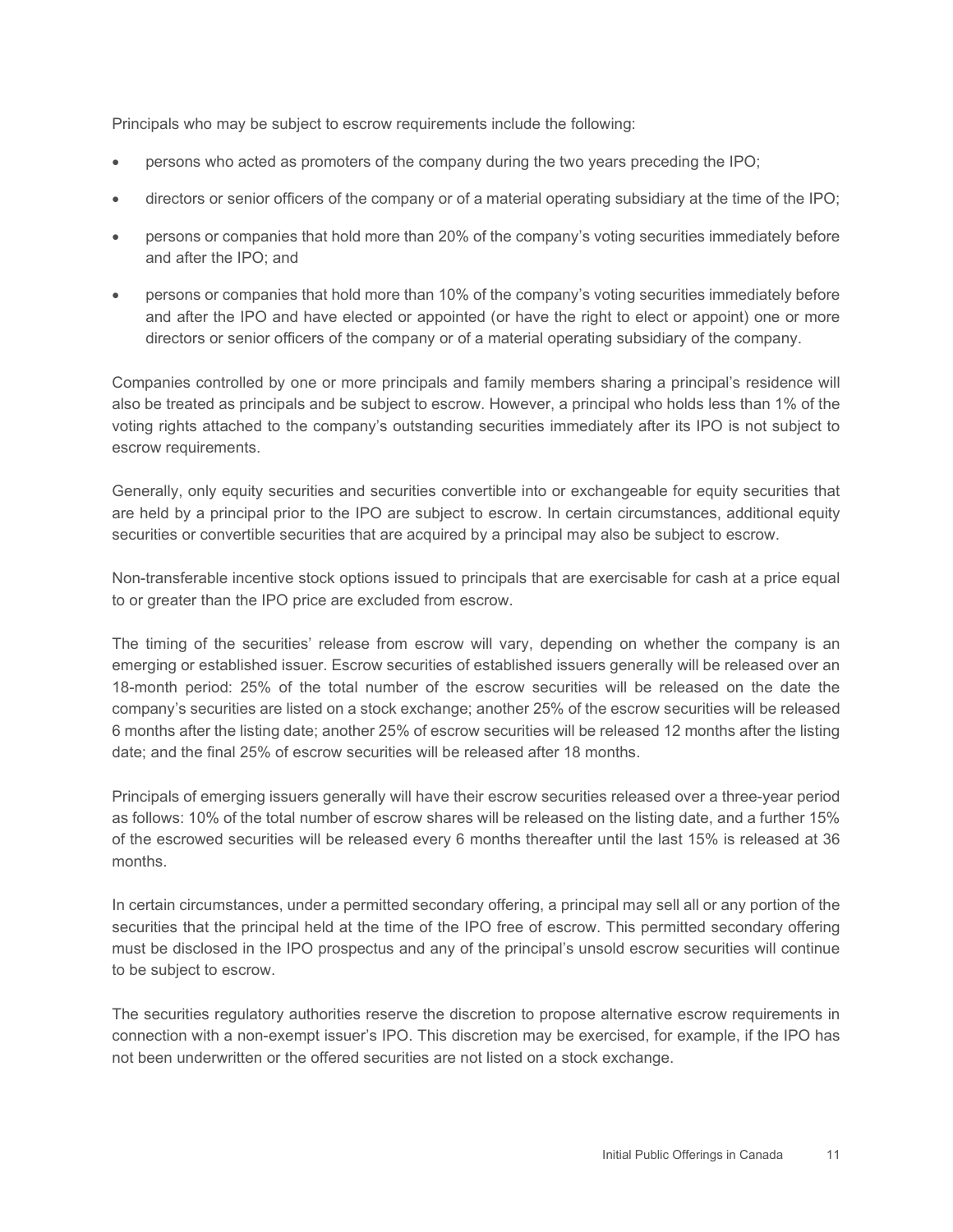#### Selling Shareholders

 company uses to offer its newly issued securities. In some cases, an IPO will consist only of a secondary offering if the company itself does not require any proceeds. It is important to keep in mind that although a misrepresentation in the prospectus and will be jointly and severally liable with the company (and certain Under a secondary offering, the selling shareholders use the same prospectus to sell their securities as the the prospectus is prepared by the company and its advisers, selling shareholders have statutory liability for other parties) for the full amount of the offering, without the benefit of a due diligence defence. However, to limit its potential exposure, a selling shareholder could seek indemnities from the company and other selling shareholders.

 with the new investors – continue to support the company and remain exposed to changes in the company's Underwriters typically require that key existing shareholders agree to hold their shares for a certain period of time following completion of the IPO. This ensures that the key shareholders of the company will – along prospects for a period of time following the IPO. The duration of this "lockup period" is subject to negotiation with the underwriters, but typically it lasts 180 days.

#### Dual Class Structures

 In some cases, a company may want to reserve control rights for its founding investors when taking the company public and will create two classes of common equity, with the founders holding multiple voting shares and the public investors holding subordinate voting shares. Alternatively, the founders may hold voting shares and the public will be offered non-voting shares.

Companies with these structures may be subject to greater scrutiny by institutional investors. That said, if a compelling tax or business reason exists for adopting a more complex structure, and the reason can be clearly explained, the dual class structure may be appropriate.

 The TSX and TSXV rules require "coattail" provisions for listed companies with dual class voting shares. These rules mandate that listed companies allow holders of subordinate or non-voting common equity to defeat this objective, the exchange may take disciplinary measures against any person, company or listed participate equally in a takeover bid with holders of superior voting shares. If a takeover bid is structured to company that is under the jurisdiction of the exchange and that is involved in making the bid. The exchange may also seek intervention from securities commissions in appropriate cases.

#### Reorganization and Recapitalization

 Depending on a company's existing corporate form and organization, it may be advisable to undertake a corporate reorganization ahead of a planned IPO. For example, a holding company might be created as the parent of an existing business, and the holding company will be the IPO vehicle. Tax and marketing considerations may also be relevant to the pre-IPO structuring as well as to the choice of jurisdiction in which the IPO vehicle should be organized.

 reorganize their existing share capital before, or concurrently with, an IPO to convert outstanding equity to Another question for a company to consider is what to do with existing preferred shares and its other outstanding shares, assuming the securities being offered are common shares. Companies will often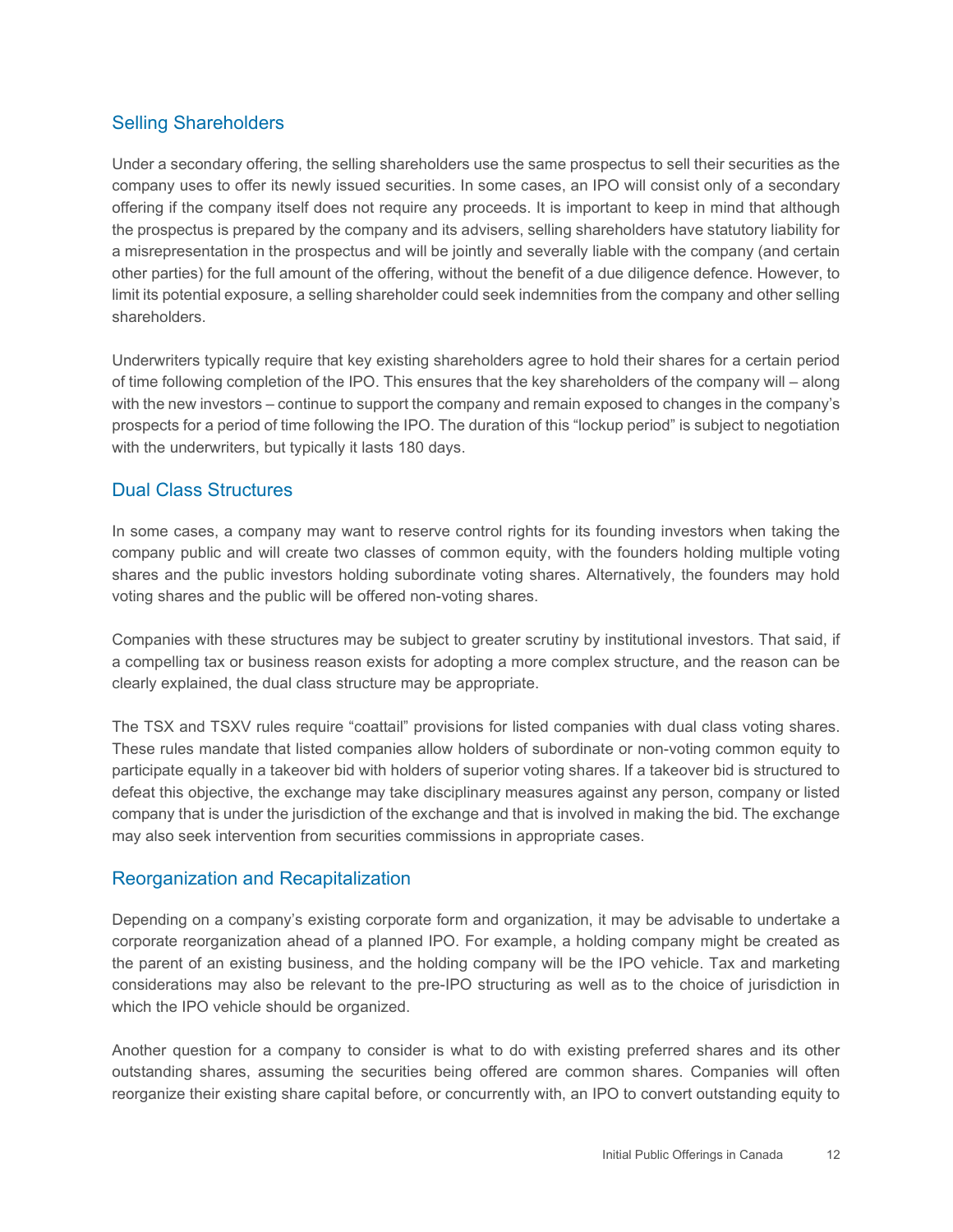previously been issued, the company's articles or a shareholder agreement may provide that the preferred common shares and otherwise simplify their capital structure. In some cases, if preferred shares have shares are to be converted into common shares upon the IPO.

 may limit the number of potential investors, particularly retail distribution. A company may therefore need to reorganize its share capital immediately before an IPO to achieve the desired offering price per share. reorganized so that each of the existing common shares will have a value of C\$10 per share. If each existing share has a value of C\$50, a company could undertake a stock split so that each share with a value of Underwriters often advise pricing an IPO in the range of C\$10 to C\$20 per share. A price that is too high For instance, suppose a company has a current share capitalization of C\$500 million (consisting of common shares) and wishes to issue an additional C\$200 million of common shares. If the underwriters advise that C\$10 per share is the ideal offering price per share for the IPO, the existing share capital may need to be C\$50 would become five shares with a value of C\$10 each.

#### <span id="page-18-0"></span>Identifying the Required Financial Statements

Generally, audited comparative financial statements of the company, in most cases covering the previous three completed financial years, must be included in an IPO prospectus. The required financial statements must include financial statements of any predecessor entity during the three-year look-back period, as well as any businesses acquired by the company within the three-year lookback period if a reasonable investor would regard the business acquired to form part of the company's primary business. Exemptions from this requirement may be available for non-material acquired businesses. The prospectus also must include unaudited comparative financial statements for the most recent interim (i.e., quarterly) period. These statements must be the subject of an auditor review engagement.

 When planning an IPO, the preparation of the required financial statements is generally a long lead-time item, and it is critical for companies to engage with their auditors and external legal counsel early on to confirm the requirements and, if appropriate, engage with the securities commissions through confidential "pre-filing" discussions well in advance of a targeted prospectus filing date (see also Chapter 4 "Confidential Pre-Filing").

#### Accounting Standards

 International Accounting Standards Board (IFRS-IASB). Annual audited financial statements generally must or is already a reporting company for purposes of the U.S. Securities Exchange Act of 1934 (Exchange Most companies, whether Canadian or foreign, conducting an IPO in Canada will have to prepare their financial statements in accordance with International Financial Reporting Standards as issued by the be accompanied by an auditor's report without reservation. If a company is conducting a Canada-U.S. IPO, Act), it usually will be able to prepare its financial statements in accordance with U.S. generally accepted accounting principles (GAAP) instead of IFRS-IASB. In such a case, no reconciliation to IFRS-IASB would be required.

 accepted accounting standards (GAAS), (ii) International Standards on Accounting or (iii) U.S. AICPA A company's financial statements must usually be audited in accordance with (i) Canadian generally GAAS and the standards of the U.S. Public Company Accounting Oversight Board, depending on the circumstances.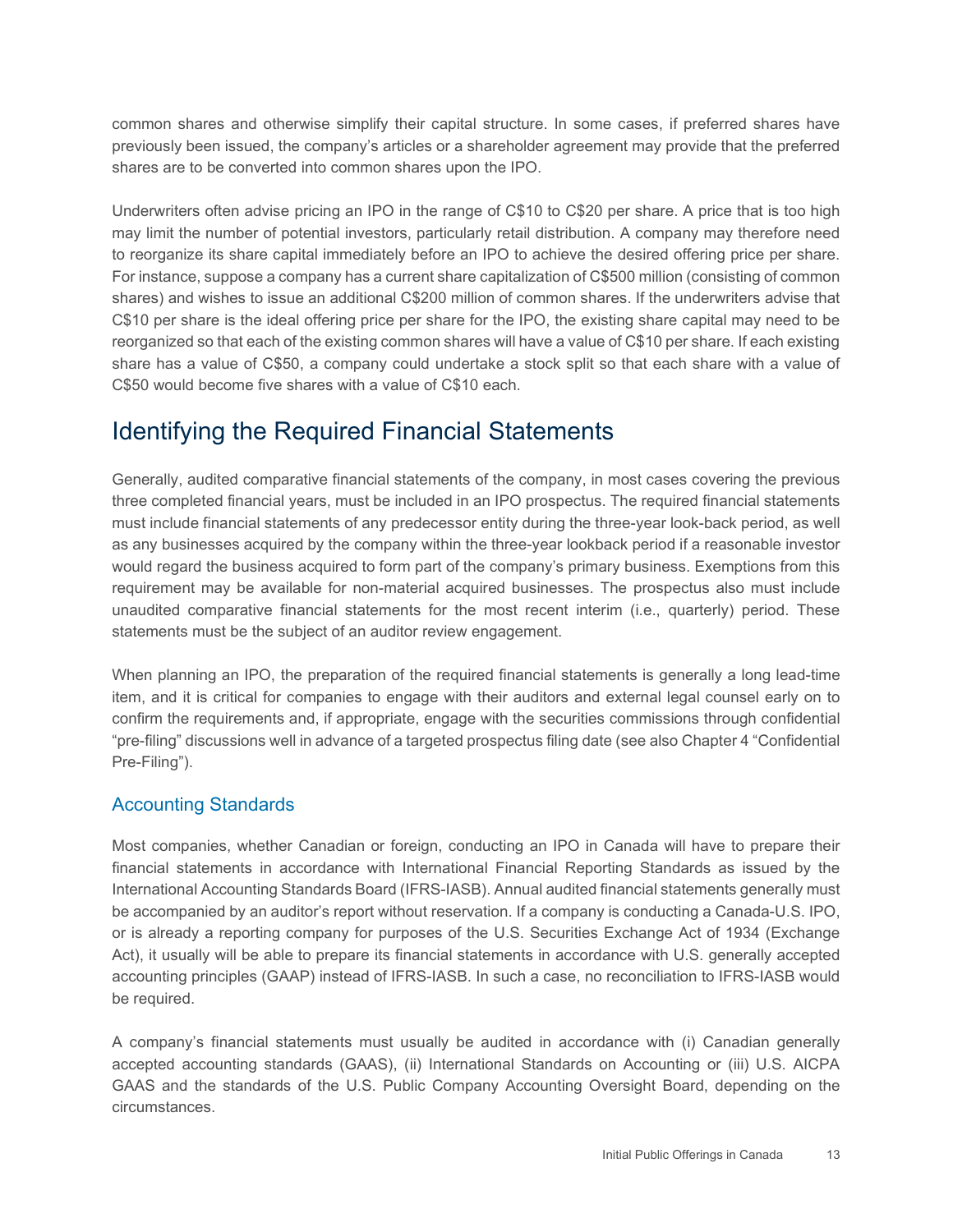#### Significant Acquisitions

 it makes sense to confirm the required financial statements with the company's auditors and, if appropriate, with the securities commissions through confidential "pre-filing" discussions well in advance of going public. If the company going public has recently completed, or is likely to complete, a "significant acquisition" (as defined below), the financial statements of the acquired company must also be included in the prospectus (along with a *pro forma* presentation giving effect to the acquisition, in some cases). In situations like this,

 TSXV or CSE. A non-venture issuer includes companies seeking a listing (or listed) on the TSX or the NEO. The significant acquisition rules distinguish between "venture" and "non-venture" issuers. A venture issuer is typically a junior public company seeking a listing (or listed) on one or more junior markets, such as the

 if it meets any two of the following three tests: (i) the "Asset Test", where the assets of the acquired business company (excluding any pre-existing investment in or advances to the target business); or (iii) the "Profit or Loss Test", where the profit or loss from continuing operations (excluding income taxes) of the acquired business exceeds 30% of the company's profit or loss from continuing operations attributable to owners financial statements of the company and the acquired business (adjusted as necessary for comparability Under the significant acquisition rules, an acquisition for a non-venture issuer is a "significant acquisition" exceed 30% of the company's assets; (ii) the "Investment Test", where the company's investments in and advances to the acquired business as at the date of the acquisition exceed 30% of the assets of the (excluding income taxes). These tests will be measured based on comparable periods reflected in the with the company's reporting currency and accounting principles).

For venture issuers, an acquisition is a "significant acquisition" if it meets either the Asset Test or the Investment Test at a 100% significance level.

## <span id="page-19-0"></span>Preparing for Due Diligence

 As part of the IPO process, the underwriters, underwriters' counsel and company's counsel will need to conduct due diligence on the company. The purpose of the due diligence investigation is to confirm the accuracy of information in the prospectus and identify issues concerning the company, its business and its industry that must be reflected in the prospectus to ensure that it does not include any incorrect material information or omit any material information. Due diligence also allows the underwriters, the company's directors, and certain other parties to establish a defence to liability under securities laws if the prospectus contains a misrepresentation. (See Chapter 6 for more information on the due diligence defence.)

 Business and financial due diligence is led by the underwriters and involves a formal review of a company's financial statements, working capital requirements, business plans and financial forecasts, internal controls and financial reporting procedures. Site visits and contacts with key suppliers and customers may also be undertaken. The underwriters will also meet with management and may conduct background searches on key personnel. Business and financial due diligence assists in the valuation process and helps identify trends, contingencies or future plans that should be reflected in the prospectus.

 weeks to complete. It involves inquiries by the underwriters and legal counsel into all major aspects of the Legal due diligence for an IPO is an in-depth process and, depending on the company, could take several company's business, operations and corporate records. Companies should assemble their documents well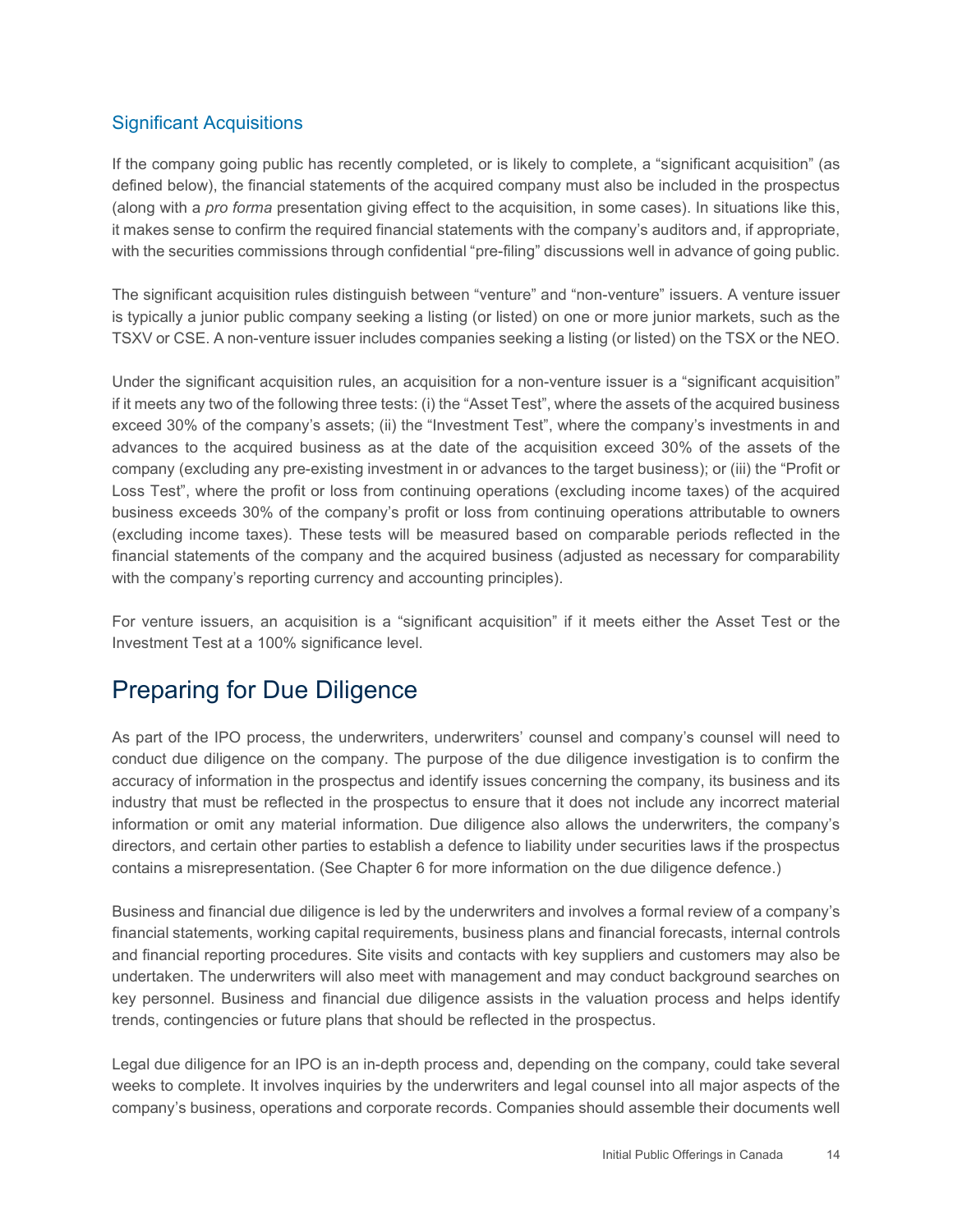in advance of a planned IPO, to be available for review in an online virtual data room. In addition, corporate records and minute books should be updated if necessary.

(See Chapter 5 for more information about the due diligence process.)

## <span id="page-20-0"></span>Identifying Third-party Consents

A company should review its material agreements to determine if any third-party consents or other approvals are required to complete the IPO. For instance, consents are often required by provisions in private company shareholder agreements or credit agreements.

In addition, confidentiality provisions in material agreements should be identified in advance so the company has adequate time to seek any necessary consents from counterparties. For instance, a company might be required to obtain consent from a supplier to: (i) disclose the contract to the underwriters and their legal counsel in connection with the due diligence process; (ii) name the supplier in the prospectus; and/or (iii) include provisions of the contract in the prospectus and file it publicly as a "material contract".

#### <span id="page-20-1"></span>Changing the Board of Directors

 A typical private company board of directors consists of a small number of individuals representing the significant shareholders and management. A typical public company has a board of directors of five to twelve individuals, the majority of whom are independent (i.e., not members of management or, in some cases, shareholder representatives). Companies planning an IPO should begin looking for suitable independent director candidates well in advance of the planned IPO and assess their qualifications in light of the corporate governance requirements and institutional investors' expectations described in Chapter 8 below. For example, subject to certain limited exceptions, public companies must have at least three independent directors who are financially literate to comprise the audit committee. In addition, if the board of a public company does not have a majority of independent directors, it will need to explain how the board facilitates its exercise of independent judgment in carrying out its responsibilities.

 diversity that will contribute to effective management and governance. The underwriters may undertake The underwriters and other advisors can assist with this process by helping to identify candidates who are expected to be well regarded by prospective investors and bring to the company complementary skills and background searches of a company's proposed officers and directors. Detailed disclosure is required in the prospectus regarding all of the company's directors or proposed directors.

 officers. The compensation package or retainers and fees to be offered to directors must also be settled A company planning an IPO should obtain from a reputable insurer liability insurance for its directors and and disclosed in the prospectus.

#### <span id="page-20-2"></span>Employment and Incentive Compensation Arrangements

 appropriate compensation arrangements. These arrangements should be designed to ensure stability of The underwriters will want to be sure that the company has an experienced management team, with management in the near future and proper alignment with investors' interests.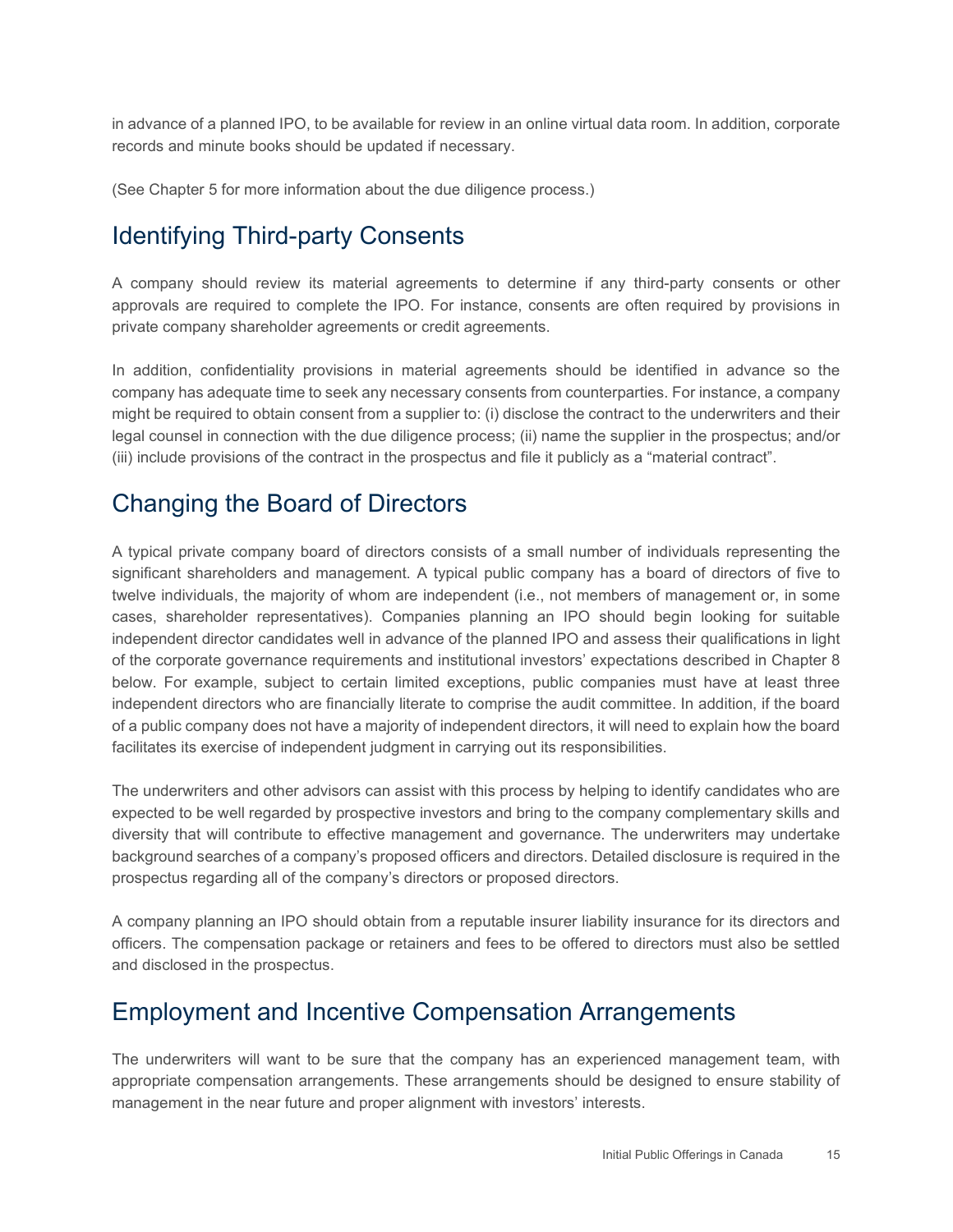Details of the compensation to be paid to executive officers of the company, as well as the terms of any and/or other equity-based incentive plan in effect, these plans must be amended before the IPO to ensure that they comply with applicable stock exchange requirements. Incentive grants in the three months prior have to be cancelled or repriced if they are priced below the IPO price. If the company does not have such shareholder approval. The number and type of securities available and the other terms of the plans must employment agreements, will be disclosed in the prospectus. If a company already has a stock option to the IPO may be reviewed by the stock exchanges for compliance with applicable pricing rules and may a plan in effect, it is advisable to implement one before the IPO, since doing so after the IPO would require also be disclosed in the prospectus.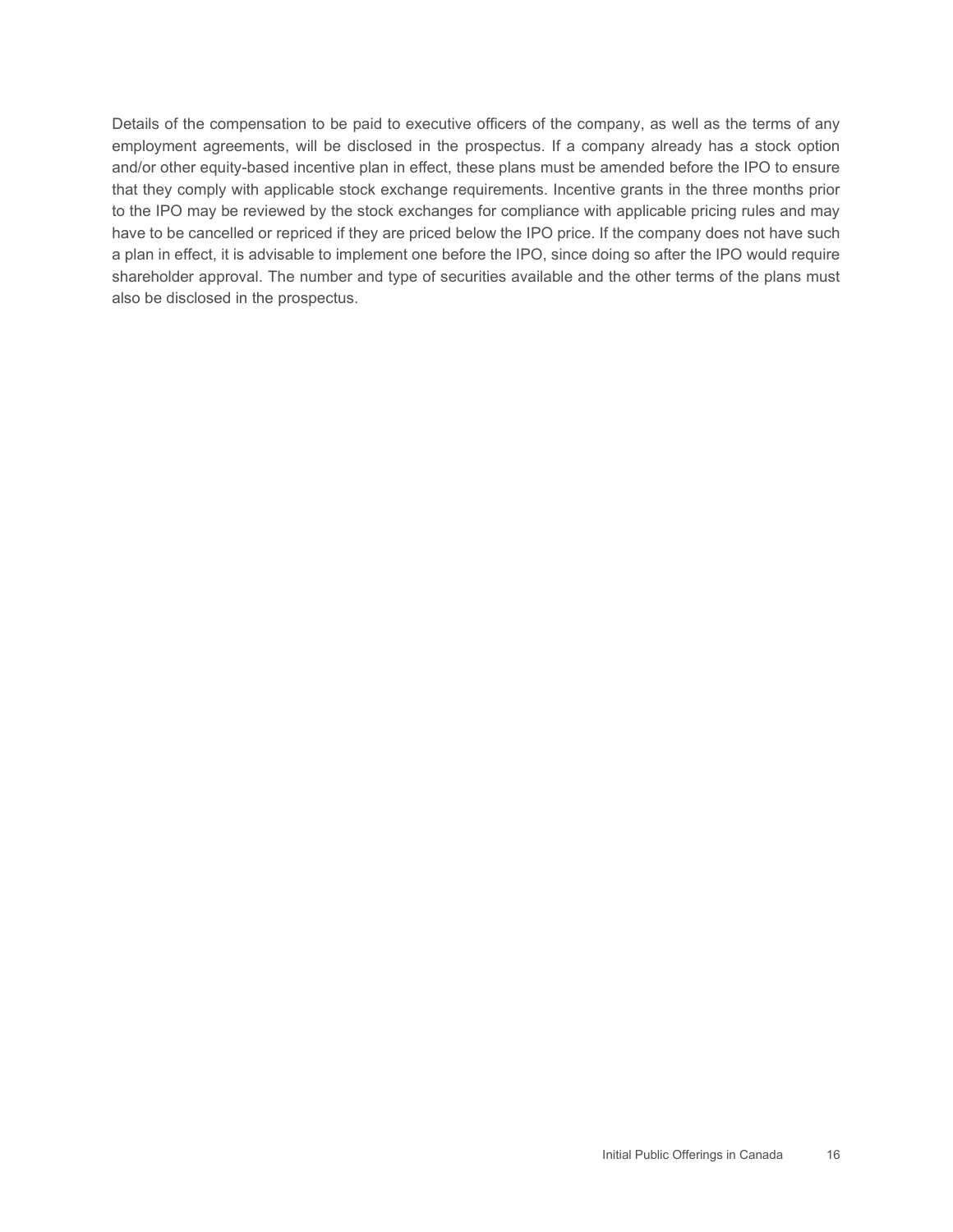

## <span id="page-22-0"></span>Overview of the IPO Process

## <span id="page-22-1"></span>Length of Time

The length of time required to prepare and complete an IPO in Canada is generally at least 12 weeks..

#### Indicative IPO Timetable[5](#page-22-2)

 required to resolve comments on the prospectus made by the securities commissions (during the The length of time to complete an IPO is influenced by numerous factors, including the company's preparedness before the IPO process, the nature and extent of the due diligence review to be completed, the state of the company's financial statements and required auditor review, market conditions and the time confidential pre-file period and/or during the waiting period, each as more particularly described below).

 The following timetable outlines the general steps to complete an IPO. This timeline assumes that four weeks will be required to prepare the preliminary prospectus. However, additional time may be required to revise and update any available disclosure materials previously prepared by the company in the form of a preliminary prospectus, and to allow for review of the preliminary prospectus by the working group.

| Week    | <b>Task</b>                                                                                                                                                                             |
|---------|-----------------------------------------------------------------------------------------------------------------------------------------------------------------------------------------|
| $1 - 2$ | Company selects underwriters, legal counsel, auditors and<br>other professional advisers.                                                                                               |
| $1 - 4$ | Underwriters engage in "testing the waters" discussions, on<br>behalf of Company, with accredited investors on a<br>confidential basis to solicit expressions of interest. <sup>6</sup> |
| $1 - 6$ | Company prepares preliminary prospectus and holds related<br>working group meetings.                                                                                                    |

<span id="page-22-2"></span><sup>&</sup>lt;sup>5</sup> This timetable assumes that the company does not elect to use the confidential pre-file procedures (see "Confidential Pre-Filing" below).

<span id="page-22-3"></span><sup>6 &</sup>quot;Testing the waters" discussions may be deferred until a substantially final draft of the preliminary prospectus or related marketing materials have been prepared and reviewed by the working group. These discussions must terminate ahead of a cooling-off period of 15 days before the preliminary prospectus is publicly filed.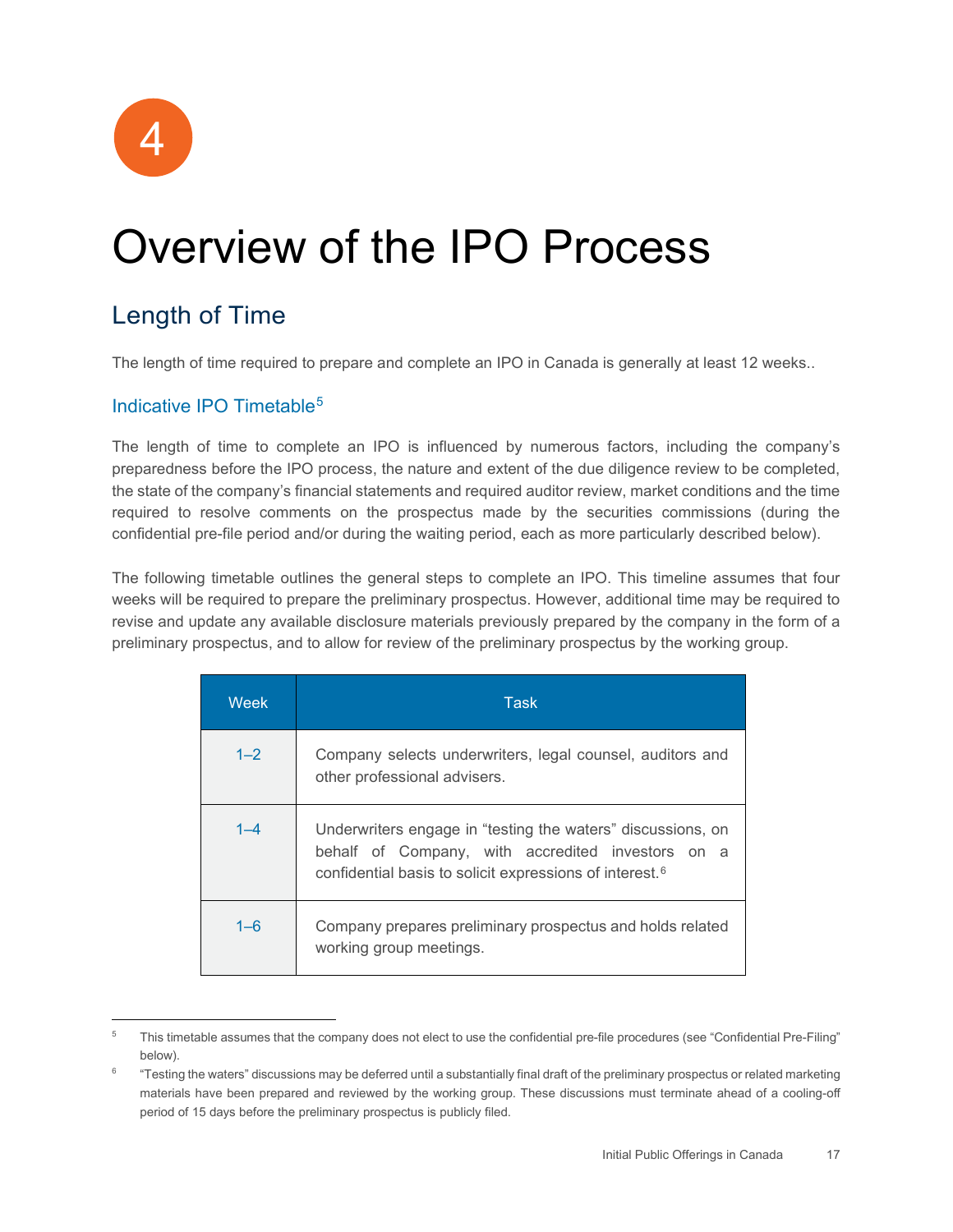| <b>Week</b> | <b>Task</b>                                                                                                                                                                                                                                              |
|-------------|----------------------------------------------------------------------------------------------------------------------------------------------------------------------------------------------------------------------------------------------------------|
| $1-6$       | Underwriters and advisers carry out due diligence review of<br>Company.                                                                                                                                                                                  |
| $2 - 6$     | Company begins French translation of preliminary<br>prospectus if securities are being offered in Quebec.                                                                                                                                                |
| 6           | Company's board of directors meets to approve preliminary<br>prospectus.                                                                                                                                                                                 |
| 6           | Company files preliminary prospectus with Canadian<br>securities<br>commissions and<br>issues<br>release.<br>news<br>Underwriters may solicit expressions of interest from<br>potential investors after receipt for preliminary prospectus is<br>issued. |
| 6           | Company files listing application with stock exchange.                                                                                                                                                                                                   |
| $6 - 8$     | Company and lead underwriters prepare marketing materials<br>for road show, including French translation of marketing<br>materials if securities are being offered in Quebec.                                                                            |
| 8           | First comment letter is issued by principal regulator and<br>response is prepared and submitted.                                                                                                                                                         |
| $8 - 10$    | Commercial copies of preliminary prospectus are printed.<br>Road shows and marketing begin (usually commencing after<br>issuance of first comment letter from principal regulator).                                                                      |
| $8 - 10$    | Company begins negotiating underwriting agreement and<br>settles all provisions except size and price of offering.                                                                                                                                       |
| 8           | Company obtains conditional listing approval from stock<br>exchange.                                                                                                                                                                                     |
| 9           | Second comment letter is issued by principal regulator<br>(including comments, if any, from other Canadian securities<br>commissions), and response is prepared and submitted.                                                                           |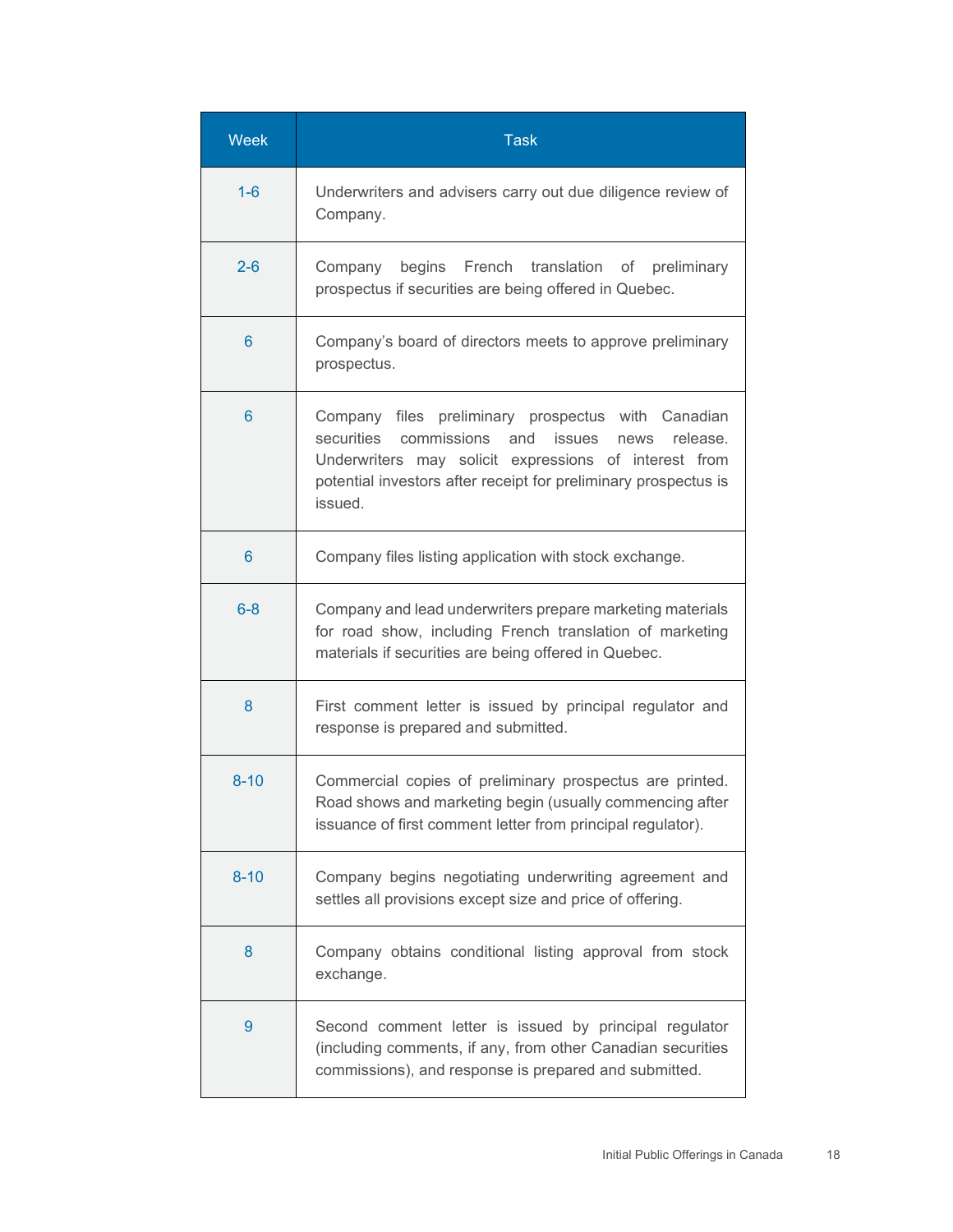| <b>Week</b> | <b>Task</b>                                                                                                                                                                                                             |
|-------------|-------------------------------------------------------------------------------------------------------------------------------------------------------------------------------------------------------------------------|
| 11          | Company and underwriters agree on number and price of<br>securities to be offered (referred to as "pricing") and finalize<br>underwriting agreement.                                                                    |
| 11          | Company's board of directors meets to approve final<br>prospectus and underwriting agreement.                                                                                                                           |
| 11          | Company files final prospectus with Canadian securities<br>com-missions and issues news release. Commercial copies<br>of final prospectus are printed after receipt is issued.<br>Underwriters start confirming trades. |
| $11 - 12$   | Pre-closing and closing procedures are undertaken; shares<br>are issued and trading begins.                                                                                                                             |

Note: This timeline is a guideline only and may vary depending on particular circumstances.

#### <span id="page-24-0"></span>Contact with Media

 Canadian securities commissions have formal and informal rules relating to contact with the media both the effect of conditioning the market for the company's securities or promoting public interest in the company is prohibited before the preliminary prospectus is publicly available. After the preliminary before and after the filing of a preliminary prospectus. Publicity (both intentional and unintentional) that has prospectus is filed, the public should not be given any information other than what is contained in the preliminary prospectus. When these rules are breached, the contravention is often inadvertent. The company and its officers must implement procedures to appropriately restrict contact with the media throughout the IPO process.

## <span id="page-24-1"></span>Testing-the-Waters

Companies are permitted, through registered dealers (underwriters), to "test the waters" for a potential IPO by contacting accredited investors on a confidential basis to solicit expressions of interest. These activities must cease for a cooling-off period of 15 days before the preliminary prospectus is publicly filed. The company and underwriters must keep records of which investors were contacted and obtain written confirmations from them that they will keep the information about the offering confidential. Due to potential selective disclosure and insider trading concerns, testing the waters currently is not permitted in public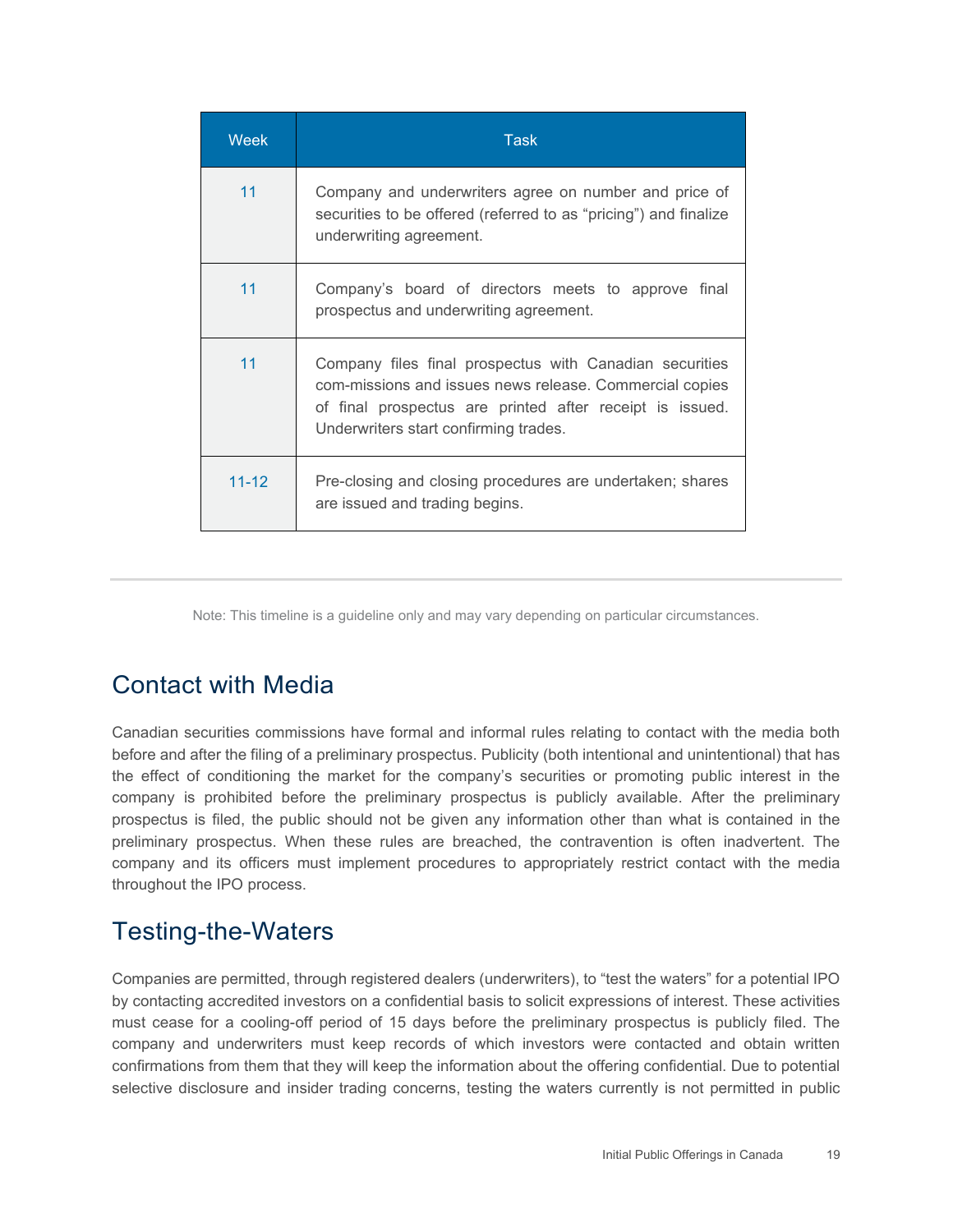offerings by companies that are already Canadian reporting issuers, that are already public in a foreign jurisdiction, or that are subsidiaries of a public company if the proposed IPO is material to the parent.

#### <span id="page-25-0"></span>Preliminary Prospectus

 preliminary prospectus contains the company's financial statements and information concerning, among The first major step for the company after selecting underwriters is to prepare a preliminary prospectus that contains full, true and plain disclosure of all material facts related to the securities to be offered. The other things,

- the business carried on by the company, including how it markets and sells its products and services, its customers, its intellectual property rights, its employees and its properties;
- the industry and markets in which the company operates and any trends affecting the company;
- the risk factors associated with the business and an investment in the company's securities;
- the company's officers and directors including their background and skills;
- the company's principal securityholders including the number and type of securities each principal securityholder holds;
- any material transactions of the company in the previous three years in which management and other persons related to the company had an interest;
- the issuances of the company's securities in the previous year and the prices at which the securities were issued; and
- how the company intends to use the proceeds of the IPO.

 the IPO. The pricing and size of the IPO are determined after the preliminary prospectus is cleared by the unless the company has provided that information in a disclosure document used in another jurisdiction. subsequent to the filing of the preliminary prospectus but before commencing marketing roadshows, that contains an offering size and price range in order to assist marketing efforts to potential investors. In the Typically, the preliminary prospectus does not contain the number or price of the securities to be offered in relevant securities commissions and the final prospectus is ready to be filed (see "Pricing", below). There is no requirement to disclose a range of possible deal prices and sizes in a Canadian preliminary prospectus However, it has become customary for a company to file an amended and restated preliminary prospectus, context of a Canada-U.S. IPO, a company generally would indicate the range of possible deal prices and sizes in the preliminary prospectus.

 Once the preliminary prospectus is complete, it is approved by the board of directors and filed with the form of a comment letter, usually provided to the company within ten business days after the preliminary prospectus is filed. Subsequently, the principal regulator may provide additional comments (which would also include any comments on behalf of the other securities commissions). A preliminary prospectus (or an relevant securities commissions, who will issue a formal prospectus "receipt" through the principal regulator. Staff of the principal regulator reviews the preliminary prospectus and issues written comments on it in the amended and restated preliminary prospectus, if applicable) typically is commercially printed after receipt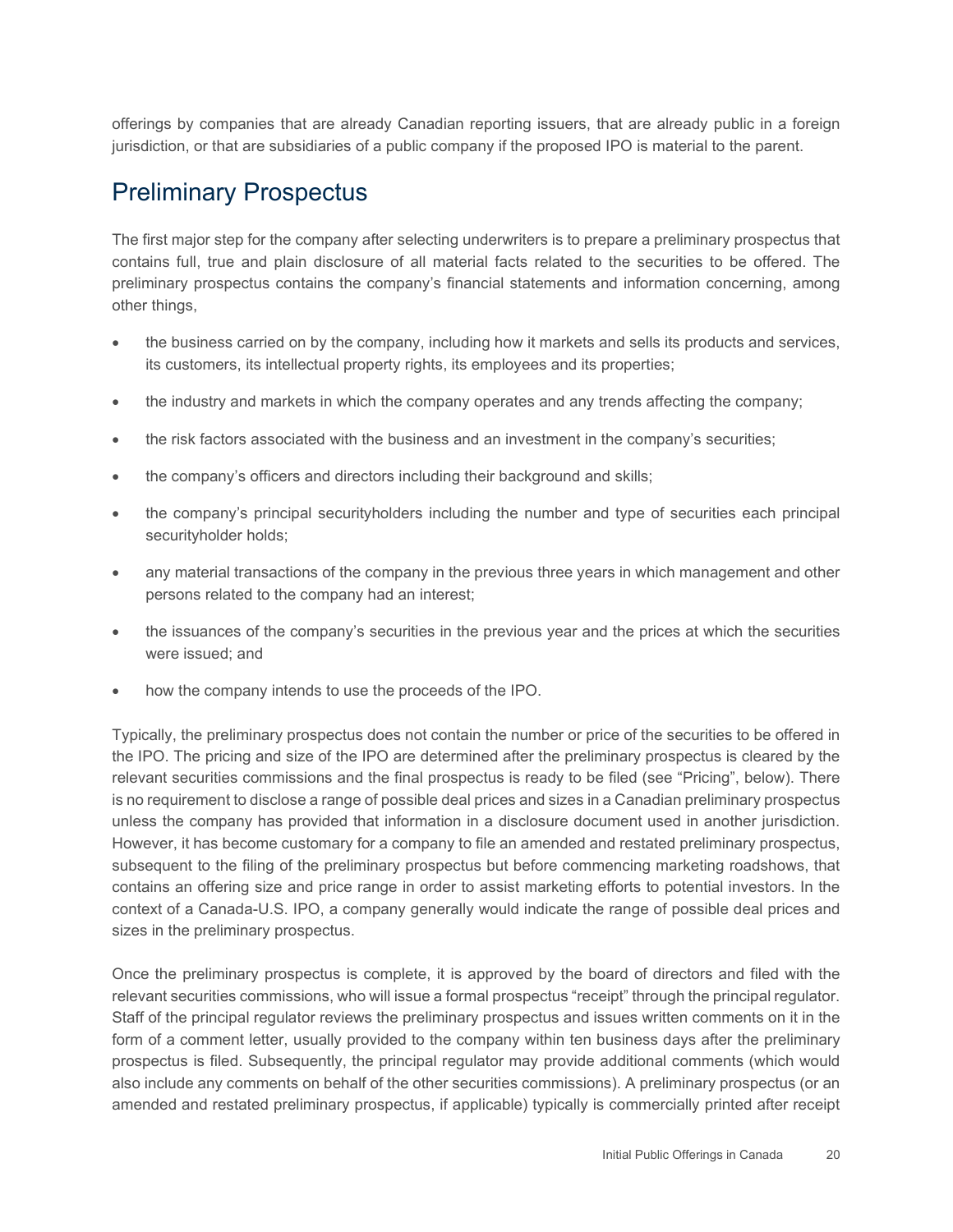of the first comment letter. The preliminary prospectus (or the amended and restated preliminary prospectus, if applicable) may also be distributed electronically.

Once all of the regulators' comments have been resolved, the company will produce a final prospectus (as described below) that reflects any required changes and any necessary updates from the preliminary prospectus.

#### Additional Documents to Be Filed with the Preliminary Prospectus

#### Personal Information Forms

 In an IPO, a preliminary prospectus must be accompanied by a personal information form (a similar personal information form is required under the stock exchange rules) and a Freedom of Information or consider the logistics involved in obtaining such forms well ahead of filing the preliminary prospectus. privacy consent from each director and executive officer of the company, fund manager and promoter (or the promoters' directors and executive officers if the promoter is not an individual). A company should

#### Material Contracts and Other Documents

 Certain material contracts to which the company is a party must be described in the prospectus and filed continuing contracts to purchase or sell a majority of the company's products, services or inputs; intellectual property franchise or license agreements; any credit agreements that have a direct correlation with cash with the securities commissions, including contracts with management (other than employment contracts); distributions; any external management or administration agreements; and any contract on which the company's business is substantially dependent. Other contracts that are entered into in the ordinary course of business do not have to be publicly filed.

In certain circumstances, it may be possible to file redacted versions of material contracts to maintain confidentiality – for example, when an executive officer of the company has reasonable grounds to believe that disclosure of those provisions would seriously prejudice the interests of the company or would violate confidentiality provisions that the company is required to uphold.

#### <span id="page-26-0"></span>Confidential Pre-Filing

To foster capital formation and give companies greater flexibility and more certainty in their capital raising planning, Canadian securities regulators give companies considering an IPO in Canada the option to confidentially pre-file their preliminary prospectus with the principal regulator before publicly filing the preliminary prospectus. This confidential pre-filing option enables the company to confidentially receive and resolve regulatory comments before publicly launching an IPO. This process is consistent with existing market practice for cross-border IPOs (see Chapter 7 for further information about quiet filings in Canada-U.S. IPOs).

Confidential pre-filings are recommended particularly in situations where there may be greater risk of regulatory scrutiny or there are novel or complex securities law considerations.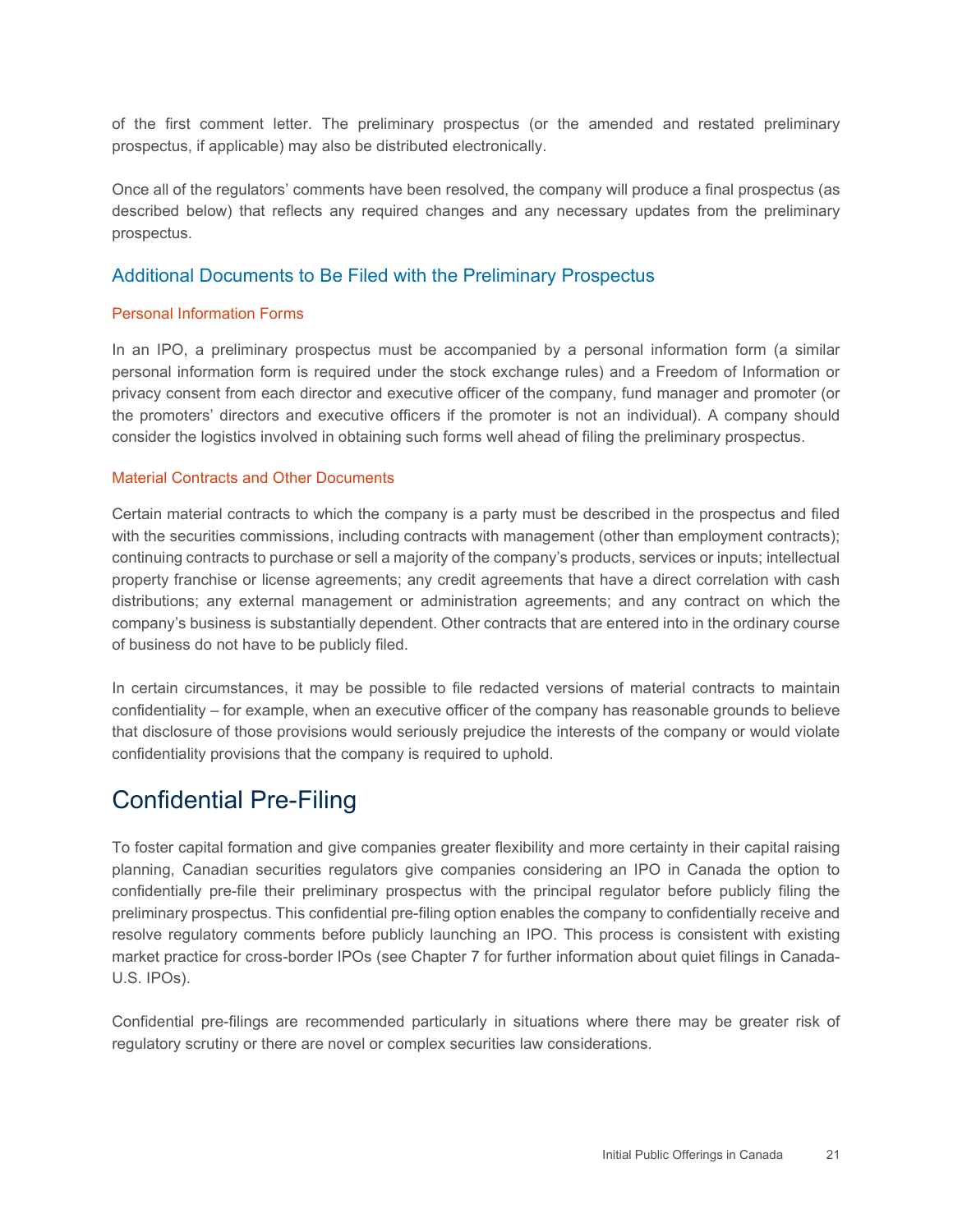Advantages of confidentially pre-filing the preliminary prospectus include the following:

- • It allows the company to receive the first round (or more) of comments from the relevant securities launch, so that they can be "market-ready" to launch the IPO once market conditions are the most commission before publicly disclosing its plans for an IPO. This practice is beneficial as it can reduce the company's public exposure during periods of market uncertainty and allows the company and underwriters to address any challenging regulatory issues or comments raised ahead of a public favourable. Confidentially pre-filed prospectuses (and the comment letters and responses) are not made public in Canada, even once the public filing has occurred.
- • If, subsequent to filing a confidential prospectus, the company decides not to proceed with the IPO, the company may terminate the offering process without having publicly disclosed any sensitive financial or business information, or even the fact that it was contemplating an IPO.

 Securities regulators expect the following where companies opt to confidentially pre-file their preliminary prospectus:

- • The structure and related terms and conditions of the IPO and any related transactions should have been clearly determined. The pre-filed prospectus should include an estimate of the offering price, where practical.
- The underwriters should have substantially completed their review of the pre-filed prospectus and related diligence.
- prospectus and should contain all disclosure, including financial statements (with audits or review of • The pre-filed prospectus should be of the same form and quality as if it was the publicly filed preliminary financial statements completed), required under securities laws.
- • Any other documents required to be filed with the publicly filed prospectus, including copies of any required material contracts, technical reports and personal information forms, should be concurrently filed with the pre-filed preliminary prospectus.
- The company should indicate when it expects to publicly file the preliminary prospectus.

 Companies considering the confidential pre-file option generally should aim to submit the pre-filed prospectus sufficiently in advance of the targeted public filing date of the preliminary prospectus. The regulators will use their best efforts to provide initial comments on the pre-filed prospectus within ten working days (which is consistent with the regulatory timing for review of publicly filed IPO prospectuses). However, this timing may vary depending on a number of factors, such as the complexity of the pre-filing and the completeness of the company's disclosure.

 pre-filing as would be conducted on a public prospectus filing, additional comments may be raised at the Although there is no maximum period of time prescribed between clearing a pre-filed prospectus and publicly filing the preliminary prospectus, the pre-file process is meant to facilitate clearing as many issues as possible prior to the public filing. While the principal regulator will conduct the same level of review on a time of the public filing to address new issues or changes in the prospectus disclosure.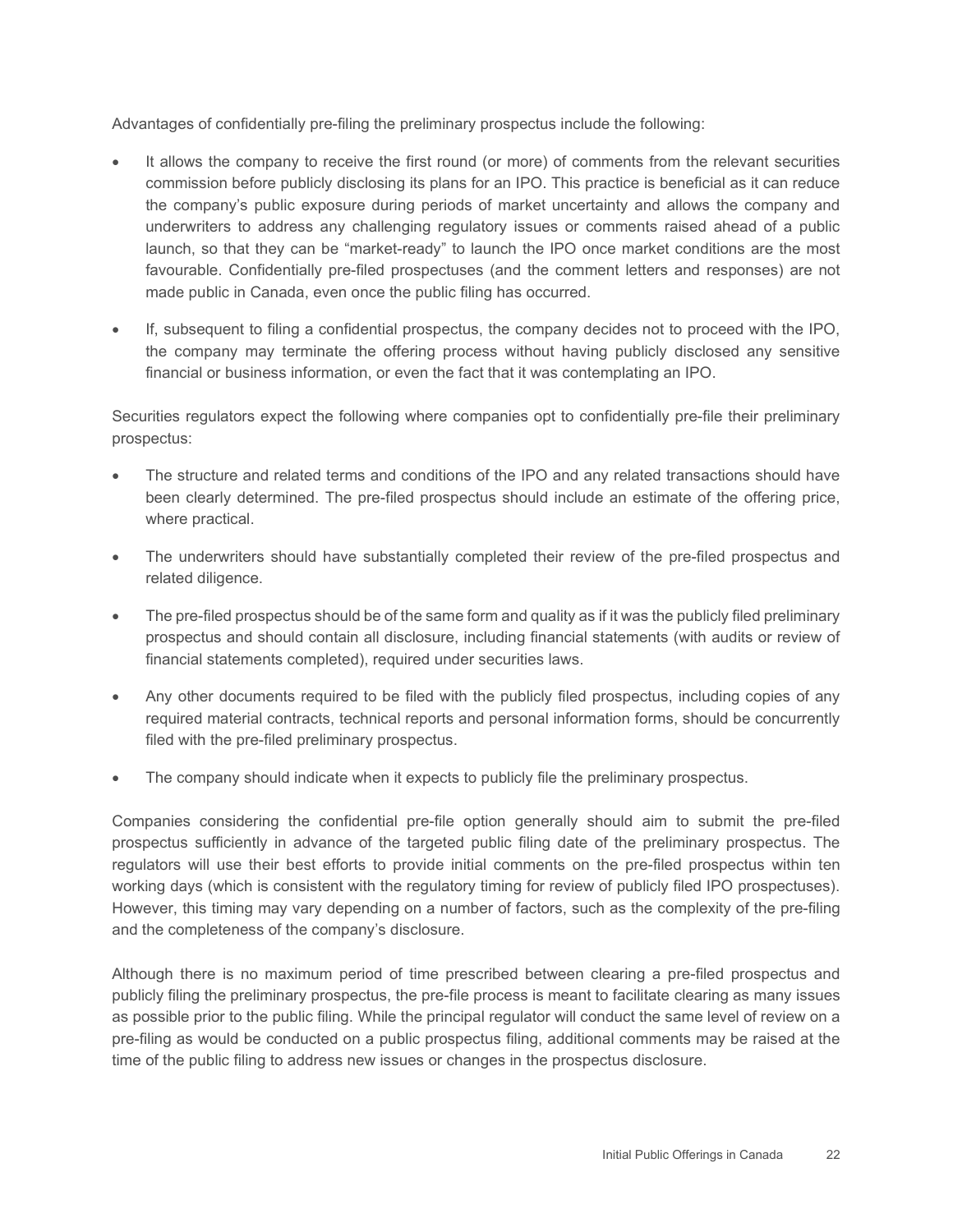## <span id="page-28-0"></span>Preparation of Financial Statements

 be included in a prospectus for an IPO, as must unaudited comparative financial statements for the most periods for any companies that have recently been acquired or are likely to be acquired, in each case if such acquisition is a "significant acquisition", together with a *pro forma* presentation giving effect to the significant acquisition. Refer to "Identifying the Required Financial Statements" in Chapter 3 for further Generally, audited comparative financial statements, in most cases covering the previous three years, must recent interim (i.e., quarterly) period. The prospectus must also contain financial statements for the same information on financial statements.

 Any financial measures that are presented in the prospectus that do not conform to IFRS-IASB or other accounting standards (Non-GAAP Measures) governing the company's audited financial statements (e.g., EBITDA) must be explained and reconciled to the most comparable financial statement measure.

## <span id="page-28-1"></span>The Waiting Period

The time between the public filing of the preliminary prospectus and the filing of the final prospectus – referred to as the "waiting period" – serves three purposes:

- It gives prospective investors an adequate opportunity to review the prospectus before entering into a binding purchase commitment.
- It allows underwriters to test the strength of the market (to establish the deal size and offering price).
- It allows securities commissions time to review and comment on the publicly filed prospectus.

 During the waiting period, the company and its underwriters will be marketing the IPO. Potential investors prospectus is filed. The underwriters may, however, solicit investor interest and begin to build a tentative book of orders. The marketing period for an IPO typically lasts two to four weeks. Although companies often wait for initial comments from the relevant securities commissions (which are usually provided within ten cannot make binding commitments to buy the securities being offered under the prospectus until the final business days of the public filing of the preliminary prospectus), clearance from the securities commissions is not required before marketing activities begin. Delaying the start of marketing may also be unnecessary if the company has confidentially pre-filed the preliminary prospectus and substantially addressed any material comments raised by the securities commissions before publicly filing the preliminary prospectus.

 In Canada, marketing efforts revolve around solicitations of interest through distribution of the company's be used to market an offering of securities. Securities rules now allow institutional and retail investors to be given "standard term sheets", which contain very specific limited information, as well as more detailed "marketing materials" (such as investor presentations and road show materials), once a preliminary where companies are permitted during the waiting period to distribute "free writing prospectuses", which preliminary prospectus. Until recently, the preliminary prospectus was the only written document that could prospectus has been publicly filed and receipted. This mirrors the approach used in the United States, are equivalent to marketing materials in Canada. See Chapter 7 for more information on marketing activities for cross-border offerings.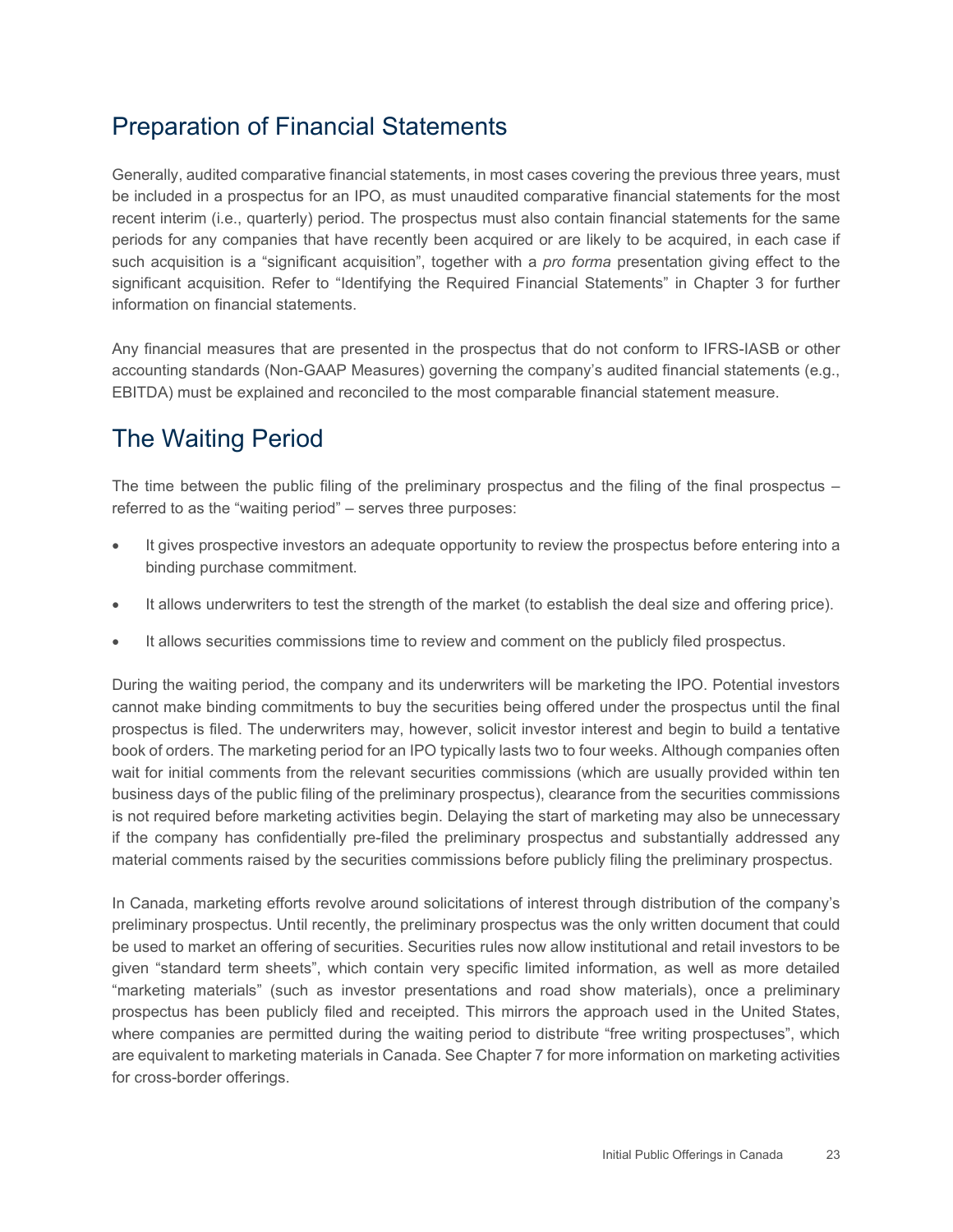noting, among other things, that they do not contain full disclosure of all material facts. All marketing materials are also required to be included in, or incorporated by reference into, the final prospectus, and filed publicly on SEDAR, with prospectus-level liability for any misrepresentations. If securities are being All information contained in any marketing materials must be disclosed in, or derived from, the preliminary prospectus, and marketing materials must contain certain prescribed legends with cautionary language offered in Quebec, all marketing materials must also be filed in French.

 basis to salespersons of registered dealers and is used as a reference tool and to solicit interest in the often request copies of any green sheets used in connection with the IPO in order to ensure that the The underwriters will also prepare a "green sheet", which is a short document that outlines the terms of the offering by summarizing essential portions of the preliminary prospectus. It is distributed on a confidential securities being offered; however, this document must not be distributed to the public. Securities regulators information contained in the green sheet is consistent with the prospectus disclosure.

## <span id="page-29-0"></span>Road Show

The road show, considered the centrepiece of the marketing process, is conducted during the waiting period.

 delivering presentations in person or virtually to portfolio managers, investment advisers, retail brokers, The road show for an IPO involves members of the company's management team and the lead underwriter institutional investors and other potential investors. The main goal of a road show is to generate interest in the company's securities. A road show for a typical IPO will last two to three weeks.

 investors and share the company's story, explain the investment highlights and answer questions. Many the number of sessions and the duration of the process. When road shows are conducted in person, the group often visits as many as three cities per day and holds several meetings in most cities. Some road shows will include one-on-one meetings with prospective investors, but many are group meetings. The road show gives the company and the lead underwriter the opportunity to meet with potential senior executives find the IPO road show to be a very intense and draining experience, in part because of

 other materials during road show presentations that will be treated as "marketing materials" as described In addition to using the preliminary prospectus as a marketing tool, the company may use a slide show or above. See Chapter 7 for information on road shows in Canada-U.S. IPOs.

 and the underwriters will work together to negotiate the offering size and price for the IPO, which will be Many investors indicate their interest immediately after a road show stop. It is during the road show that the lead underwriter "builds a book" of investor interest in the securities to be offered. Building a book involves keeping track of the number of securities a potential investor would be prepared to purchase and at what price, based on non-binding expressions of interest. Should a satisfactory order book develop, the company reflected in the company's final prospectus.

 The success of a road show is vital to the success of an IPO; it typically has a meaningful impact on the IPO price and on initial after-market trading.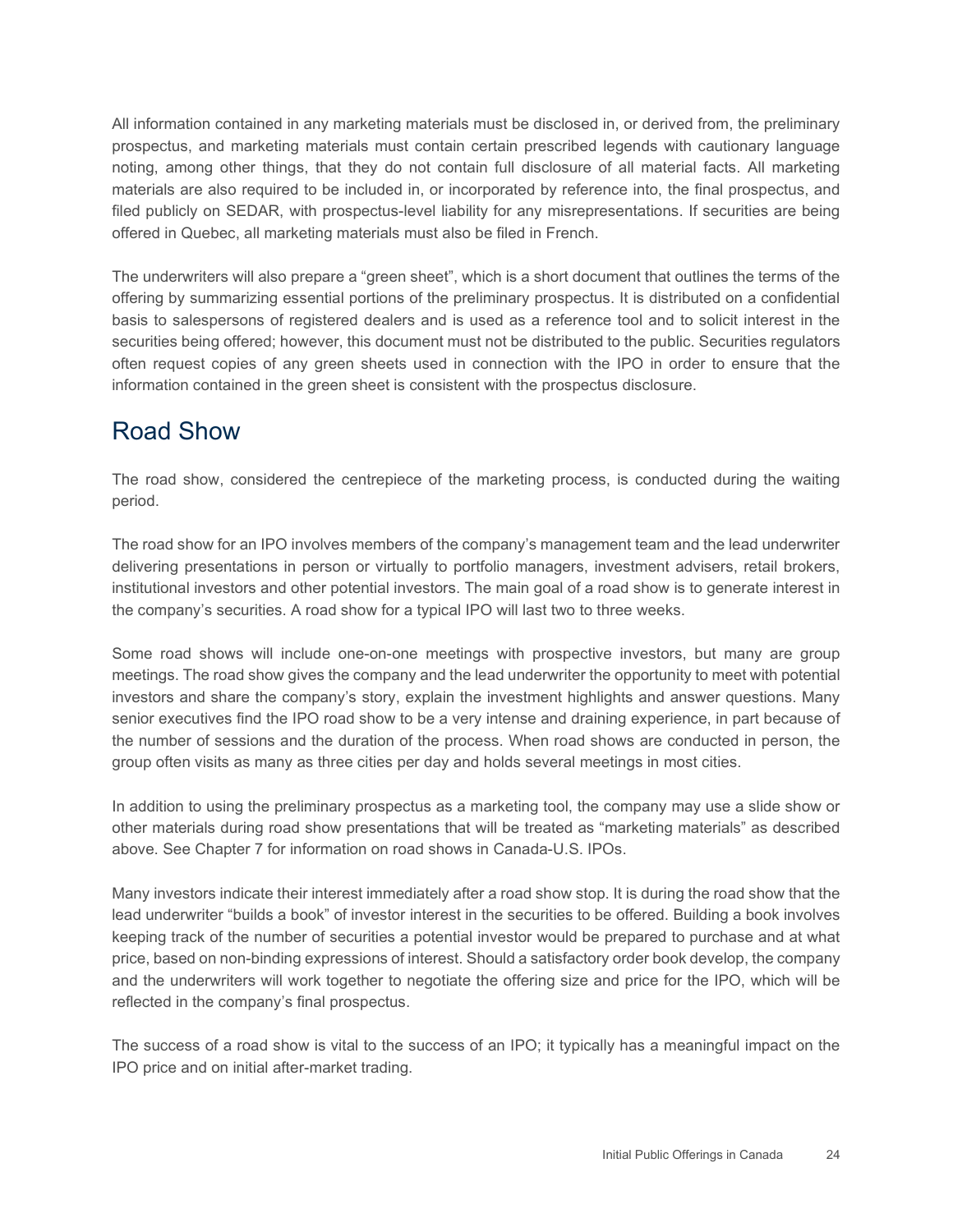## <span id="page-30-0"></span>Resolving Comments from Regulators and the Listing Exchange

 The principal regulator issues the first comment letter on the preliminary prospectus without input from any other securities commission. The letter is usually divided into two sections, with general comments provided letter as quickly as possible to keep up momentum and get the responses into the hands of the principal regulator before the receipt of additional comments. All interested parties (i.e., the company, the company's by staff lawyers and subject matter specialists (for resource issuers) and comments on the financial disclosure provided by staff accountants. The company and its advisers generally respond to the comment auditors and counsel, and the underwriters and their counsel) must agree on the responses. The process is generally the same for both a confidential pre-filing and a standard public filing.

 way that it responded to the initial comment letter. Comments may also be discussed more informally in calls with staff lawyers and accountants. The length of time required to resolve these comments will vary, depending on the number of comments received and the nature of the issues that are raised. Given the The principal regulator typically issues a second comment letter containing follow-up comments of its own and comments of any other securities commission. The company will then respond to that letter in the same typical duration of the marketing period for an IPO, securities commission comments can usually be settled without affecting the overall timetable.

 preliminary prospectus (among other materials) will also be provided to the stock exchange as part of the listing application process. Stock exchange staff separately provide comments on the parts of the prospectus covering areas that are subject to stock exchange regulation, such as management, securities- typically are discussed and settled between the company's advisers and the stock exchange, without the involvement of the securities commissions. Exchange staff, however, will expect to receive copies of any If the securities offered by the prospectus are also being listed on a stock exchange, a copy of the based compensation arrangements and coattail provisions (discussed in Chapter 3). These comments correspondence (such as comment letters and responses) between the company and securities commissions.

 reflecting all changes will be provided to the principal regulator. Staff of the principal regulator will then Once all of the securities commissions' comments are resolved, a draft version of the final prospectus advise the company that it is clear to file a final prospectus once the IPO is priced.

## <span id="page-30-1"></span>Pricing

 resolved and the underwriters have completed the marketing process and assessed the demand for the securities, the IPO will be priced. This means that the company and the underwriters will negotiate the number and price of the securities to be offered on the basis of feedback from potential investors during price that will allow the distribution of the number of securities that it wishes to offer, in view of the total proceeds it hopes to raise. The underwriters, on the other hand, will seek a price that will ensure that the IPO will be oversubscribed and that the secondary market will be strong. The final agreement as to price and quantity will be reflected in an underwriting agreement between the company and the underwriters. Toward the end of the waiting period, when the comments on the preliminary prospectus have been the marketing period and the state of the order book. Generally speaking, the company will seek the highest See Chapter 5 for further information on underwriting agreements.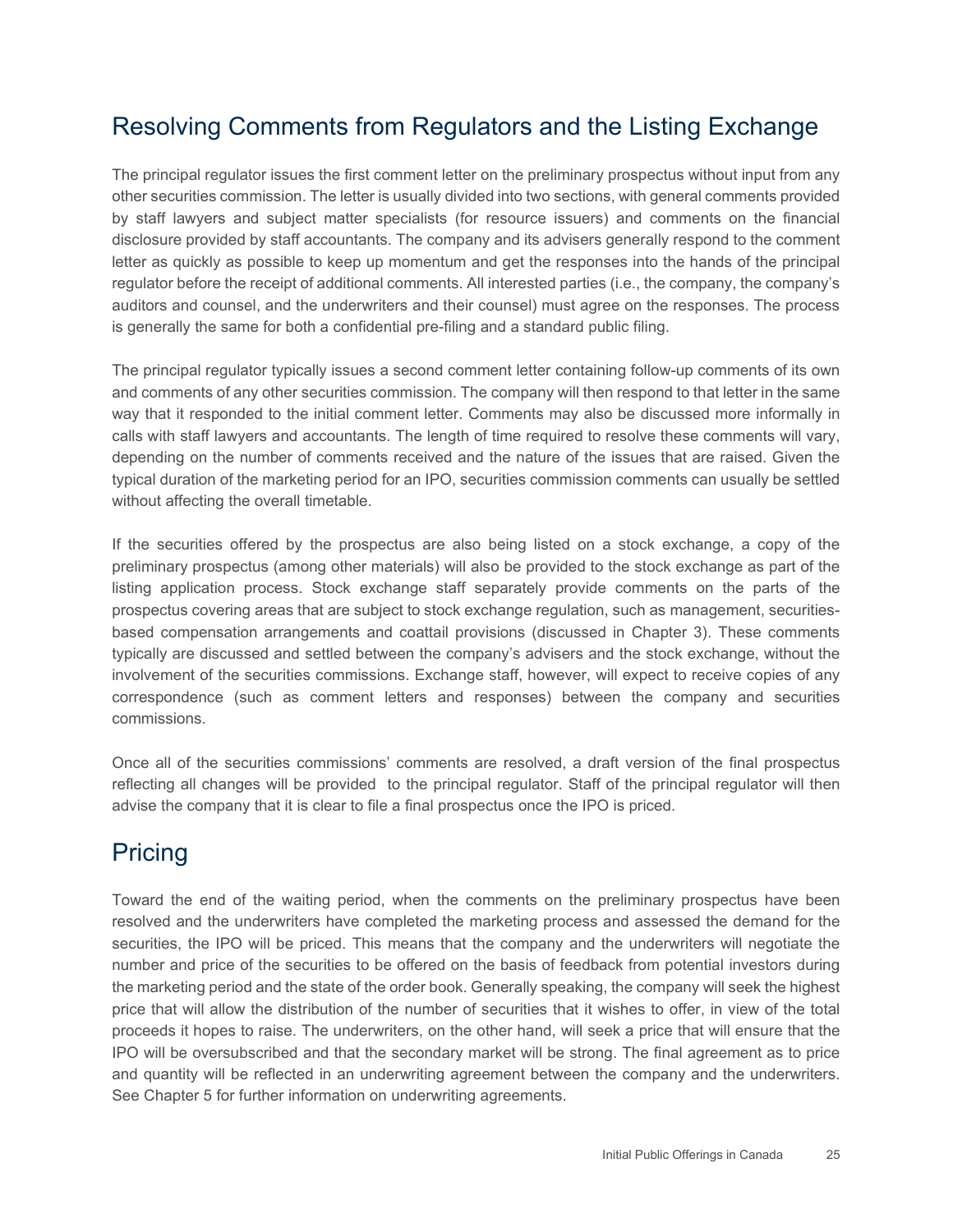## <span id="page-31-0"></span>Final Prospectus

 Any changes to the preliminary prospectus that are required as a result of the securities commissions' or the final prospectus. It is then filed, and the principal regulator will issue a receipt on behalf of itself and the other provincial and territorial securities commissions. Once the receipt for the final prospectus is issued, listing exchange's comments will be reflected in a final prospectus, together with any updated information and the number and price of the securities to be offered. The company's board of directors must approve the underwriters can confirm sales to investors. The final prospectus will be commercially printed and distributed to investors and also may be distributed electronically.

## <span id="page-31-1"></span>PREP Procedure as a Pricing Alternative

 pricing procedure" (PREP procedure). With the PREP procedure, the company files the final prospectus "supplemented PREP prospectus" that completes all the bulleted information. The supplemented PREP supplemented PREP prospectus; generally, only pricing and pricing-related information changes can be An alternative pricing method permitted under Canadian securities laws is referred to as the "post-receipt (referred to as a "base PREP prospectus") after the regulatory review and most of the marketing activities are completed – but before pricing – leaving bullets in place of the pricing and pricing-related information. Unlike the traditional pricing method described above, in a PREP procedure offering, the offering is priced and the underwriting agreement is entered into after the receipt for the final prospectus is obtained. Once the offering has been priced, no regulatory approval is needed; the company simply needs to file a prospectus must be filed within 20 days of the filing of a base PREP prospectus, although it is typically filed shortly after filing the base PREP prospectus. Only limited changes can be incorporated in the made.

 advantage of market conditions and marketing opportunities. The PREP procedure also supports "when U.S. IPOs, since it allows the company to synchronize the regulatory timing and pricing practices of the The main advantage of the PREP procedure is that it gives the company and underwriters greater flexibility regarding the pricing of an IPO and reduces the risk of additional regulatory comments, while taking issued" trading on an exchange after pricing. It is also advantageous for companies completing Canada-Canadian offering with that of the U.S. offering.

## <span id="page-31-2"></span>Withdrawal Rights

 agreement to purchase securities. This right may be exercised within two business days (the "cooling-off the investor is legally bound to complete its purchase, conditional on the closing of the IPO. Since the is pressure to get the final prospectus to investors as soon as possible after obtaining the final prospectus receipt. In general, the closing of a Canadian IPO takes place approximately five business days after the Securities legislation in certain Canadian jurisdictions gives investors the right to withdraw from an period") of the investor receiving a prospectus and any amendment. After this right of withdrawal expires, withdrawal clock starts to run only when the investor receives the final prospectus or an amendment, there company files the final prospectus to, among other things, allow sufficient time for the investor withdrawal rights to expire.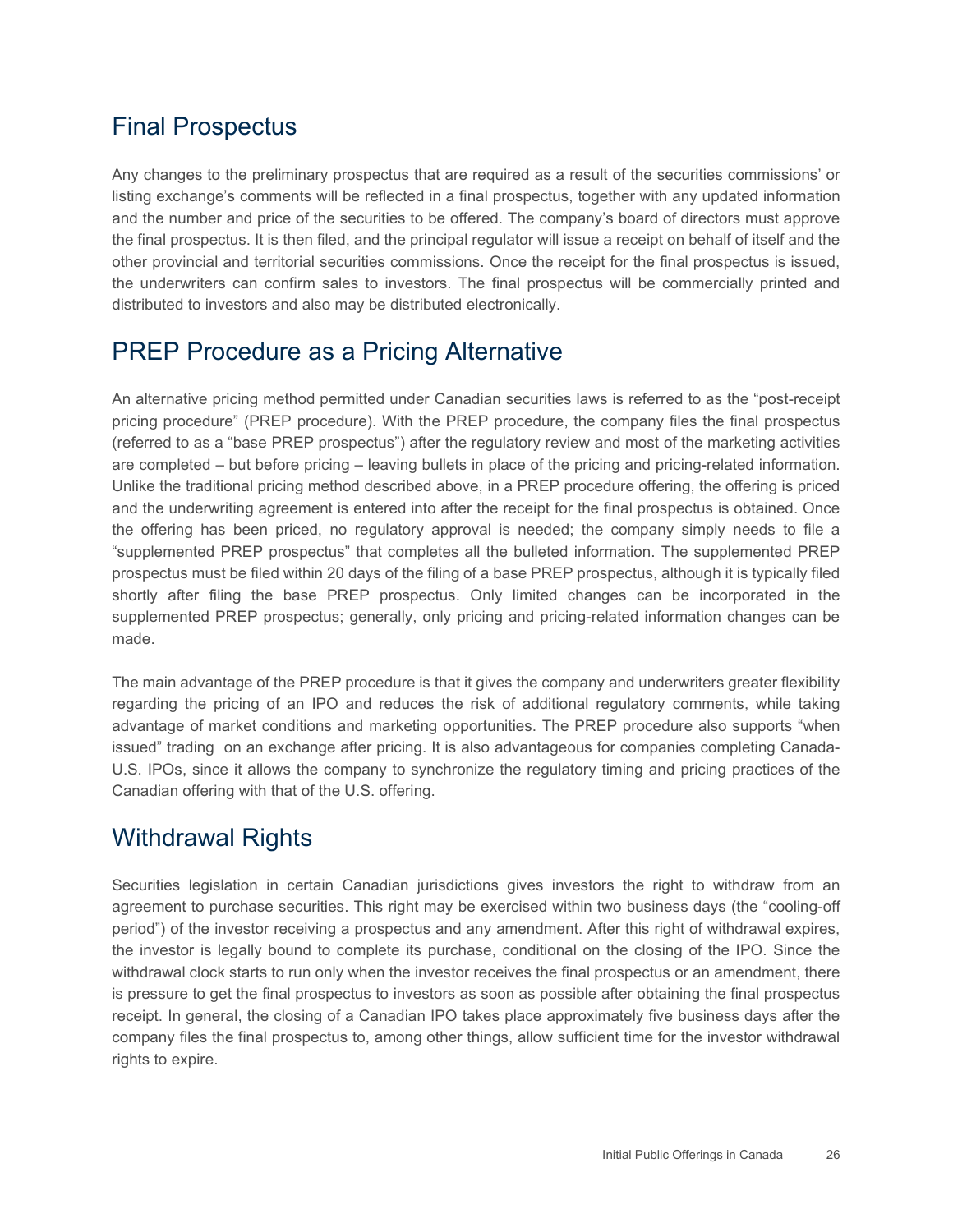#### <span id="page-32-0"></span>Prospectus Amendments

 During the waiting period, amendments to the prospectus may be required in certain circumstances. For occurs in the business during the period after the final prospectus is filed and before the offering process is completed, the company *must* prepare an amendment and file it with the securities commissions. Amendments to a preliminary prospectus must be de-livered to anyone who received the original instance, a material adverse change in the company's business (which thus affects the information disclosed in the preliminary prospectus) requires an amendment filing. A company may also voluntarily file an amendment or a full, amended and restated preliminary prospectus to provide updated information (including the estimated offering size and offering price range) or reflect comments received from the securities commissions before marketing begins. In addition, if any material change (adverse or otherwise) prospectus. An amendment that is filed after the final prospectus is filed will create new rights of withdrawal for investors in respect of trades that were not completed before the date of the amendment.

Underwriting agreements generally provide that any prospectus amendment requires a notice to and approval by the underwriters. The occurrence of a material change may also delay the scheduled closing and could give the underwriters the right to terminate the underwriting agreement. See Chapter 5 for further details on these termination rights, or "outs".

## <span id="page-32-1"></span>**Closing**

 for their offering price. As previously noted, the closing typically occurs approximately five business days after the filing of the final prospectus to accommodate the investors' cooling-off period described above. The closing of an IPO occurs when the company issues and sells the securities to the underwriters in return The exact date of closing is negotiated and reflected in the underwriting agreement.

## <span id="page-32-2"></span>Combining a Canadian IPO with a U.S. Private Placement

 Frequently, a Canada-only IPO is combined with a U.S. private placement, generally to highly qualified investors. The securities are offered in the U.S. by means of a disclosure document, often called a "U.S. wrapper" because it wraps the Canadian prospectus. The U.S. wrapper generally is a relatively short document that incorporates the Canadian prospectus, takes notice of the differences between U.S. and comparable to the financial statements of U.S. companies, and sometimes includes a description of the institutions called "qualified institutional buyers" (QIBs), but sometimes also to institutional accredited Canadian disclosure requirements and that financial statements of Canadian companies may not be U.S. tax consequences of investing in the security.

 unlegended securities that are identical to the securities being sold in the Canadian IPO, provided that the QIBs execute Purchaser Letters that, among other things, obligate them to sell the purchased securities Because the U.S. transaction is a private placement, the securities sold to U.S. purchasers are subject to resale restrictions under U.S. securities laws that prevent the securities from being freely tradeable in the U.S. Securities subject to such resale restrictions typically include a legend specifying such restrictions. A recent practice, however, has developed to permit QIBs (but not institutional accredited investors) to acquire only back into Canada. The QIBs would be able to sell the purchased securities over a Canadian securities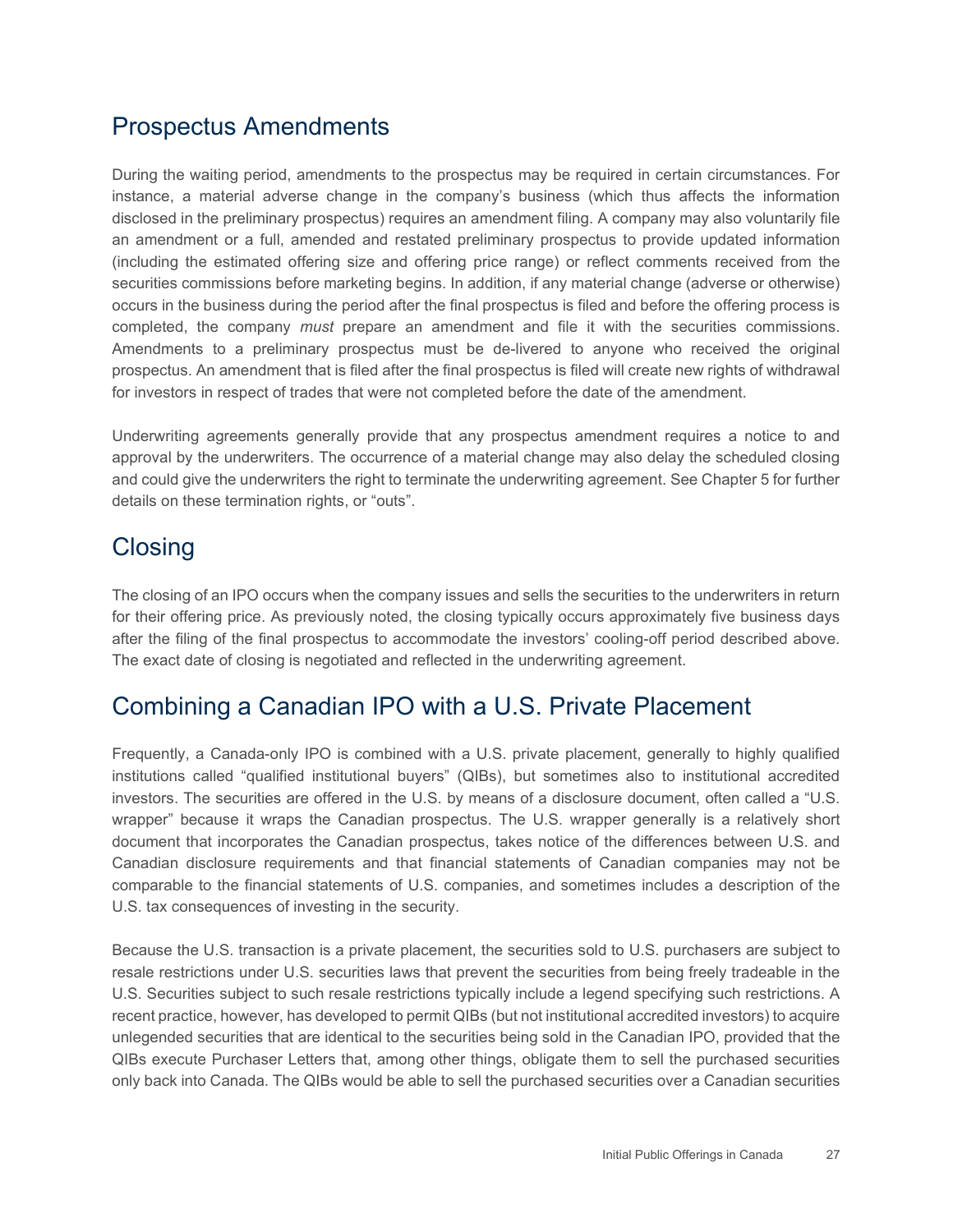exchange without any holding period imposed by U.S. securities laws. Such a sale over a Canadian exchange would wash off the U.S. restrictions.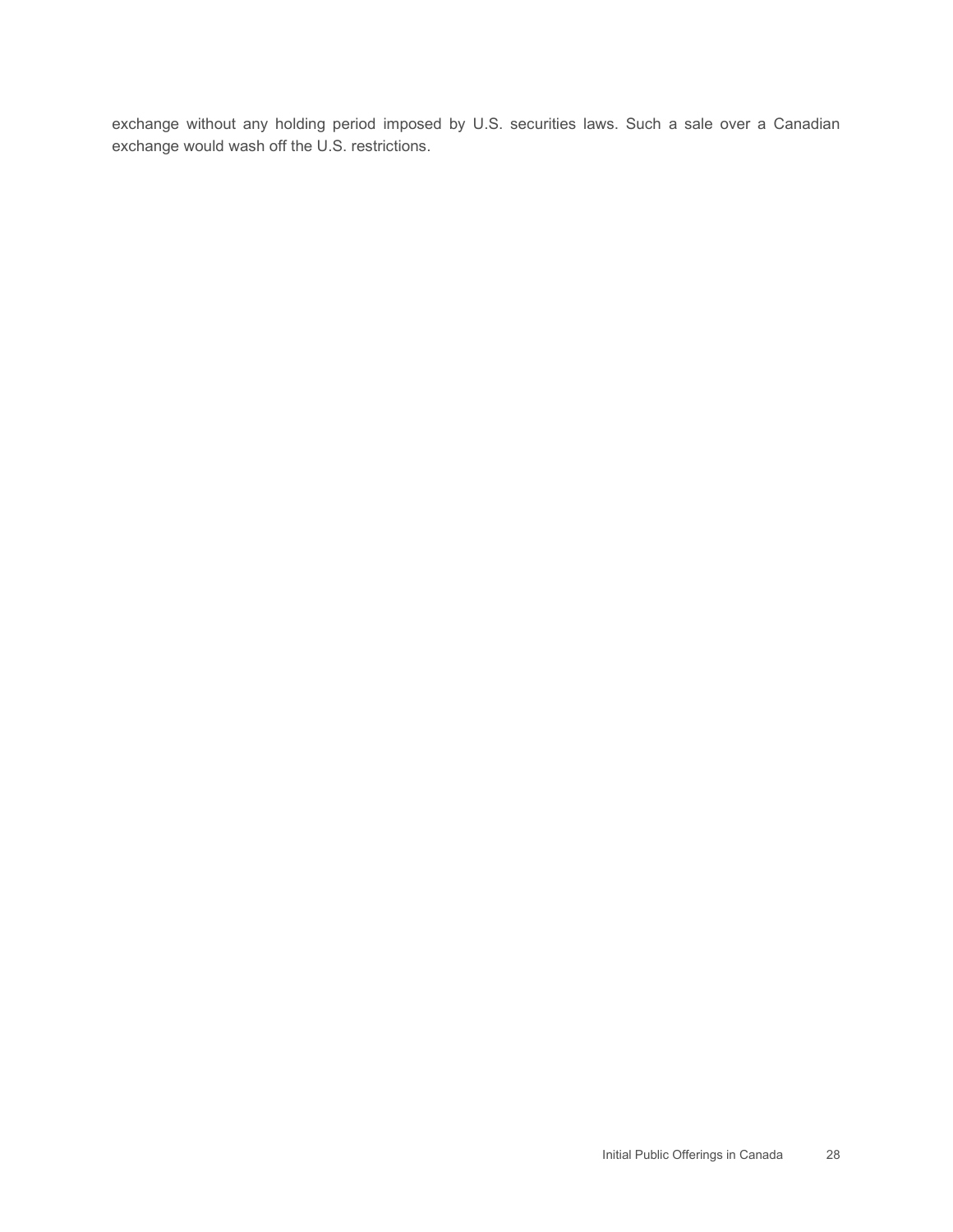

## <span id="page-34-0"></span>Underwriters

 for the company's securities and will provide advice, based on their experience and knowledge of the capital markets, on many aspects of the IPO. They help determine market demand for the company's securities by working with the company to negotiate the terms, structure and pricing of the IPO, coordinating the road show and marketing the offering (including testing the waters, if applicable). They also perform due An important initial step for the company in the IPO process is to select underwriters. The underwriters are the company's primary link to the capital markets and public investors. The underwriters will find investors timetable of the deal, participating in the drafting of the prospectus and marketing materials, organizing the diligence on the company's business to satisfy themselves as to its quality and viability, and to protect themselves from liability for inaccurate disclosure in the prospectus.

## <span id="page-34-1"></span>Definition of "Underwriter"

 Canadian securities laws generally define an "underwriter" to mean anyone who, as principal, agrees to purchase securities with a view to distribution to the public or who, as agent, offers to sell securities in connection with a distribution to the public. Underwriters are subject to registration requirements and business conduct rules under applicable securities laws and self-regulatory organization codes.

 Alternatively, however, a company may engage securities dealers in an IPO to distribute securities on a The underwriters involved in an IPO are typically one or more registered securities dealers that purchase the offered securities from the company at a fixed price and then resell these securities to investors. "best-efforts" underwriting basis. See "Types of Underwriting – Best-Efforts Underwriting" below.

## <span id="page-34-2"></span>Role and Formation of the Underwriting Syndicate

#### Lead Underwriter or Bookrunner

The underwriter chosen by a company to manage its IPO plays a critical role in the success of the offering. The lead underwriter, or bookrunner, actively participates in preparing the company's prospectus and managing the marketing and sale of the company's securities. It is becoming increasingly common for companies to choose more than one lead underwriter, or joint bookrunners. However, the company should be aware that the lead underwriters may have differing views and approaches, and the company will need to be prepared to resolve any issues that may arise among the underwriters.

 the highest responsibility for success of the transaction and is the role most coveted by investment dealers A competitive process typically determines who will be the lead underwriter. The bookrunner role involves for several reasons. This underwriter has the closest contact with the company and the highest profile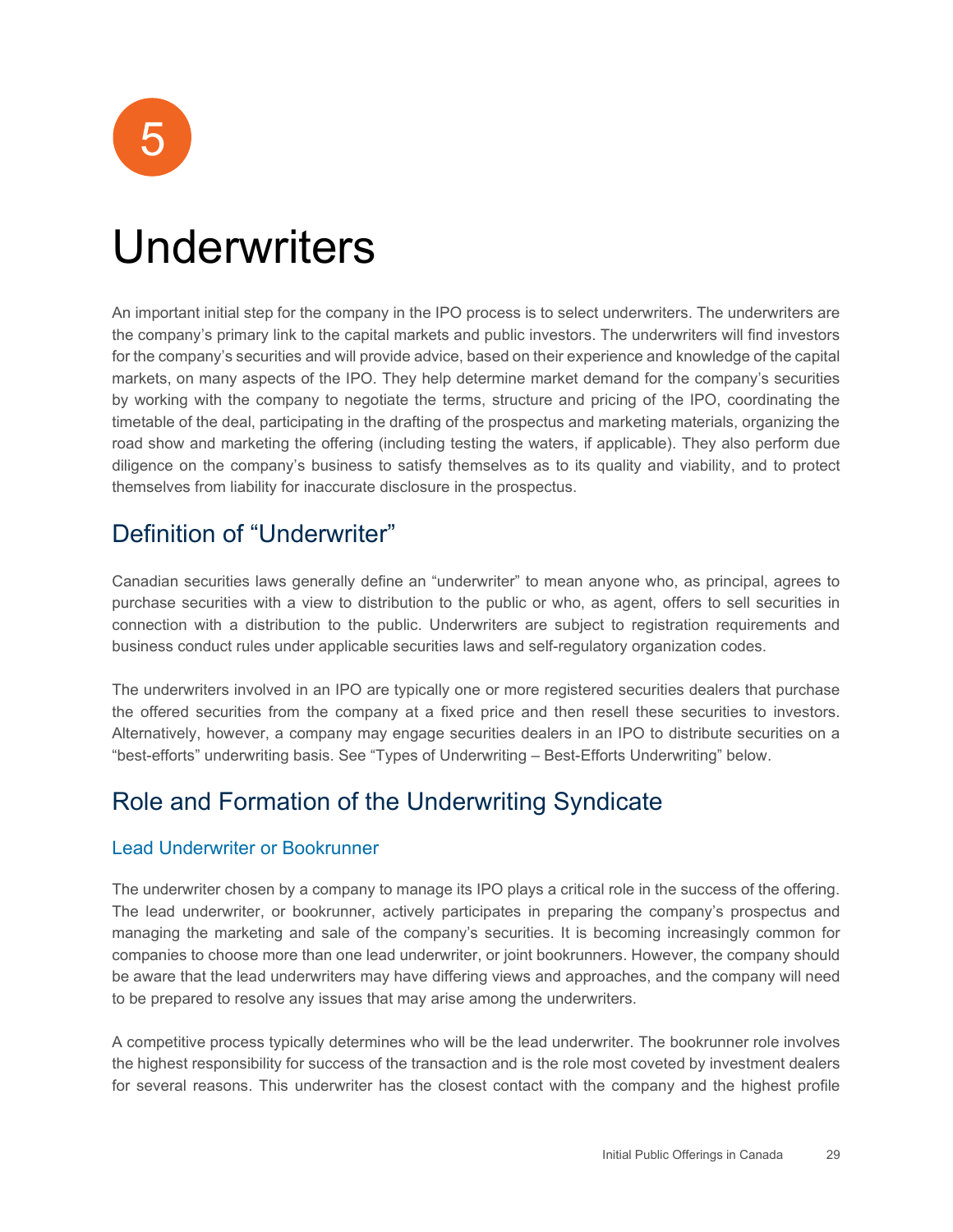among investors. The lead underwriter is listed first on the cover page of the prospectus among the underwriters participating in the transaction and also receives league table credit for the transaction.

When selecting a lead underwriter, the company should consider the following, among other things:

- **Industry experience.** The underwriter should have substantial experience in IPOs in the company's industry and a good familiarity with the company and its business.
- • **Individual investment bankers.** The company should feel comfortable with the individual investment bankers assigned to the transaction. A good rapport between the bankers and management is critical.
- **Reputation and attention.** The underwriter's reputation is important and can help signal the prospects for the company and the credibility of the offering in the market.
- should primarily be sold retail investors or institutional investors and the expected allocation • **Distribution strength.** The underwriter and the company should discuss to whom the securities between those groups. The underwriters selected should have a substantial retail or institutional sales force, as required.
- **After-market support.** The underwriter should have a strong record of after-market price performance for the securities of the companies that it has recently taken public. A strong performance record indicates how well the underwriter priced and supported recent transactions.
- • **Services and coverage.** Companies will be interested in an underwriting firm's overall capabilities, analysts and other market participants who will follow the stock post-IPO. Companies contemplating including financing and M&A support, with a view to building a longer-term relationship with a substantial, credible adviser. In addition, companies will consider the visibility and engagement of an IPO typically seek to identify underwriters whose firms include research analysts with a significant profile in the relevant sector and that are recognized for coverage of peer companies.

 coverage, targeting investors, coordinating institutional and retail distribution, and providing after-market The lead underwriter drives the transaction, while the broader underwriting syndicate (as described below) assists with distribution and provides after-market support. The role of lead underwriter involves providing financial advice and deal coordination, directing the due diligence processes, providing deal structuring and pricing advice, managing the underwriting syndicate, developing marketing themes, providing research stabilization.

#### Engagement Letter

 indemnities in favour of the underwriters; any alternative transaction fee (a fee paid to the underwriters if a certain period of time); and whether there will be an over-allotment option (also referred to as a "green shoe"). The engagement letter will also set out a number of terms that are to be reflected in the definitive underwriting agreement, including the events that will allow the underwriters to terminate their engagement Once the lead underwriter has been selected, the lead underwriter and the company typically set out their agreement in an engagement letter, describing the broad parameters of what the underwriters will do in the IPO. The engagement letter generally includes the following: the process and timetable to be followed; the target offering size; the proposed underwriters' commission; how expenses will be allocated and paid; the offering is not completed and the company enters into another transaction not related to the IPO within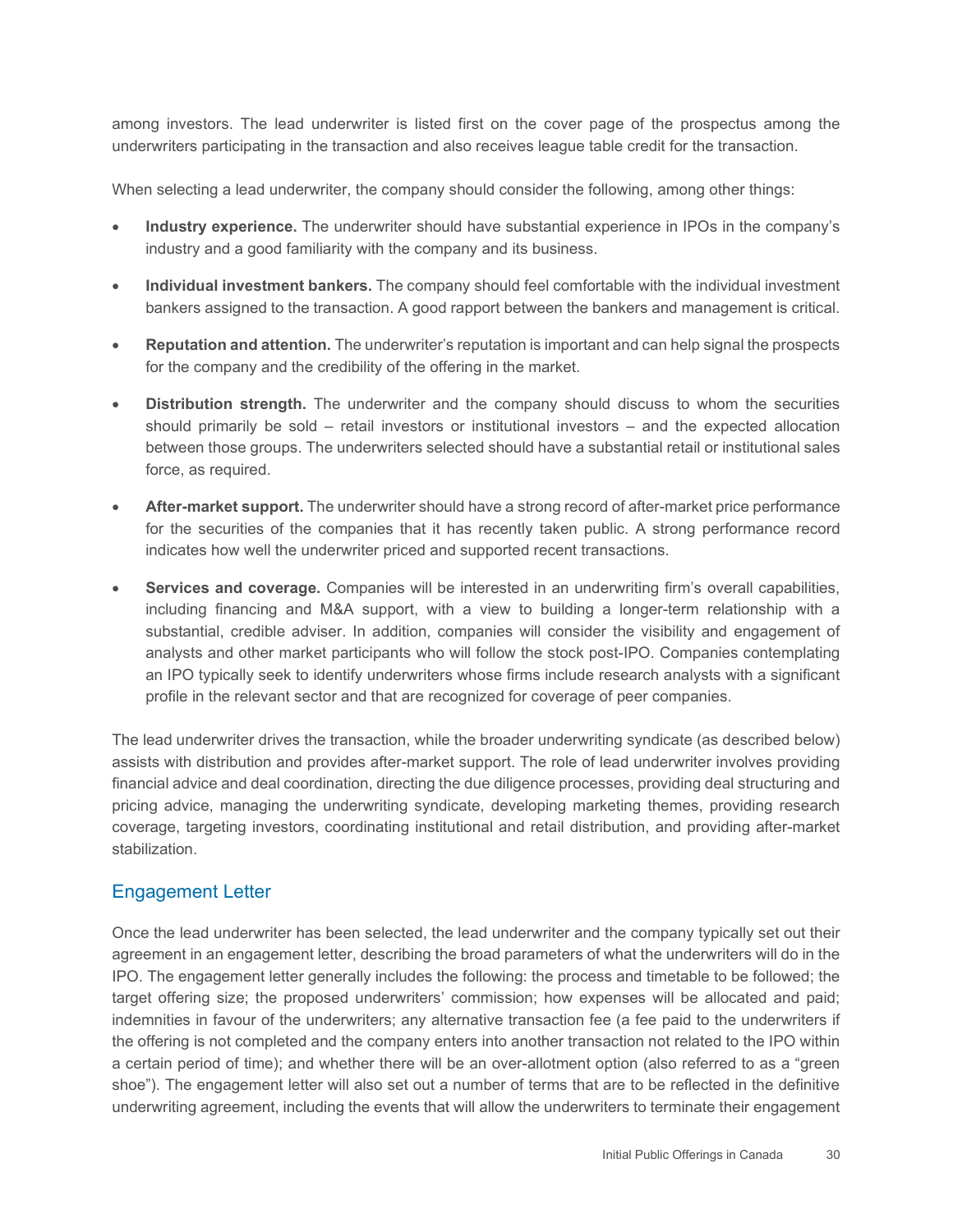and the lockup restrictions that will be required of the company, management and key shareholders (see "Lockups and Blackout Periods", below).

#### Underwriting Syndicate

 syndicate. The process of selecting the syndicate members and the structure of the syndicate is a joint that may provide research coverage. The lead underwriter generally invites a number of underwriters to specific allotment of the offered securities. The size of the syndicate and the economic splits within the On a large IPO, the lead underwriter typically recommends an additional group of securities dealers to help support the offering, and market and distribute the securities; this group is referred to as the underwriting decision by the company and the lead underwriter to maximize the IPO's success. Companies often request that the lead underwriter include in the syndicate securities dealers with which they have a relationship or participate in the offering. In a firm-commitment underwriting, each underwriter agrees to purchase a syndicate are a function of the offering size.

#### Underwriters and Potential Conflicts of Interest

 representation. Conflicts may result from an underwriter's relationship with competitors or with the The company should discuss with potential underwriters and assess critically any potential conflicts in the company, including through prior purchases of securities or financing provided by an affiliated lender.

#### <span id="page-36-0"></span>Types of Underwriting

The two principal underwriting arrangements are "firm-commitment" and "best-efforts" underwriting.

#### Firm-Commitment or Marketed Underwriting

 securities at a fixed price. As described in Chapter 4, before executing the underwriting agreement, the underwriters will market the IPO on a road show and solicit expressions of interest, as they "build the book." — i.e., there are expressions of interest from investors to purchase more than the number of securities being offered, thus minimizing the underwriters' risk of holding unsold securities. If the underwriting expressions of interest and whose purchase orders are confirmed. Most larger IPOs are underwritten on a A firm-commitment, or marketed, underwriting is based on the underwriters' commitment, subject to certain conditions and termination rights (see "Termination Rights" later in this chapter), to buy all the offered Generally, the underwriters will not sign the underwriting agreement unless the offering is "over-subscribed" agreement is signed, the underwriters then resell the securities to the investors who have provided firm-commitment basis. This commitment made by the underwriters is subject to market conditions.

A bought-deal underwriting is a firm-commitment underwriting in which the underwriters commit to purchase securities before a prospectus is filed, without a marketing period or road show. This kind of underwriting agreement is not used in IPOs.

#### Best-Efforts Underwriting

In a best-efforts underwriting, the underwriters agree to use their reasonable best efforts to sell the company's securities on behalf of the company. They do not, however, oblige themselves to purchase the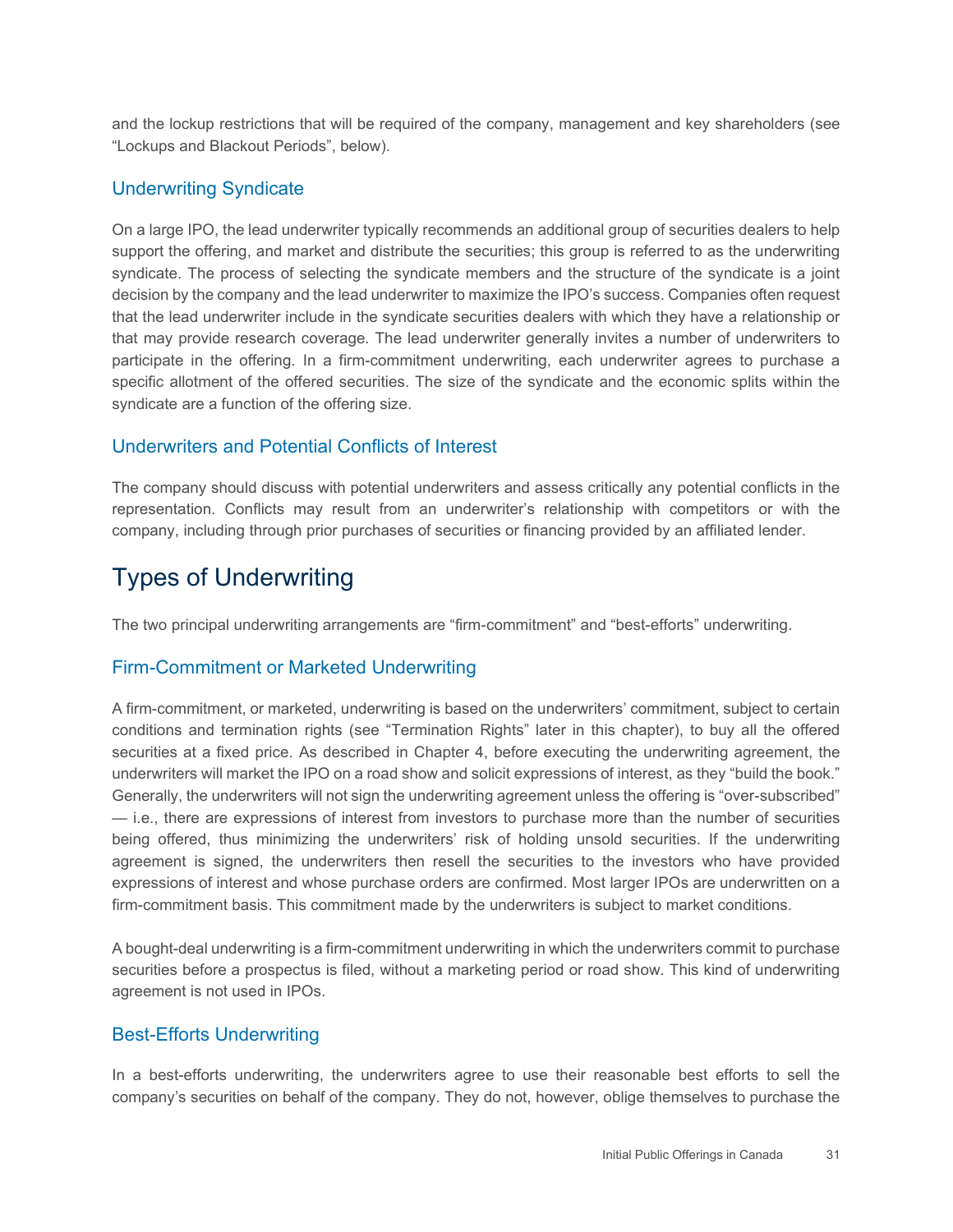securities, as they do in a firm-commitment underwriting. The securities issued to the investors identified The underwriters will receive a commission only for those securities sold and are not responsible for any by the underwriters pass directly to the investor from the company without the underwriters ever taking title. unsold securities.

#### <span id="page-37-0"></span>Underwriters' Commission

 can range from 4% to 7%, or more, of the total proceeds of the IPO, with the underwriters' expenses as an additional cost. The underwriters' commission depends on a number of factors, including the size of the An IPO involves substantial expenses. One of the major expenses is the underwriters' commission, which IPO, the type of security offered and the listing jurisdictions, and is determined by negotiations between the underwriters and the company, with reference to market precedents.

In addition to the commission, underwriters may receive other compensation or benefits, including warrants or other equity participation, reimbursement of expenses, rights of first refusal on future underwritings, and consulting or financial advisory arrangements, as partial consideration for their participation in an IPO.

#### <span id="page-37-1"></span>Due Diligence

#### Importance of Due Diligence

 the company's advisers, including the underwriters, the accountants and legal counsel, into the company Due diligence is a central part of any IPO. It is an ongoing process that starts in the early stages of the IPO and continues until the offering is complete. Essentially, due diligence involves a detailed investigation by and its business.

As discussed in Chapter 3, the purposes of the due diligence investigation are to:

- • confirm the accuracy of information in the prospectus and ensure the prospectus does not mis-state or omit any required information;
- collect information to be discussed in further detail in formal oral due diligence sessions with the company's management, auditors and legal counsel; and
- identify issues concerning the company, its business and its industry that need to be reflected in the prospectus.

Due diligence conducted by the underwriters has additional significance: it assists the underwriters in the valuation and marketing of the company's securities as well as supporting the underwriters' due diligence defence under Canadian securities laws if there is litigation. Due diligence conducted by the company similarly assists the company's directors and officers in their due diligence defence.

#### Types of Due Diligence

 Three main streams of due diligence are typically completed in the IPO process: business due diligence, financial due diligence and legal due diligence.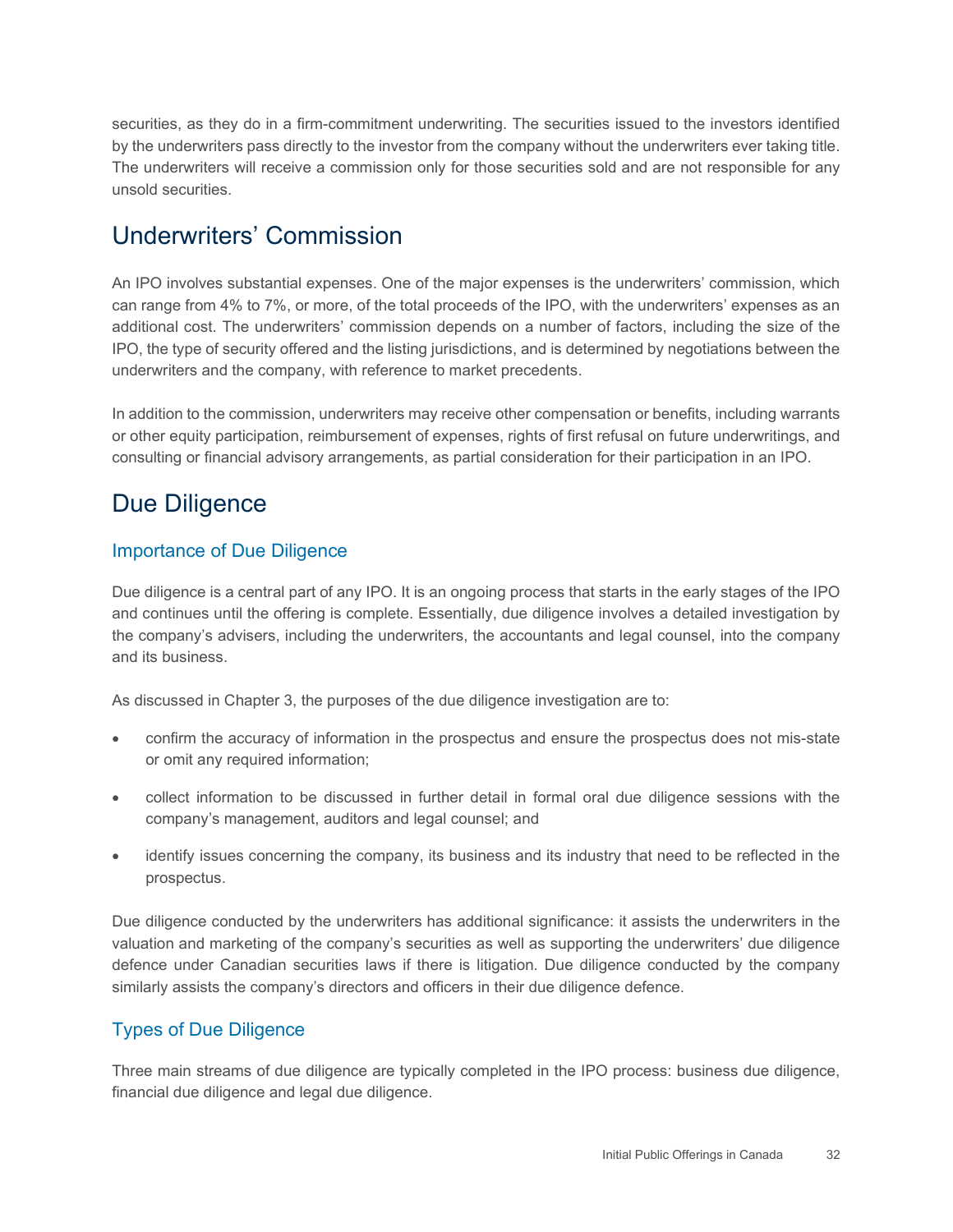#### Business Diligence

 company's senior management at length about its business operations and practices; conducting on-site or virtual investigations of the company's properties, facilities and operations, if necessary; and interviewing reference to their knowledge and understanding of the company's industry and its peer group issuers to ensure that the prospectus disclosure is accurate, while positioning the company from an IPO marketing The underwriters conduct a business review of the company, which typically includes interviewing the the company's employees, suppliers and customers. The underwriters will assess the business with perspective.

#### Financial Diligence

 Financial due diligence is led by the underwriters in coordination with the company's CFO and auditors. agreed procedures in relation to financial disclosure. (See Chapter 7 for more information on the role of Among other things, it involves analyzing the company's financial statements, working capital requirements, business plans and financial forecasts, internal controls and financial reporting procedures. Financial due diligence assists in the valuation process and helps identify trends, contingencies or future plans that should be reflected in the prospectus. The company's auditors typically will support the financial due diligence by providing a "comfort letter" on certain financial information included in the prospectus or undertaking other auditors.)

#### Legal Diligence

 material contracts and other agreements, the minute books of the company and its subsidiaries, and other corporate proceedings. On the basis of their due diligence review of the company, the underwriters Legal counsel will conduct documentary due diligence, reviewing a broad range of documents such as documents relating to the ownership of real and intellectual property, any outstanding litigation issues and and their legal counsel will seek to verify the facts and statements made in the prospectus.

In contrast with U.S. IPOs, it is not customary in Canada for issuers' or underwriters' counsel to provide the underwriters with a negative assurance letter or "Rule 10b-5 letter" as a condition of closing. (See Chapter 7 for more information on Rule 10b-5 letters.)

## <span id="page-38-0"></span>The Due Diligence Process

 The due diligence process begins early in the course of the IPO and is a collective effort by all parties sufficient time to address any issues that arise. Companies typically furnish information through virtual data involved in the offering. Starting due diligence early in the IPO process is important to ensure that there is rooms where documents are posted to password-protected websites maintained by reputable third-party providers.

 The underwriters and their legal counsel will prepare a comprehensive due diligence request list for the company, which should be tailored according to the company's unique business, operations and risks. The company and its advisers will compile documents that respond to the request list, according to their knowledge of the business and materiality thresholds that are agreed upon with the underwriters and their legal counsel. The company should expect the initial request list to be supplemented with requests for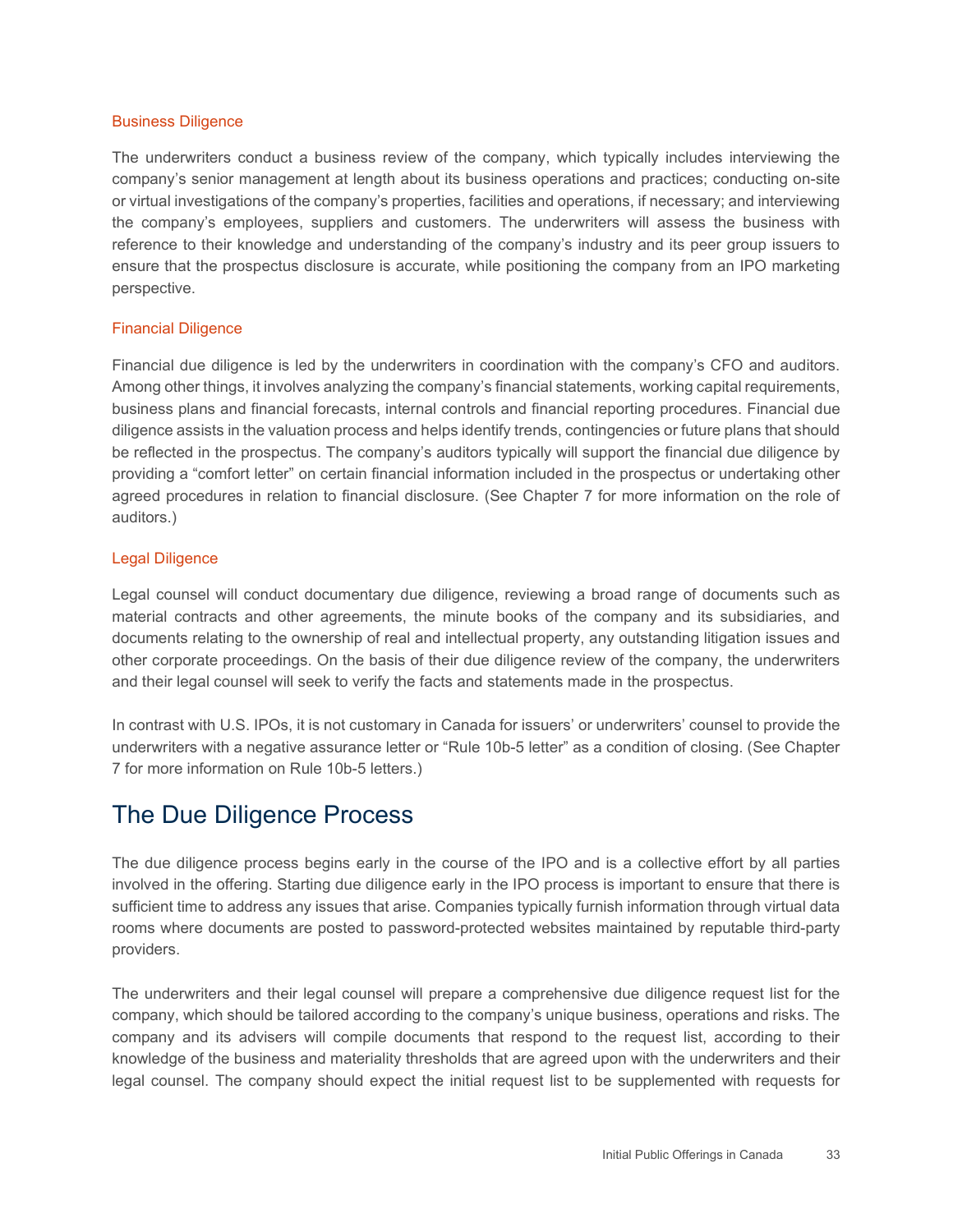additional information as the underwriters and their legal counsel develop a better understanding of the company and its business.

 the IPO working group, with key members of management participating, will provide an overview of the to compiling requested documents, officers and other key employees will discuss material aspects of the in the course of the due diligence investigations. Management should expect the underwriters or their legal counsel to request independent verification of any factual statements contained in the prospectus. Management plays an essential role in the due diligence process. A kick-off or organizational meeting with business and key issues and risks, setting the stage for the due diligence investigations to follow. In addition business and related disclosure questions with the working group and answer follow-up questions that arise

## <span id="page-39-0"></span>Management Due Diligence Session

 due diligence session with the underwriters. Management due diligence consists of either a face-to-face meeting or a telephone conference (typically referred to as the "due diligence meeting") attended by the company's management, legal counsel and auditors, as well as the underwriters and their legal counsel. company's auditors and the company's legal counsel specific questions about the company, its business in advance of the meeting so that the participants have an opportunity to consider them. The company's the terms on which the auditors agree to participate in the due diligence process and purport to limit any Before filing both the preliminary prospectus and the final prospectus, management participates in an oral Prospective investors are not included. During this meeting, the underwriters ask management, the and the disclosures in the prospectus. The underwriters provide a copy of the questions to the participants auditors will provide the company and the underwriters with formal letters of understanding, which outline claims that may be brought against them arising from their due diligence activities.

## <span id="page-39-1"></span>Underwriting or Agency Agreement

 The underwriting agreement sets out the respective legal obligations of the company, any promoter or selling shareholder, and the underwriters in connection with an offering. In a firm commitment, or marketed, final prospectus, and agree to attempt to resell them to the public. The underwriters will receive a fee or commission per share sold as specified in the underwriting agreement. A best-efforts underwriting underwriting, the underwriters agree to purchase all the offered securities, at a price to be specified in the agreement is often referred to as an agency agreement.

 As discussed above, generally the underwriting agreement is finalized and executed once the company and the underwriters agree on pricing.

Key terms in a typical underwriting agreement include the following:

- the underwriters' obligation, if any, to purchase the offered securities;
- • the over-allotment option (or green shoe), if any, that allows the underwriters to purchase additional securities to cover over-allotments of securities sold at the time of the closing of the IPO;
- terms related to the underwriters' distribution obligations, including each underwriter's purchase commitment, the offering price and the jurisdictions in which the securities will be sold;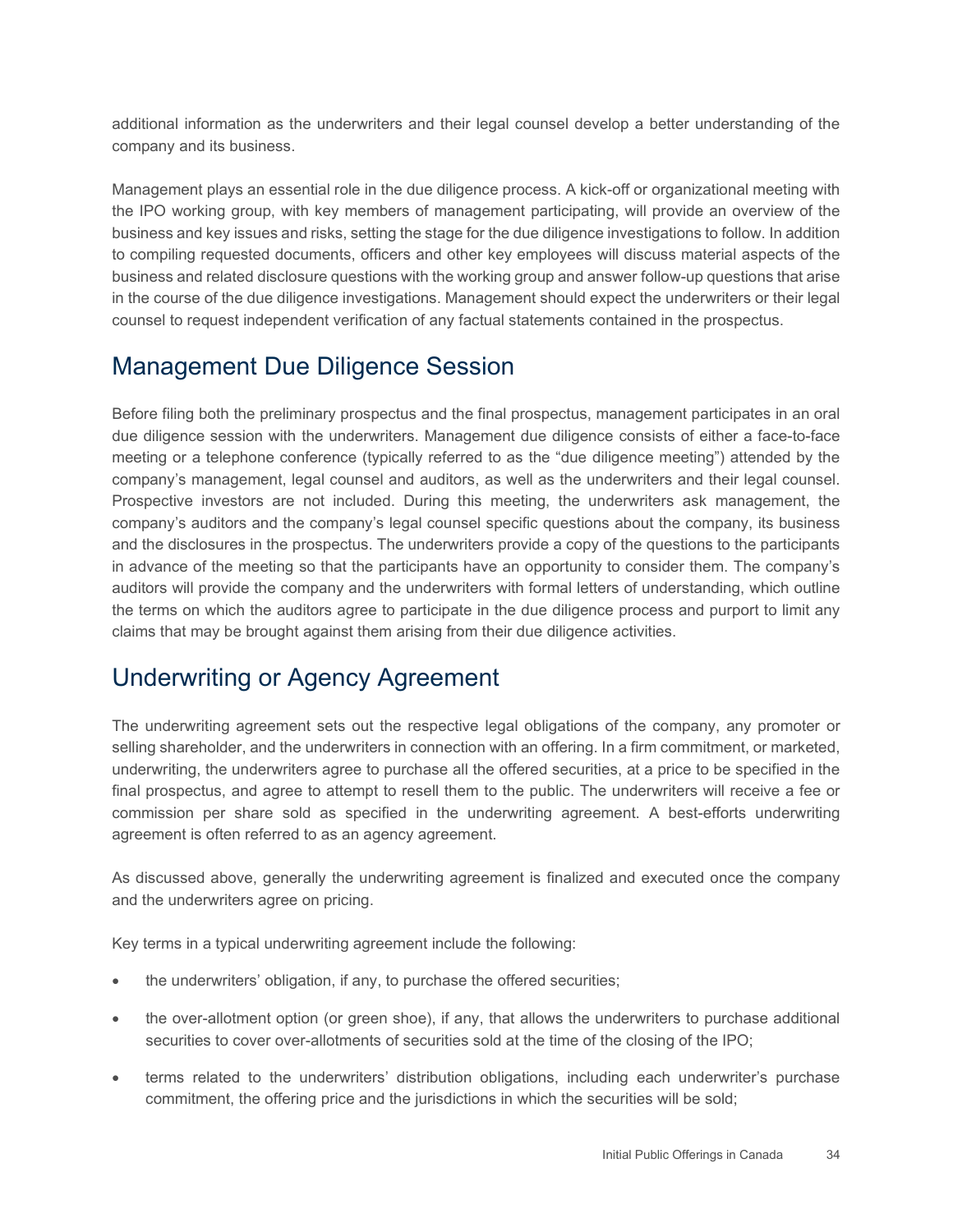- commissions payable to the underwriters;
- the selling shareholders to reimburse the underwriters for certain liabilities, such as claims resulting • indemnity provisions in favour of the underwriters, which will require the company, the promoter and from a misrepresentation in the prospectus;
- contribution provisions permitting an underwriter that is subject to a legal claim to seek reimbursement from other parties;
- various representations, warranties and covenants made by the company and any promoter or selling shareholder, including those relating to the company's business and operations and the offering;
- documents such as auditor comfort letters and the legal opinions); • various conditions on the underwriters' obligation to complete the IPO (including the delivery of specific
- termination rights in favour of the underwriters, specifying the conditions under which they will not be obligated to proceed with the IPO, such as a material change in market conditions; and
- a blackout provision, restricting the company from selling additional securities for a specified period of time following the closing of the IPO.

#### Over-Allotment Option

 The over-allotment option, or green shoe, is standard in firm-commitment underwriting agreements. An made in connection with the offering of the company's securities. The details of the green shoe are set out over-allotment option is an option granted by the company to the underwriters to purchase additional securities in their respective percentages on the same terms on which the original securities are offered to the underwriters. The underwriters may purchase these additional securities only to satisfy over-allotments in the prospectus and can be up to 15% of the original number of shares offered. Generally, the option is made available for a 30-day period immediately following the closing of the IPO.

 purchases serve to support the price of the securities after closing. Without an over-allotment option, the The over-allotment option allows the underwriters significant flexibility in managing the underwriting syndicate and providing after-market support for the securities. The underwriters will make an overallotment, often taking orders for more than the number of securities offered under the prospectus (and will deliver a copy of the prospectus to all confirmed purchasers). If the price for the securities rises and stays above the initial offering price, the underwriters will exercise the over-allotment option and buy the securities from the company at the initial offering price to fill the over-allotted investor orders. If the price does not rise or if it dips below the initial offering price at any time, the underwriters typically purchase securities in the open market, rather than through the over-allotment option, to cover the over-allotted investor orders. These underwriters' flexibility to support the share price would be limited.

 Because of the potential impact on the securities in the after-market, companies should understand the concept of an over-allotment option and how the underwriters expect to use it in the IPO.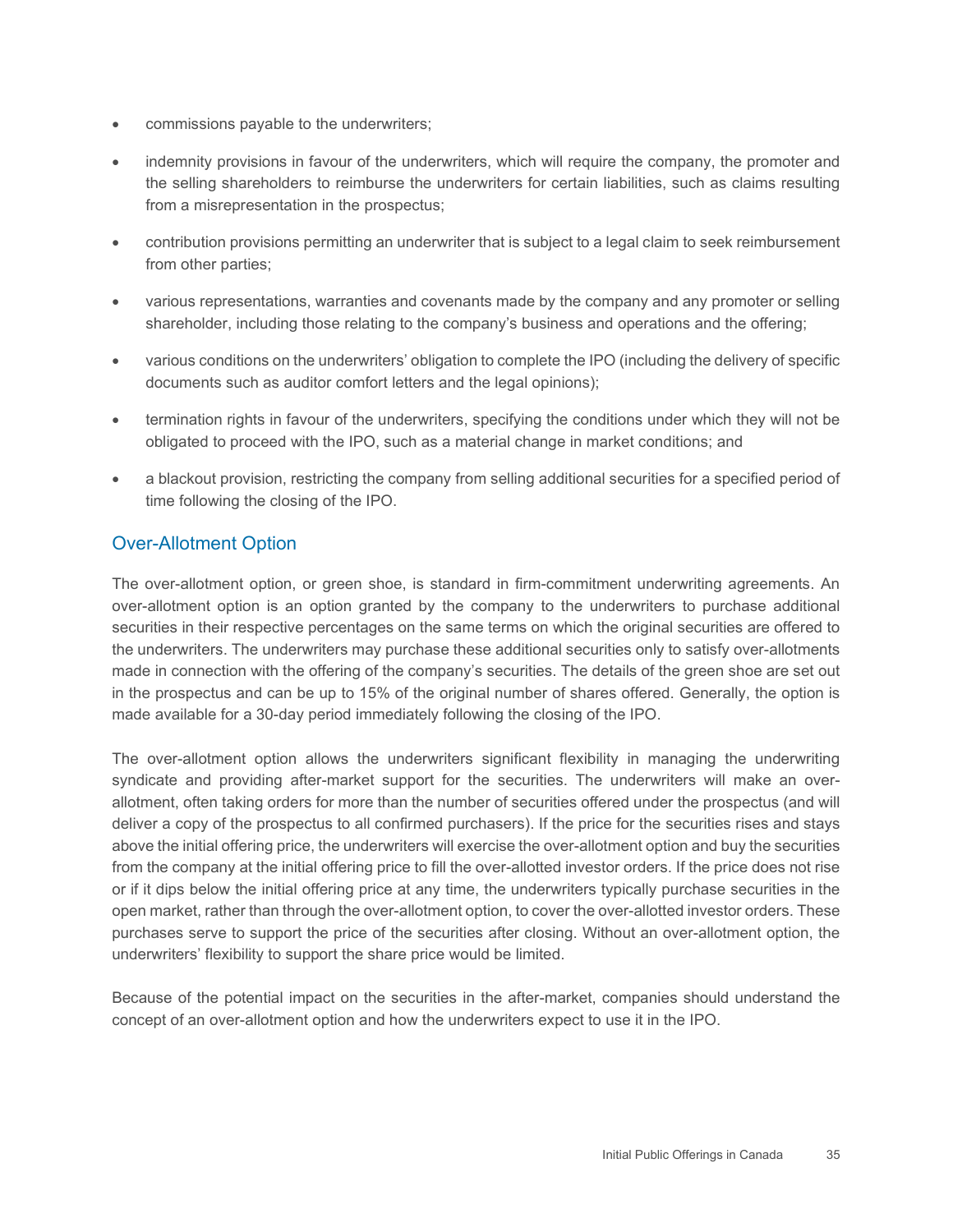## <span id="page-41-0"></span>Distribution Obligations

 offered for sale or sold. The underwriting agreement will also specify the manner in which the securities The underwriting agreement includes provisions outlining the underwriters' distribution obligations. These provisions require the underwriters, during distribution of the company's securities to the public, to offer and sell the company's securities to the public only in those jurisdictions where such securities may be lawfully can be marketed, the offering documents to be employed and the pricing to purchasers.

 to sales through the underwriting syndicate), the underwriter will include similar distribution obligations in The underwriting agreement will typically also provide that if an underwriter enters into any agreement with a banking, selling or other group formed to assist in the distribution of the company's securities (in addition that agreement, as well as a requirement that members of the group comply with applicable securities laws.

#### Complete Distribution

Under a "complete distribution" clause, the underwriters agree to use their reasonable best efforts to complete the distribution of the company's securities as promptly as possible after closing and to provide the company with a breakdown of the number of securities (and any additional securities sold according to the over-allotment option) distributed in each jurisdiction. The company uses this breakdown to file required post-closing sales reports with the Canadian securities commissions.

#### Several Obligations

 underwriter will be liable to the company for a default by any of the other underwriters. Certain actions or on behalf of the underwriting syndicate. However, certain rights or obligations are exercised by the The underwriting agreement will also provide for "several" obligations of the underwriters, meaning no notices required by the underwriting agreement may be performed by, or provided to, the lead underwriter underwriters individually (for example, the termination rights discussed below).

## <span id="page-41-1"></span>Indemnification

 provision will require those parties to indemnify each of the underwriters from and against all losses (other liabilities, reasonable costs and reasonable expenses, including all amounts paid to settle claims caused The underwriting agreement includes indemnities in favour of the underwriters, whereby the company, the promoter and any selling shareholders will be required to reimburse the underwriters for all costs and expenses incurred in connection with certain claims against the underwriters. A typical indemnification than losses of profit in connection with the distribution of the company's securities), claims, damages, by or arising from:

- any breach or default under or non-compliance with the underwriting agreement;
- • any misrepresentation or alleged misrepresentation in the prospectus (including any marketing materials);
- • orders, inquiries, investigations or proceedings instituted, threatened or announced by any court or regulatory authority, based upon any misrepresentation or alleged misrepresentation in the prospectus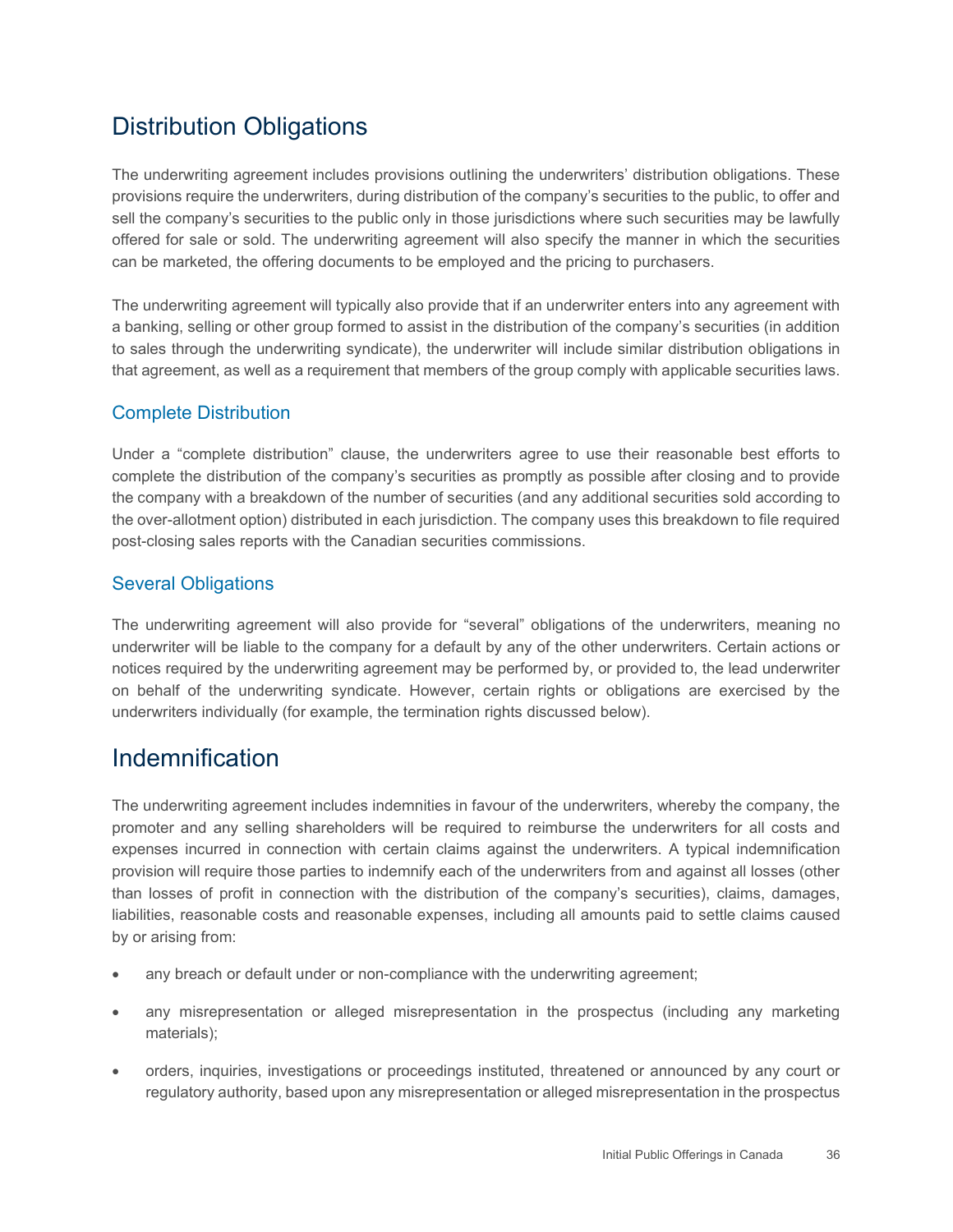(including any marketing materials), preventing or restricting the trading in or the sale or distribution of the securities; or

• non-compliance with any requirement of any applicable securities laws.

The indemnities are typically not available for information provided by an underwriter. The market practice in Canada has not been to specify exactly what information has been provided by an underwriter (in contrast to the U.S. practice involving detailed statements to that effect, or "blood letters").

Should a claim as contemplated above be asserted against an underwriter, the underwriter will be required to notify the indemnifier, which may (or may be required to) assume on the underwriter's behalf the defence of any suit that is brought. The indemnifier may also be required to cover the underwriters' expenses, including *per diem* costs of the underwriters' own personnel, in respect of such claims as they are incurred.

#### <span id="page-42-0"></span>**Contribution**

 generally will agree to contribute to the aggregate of all claims and losses (other than losses of profit in connection with the distribution of the securities), consistent with the indemnity provision, incurred by the relative faults and other relevant equitable considerations. No underwriter will be required to contribute an The contribution provision provides for equitable contribution in circumstances in which an indemnity provided in the underwriting agreement is claimed but held to be unavailable to, or unenforceable by, any underwriter. Should that occur, the underwriters and the company and its promoter and selling shareholders underwriters in proportions reflecting the relative benefits received by the parties and any underwriter, their amount exceeding the underwriting commission that it received.

There are limitations on a party's entitlement to contribution. An underwriting agreement will typically provide that a party who engaged in any act of fraud, fraudulent misrepresentation or gross negligence will not be entitled to claim contribution from any other party who did not engage in such acts.

#### <span id="page-42-1"></span>Expenses

 Regardless of whether the offering is completed, IPO underwriting agreements generally provide that all expenses of or incidental to the sale of the securities or incidental to any other matters in connection with responsible for their share of any underwriting fee, but they may agree with the company as to the basis on the offering shall be borne by the company. If there are selling shareholders, they will generally be which other offering expenses will be shared.

## <span id="page-42-2"></span>Termination Rights

The underwriting agreement will contain various termination rights, or "outs", that will permit the underwriters not to complete the IPO. The underwriting agreement will provide that, on the occurrence of certain events, each underwriter is entitled to terminate its obligation to purchase the offered securities by giving written notice to that effect to the company at or before closing. Assuming that none of these outs is exercised, in a firm-commitment underwriting, the company will receive the entire net proceeds of the IPO, even if the underwriters cannot resell all the offered securities to the public.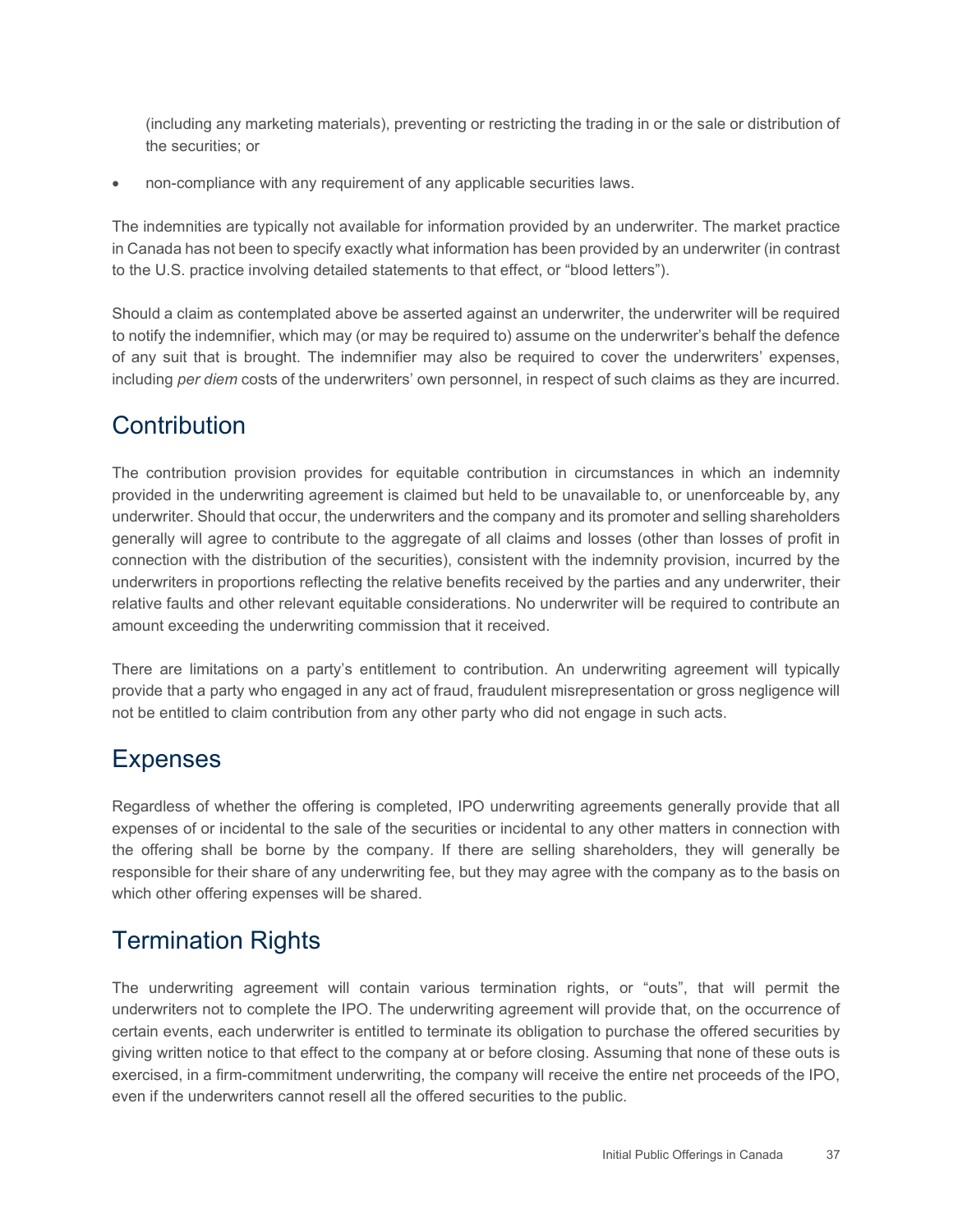organization: an underwriter will have preferable regulatory capital treatment when an underwriting Termination rights help manage a business risk, from the underwriters' perspective. They also have implications for the underwriters' regulatory capital, under the rules of their industry's self-regulatory commitment includes a "market-out" and/or a "disaster-out" clause.

The following are typical outs:

#### **Disaster**

 consequence, or any governmental action, law, regulation, inquiry or other similar occurrence that, in the reasonable opinion of an underwriter, seriously adversely affects or may seriously adversely affect the financial markets in Canada, or the business, operations or affairs of the company and its subsidiaries, A disaster-out clause allows the underwriters to terminate if there develops, occurs or comes into effect or existence any event, action, state, condition or major financial occurrence of national or international taken as a whole. The definition of the affected markets could be expanded, depending on where the company's securities trade or where the company carries on a significant part of its business.

#### **Market**

A market-out clause allows the underwriters to terminate when the state of the financial markets in Canada becomes such that in the reasonable opinion of an underwriter, the offered securities cannot be profitably marketed. As with the disaster-out clause, the definition of the affected financial markets may be expanded to suit the circumstances of the offering. For example, in a Canada-U.S. IPO, reference would also be made to the U.S. markets.

#### Material Change

 contemplated or threatened) in the business, affairs, operations, assets, liabilities (contingent or otherwise), A material change-out clause allows the underwriters to terminate when any material change (actual, capital or ownership of the company occurs that, in the reasonable opinion of an underwriter:

- could reasonably be expected to result in the purchasers of a material number of the offered securities exercising their right under the relevant securities laws to withdraw from or rescind their purchase thereof or sue for damages; or
- • has, or could reasonably be expected to have, a significant adverse effect on the securities' market price or value.

#### **Regulatory**

 A regulatory-out clause allows the underwriters to terminate when any of the following events, in the reasonable opinion of an underwriter, adversely affects the trading in, distribution of or marketability of the offered securities:

- any inquiry, investigation or other proceeding is commenced, announced or threatened;
- any order is issued under any relevant statute or by any securities exchange or other regulatory authority; or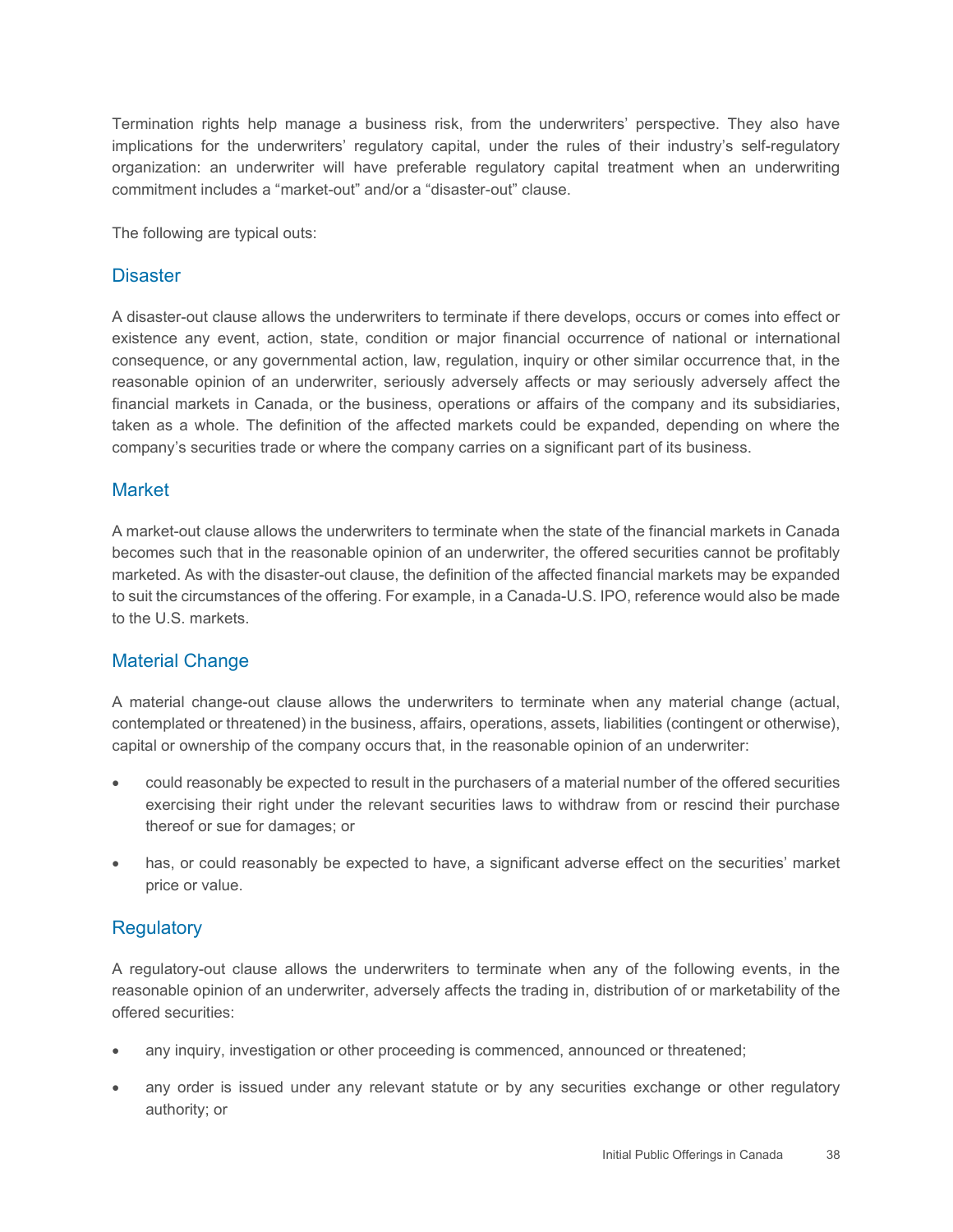• any change in the law, or in the interpretation or administration of the law, takes place.

## <span id="page-44-0"></span>Lockups and Blackout Periods

 completion of the IPO. The lockup also avoids the unattractive optics of persons close to the company The underwriters normally will require that the company, its major securityholders and principal officers and directors refrain from selling, monetizing or otherwise disposing of the company's securities for a specified number of days (usually 180) after the IPO without the underwriters' consent. This restriction – often described as a blackout period when applied to the company, and a lockup when applied to management and other shareholders – will be reflected in the underwriting agreement and/or a separate agreement with affected shareholders. These restrictions are intended to protect the investors who bought securities in the IPO from market disruptions that could arise if additional securities were to be offered for sale shortly after disposing of securities in the period shortly following the offering.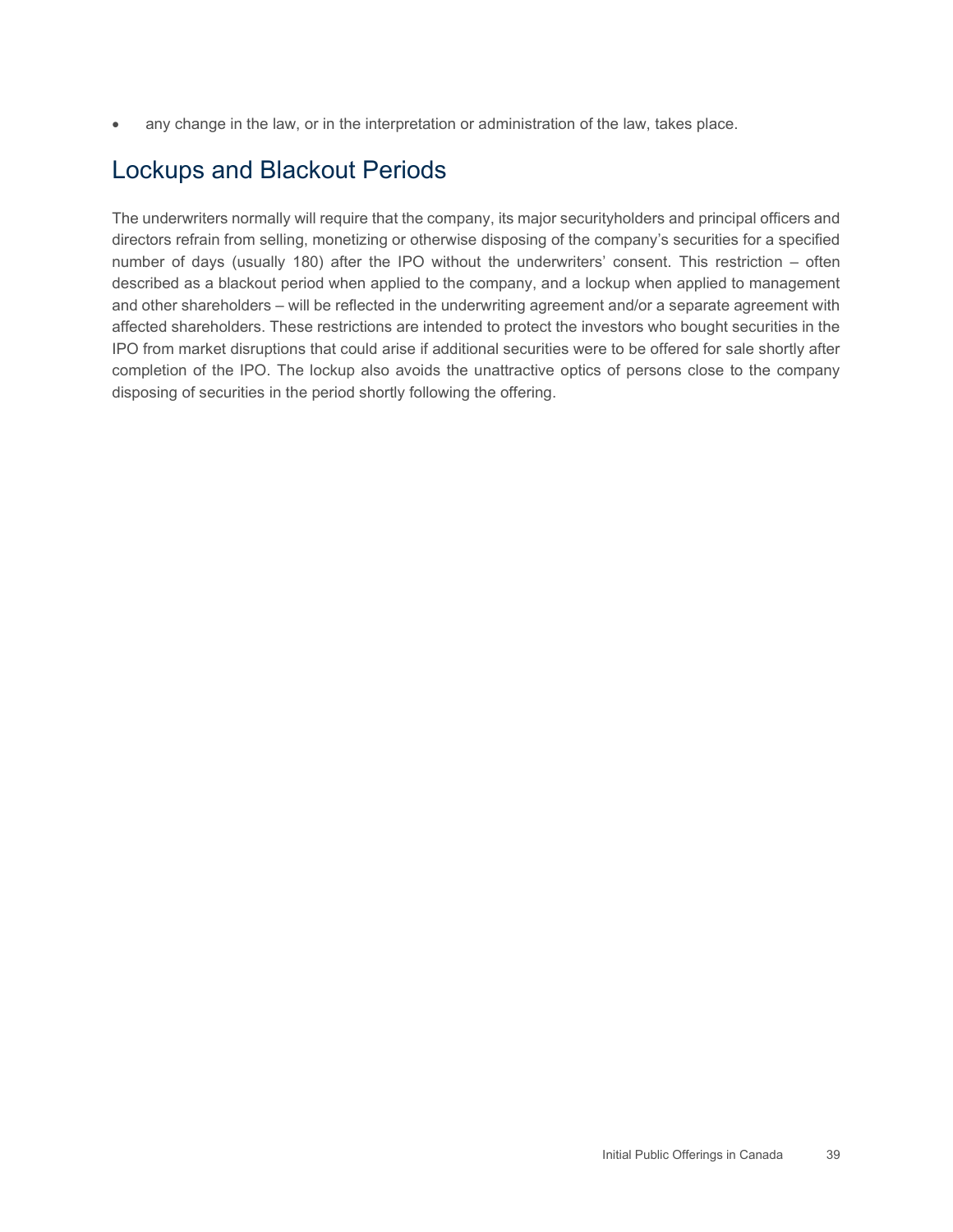

## <span id="page-45-0"></span>**Prospectus**

## <span id="page-45-1"></span>General Overview and Form Requirements

 *General Prospectus Requirements*. NI 41-101 is a comprehensive set of prospectus requirements for all The general prospectus requirements that apply to an IPO are outlined in National Instrument 41-101 public companies, including investment funds (other than mutual funds), that harmonizes and consolidates prospectus requirements across Canada.

 Because the purpose of a prospectus is to allow the public to make an informed investment decision, it must contain full, true and plain disclosure of all material facts relating to the securities being distributed. In addition, the prospectus must not contain a misrepresentation. A misrepresentation is:

- (i) an untrue statement of a material fact, or
- (ii) an omission to state a material fact that is required to be stated or that is necessary to make a statement not misleading in light of the circumstances in which it was made.

 In relation to securities being issued or proposed to be issued, a material fact is a fact that significantly affects, or would reasonably be expected to have a significant effect on, the market price or value of the company's securities. Materiality is also considered on the basis of whether information would be important to a reasonable investor making an investment decision. Canadian securities laws do not establish any financial thresholds or benchmarks for market-price impact to determine whether a particular fact is material.

NI 41-101 includes forms that specify the information to be included in a prospectus, covering matters such as:

- the company's business,
- its industry and competitive environment,
- its capital structure,
- its recent acquisitions or dispositions,
- its directors and officers.
- its corporate governance practices,
- legal proceedings affecting the business, and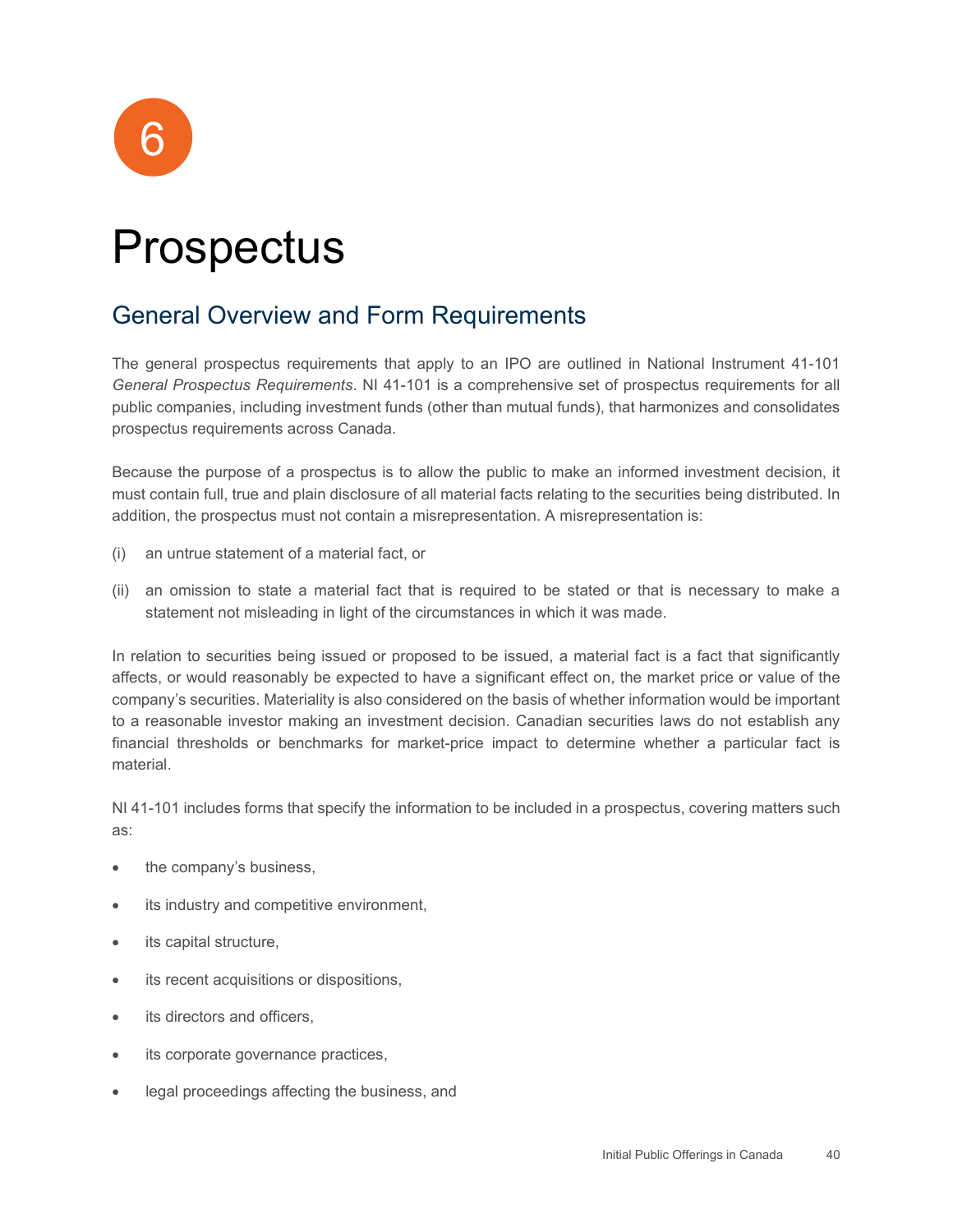• risk factors associated with the business or otherwise relating to an investment in the offered securities.

 In most IPOs, a company will be required to disclose three years' historical annual statements, as well as Annual financial statements included in a prospectus must be audited by an independent auditor and must The company also must include in the prospectus any other material facts or information necessary to meet the "full, true and plain disclosure" standard. A prospectus must also contain extensive financial disclosure. financial statements for the most recent interim (i.e., quarterly) period (in comparative presentation format). be accompanied by an auditor's report without reservations. Unaudited interim financial statements included in a prospectus must be reviewed by the auditor.

#### Telling the Story of a Company and Plain Language Drafting

 It is essential that a company spend time and effort to thoughtfully prepare its prospectus in an IPO to and articulates both why the company's securities are an attractive investment and the risks associated with that investment. The prospectus, particularly the business and industry sections, gives the company the opportunity to tell its story to the public. The company's story includes its history, how it is performing ensure that it provides the public with a clear understanding of the company, its business and its prospects, at present and what it expects to achieve in the future.

 Plain language rules, described in the companion policy to NI 41-101, require Canadian prospectuses to be written in clear, plain language, avoiding jargon and boilerplate wording. U.S. registration statements and prospectuses are also subject to the SEC's plain English rules.

#### Use of Proceeds

 for which the net proceeds will be used by the company. Principal purposes under NI 41-101 include the reduction or retirement of indebtedness, the acquisition of assets, and research and development of the company's products or services. The company is also required to disclose the business objectives that it that must occur for these objectives to be accomplished, the specific time period in which each event is Under NI 41-101, a company must state the estimated net proceeds to be received by the company through the IPO and to describe, in reasonable detail, each of the principal purposes (and the approximate amounts) expects to accomplish using the net proceeds of the IPO, including a description of each significant event expected to occur and the costs related to each event.

 The securities commissions will decline to issue a receipt for a prospectus if the proceeds of an offering, together with the company's other resources, do not appear to be sufficient to accomplish the stated purposes of the offering, or if it does not appear that the company will have sufficient liquidity to carry out its operations in the near term.

## <span id="page-46-0"></span>Additional Requirements for Mining Companies

 National Instrument, 43-101 Standards of *Disclosure for Mineral Projects* (NI 43-101) outlines additional information related to mineral projects. Under NI 41-101 and NI 43-101, a company must file a technical report in the form prescribed by NI 43-101 in respect of any mineral project on a property material to the company to support disclosure about reserves, resources, and other scientific and technical information prospectus requirements for mining companies and governs the disclosure of scientific and technical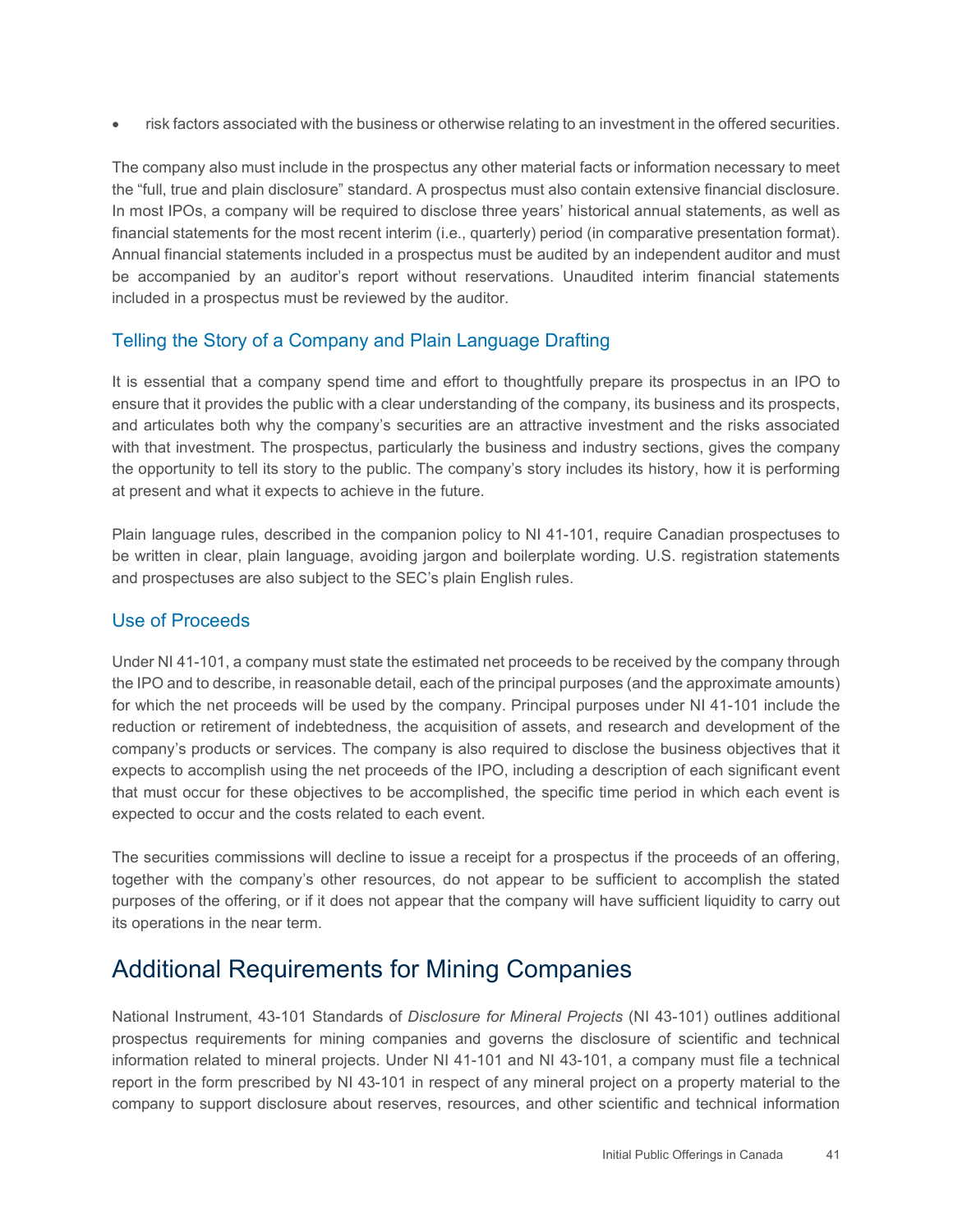that is included in the prospectus. A mineral project includes any exploration, development or production activities (and any royalty interests in any of these activities) in respect of minerals.

 Any disclosure in the prospectus of scientific or technical information about a mineral property that is approved the technical disclosure. In certain cases, the qualified person must be independent from the required to file each qualified person's consent to the filing of the technical report and confirmation that the material to the company must be prepared under the supervision of a qualified person (such as an engineer or a geoscientist) who is responsible for the work conducted on the company's property and has read and company. When filing a technical report, the company must also file a certificate from each qualified person responsible for preparing or supervising the preparation of the technical report. In addition, the company is technical report supports the disclosure in the prospectus.

NI 43-101 continues to apply to companies with mineral properties following an IPO, setting out the required disclosure regime for the disclosure of mineral reserves and resources and the disclosure of scientific and technical information about such properties.

## <span id="page-47-0"></span>Additional Requirements for Oil and Gas Companies

 National Instrument 51-101 Standards of *Disclosure for Oil and Gas Activities* (NI 51-101) applies to companies that are directly or indirectly engaged in oil and gas activities. It requires additional disclosure in the prospectus with respect to oil and gas information, such as reserves data, that is material. Any evaluator or auditor. To ensure management accountability, the statement of reserves data must also be statement of reserves data must be accompanied by a report from an independent qualified reserves accompanied by a report from management and the directors detailing their specific roles and responsibilities associated with the reserves statement and the accompanying evaluator's report.

 NI 51-101 further states that, after an oil and gas company becomes a reporting company, this same disclosure must be filed no later than the date on which it is required to file its audited financial statements for its most recent financial year. The annual statement of reserves data and other oil and gas information will be included or incorporated by reference into any of the company's future prospectuses.

## <span id="page-47-1"></span>Alternative Regime for U.S Public Companies

Canadian and U.S. securities regulators have put in place the Multijurisdictional Disclosure System (MJDS). The MJDS allows eligible U.S. companies to offer their securities in Canada, and satisfy Canadian reporting requirements, on the basis of their disclosure documents prepared under the corresponding SEC disclosure requirements. This means that an existing U.S. public company could effectively launch a "Canadian IPO" on the basis of its U.S. filings and a U.S. prospectus with supplemental information to comply with Canadian prospectus requirements. Companies that have been reporting with the SEC for at least one year can take advantage of the MJDS if they have a public float of US\$75 million, are offering investment grade securities, or are offering securities guaranteed by their MJDS-eligible parent.

Similar procedures allow eligible Canadian reporting issuers to offer securities in the United States on the basis of documents prepared in accordance with Canadian requirements and reviewed by Canadian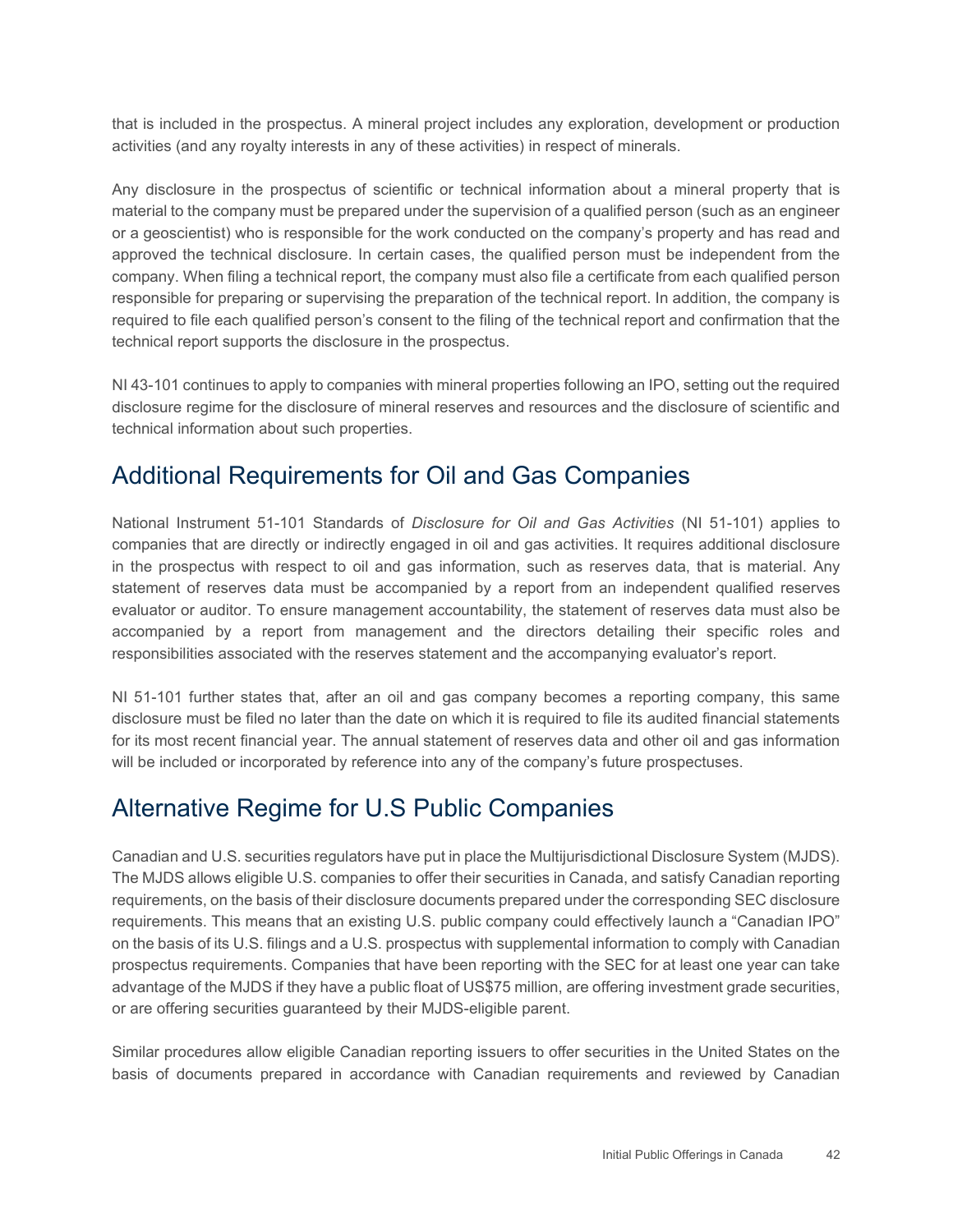securities commissions. For a detailed discussion of the MJDS system, see Torys' Business Law Guide, Raising Capital in the United States under the Multijurisdictional Disclosure System.

#### <span id="page-48-0"></span>Different Regime for Investment Funds

 The Canadian prospectus rules differentiate between regular issuers and those that are investment funds, types of investment funds. Investment funds are further classified as either "non-redeemable investment prospectus requirements for the following types of investment funds: non-redeemable investment funds; with a different form of prospectus and related disclosures required by applicable securities laws for certain funds" or "mutual funds" (whose securities are redeemable periodically on demand). NI 41-101 sets out the mutual funds that are exchange-traded funds; and labour-sponsored or venture capital funds.

 under a fund facts document, simplified prospectus and annual information form (AIF) that must comply Conventional and alternative mutual funds are subject to different requirements: generally, they are offered with disclosure requirements as set out in National Instrument 81-101 *Mutual Fund Prospectus Disclosure*. To facilitate comparability between funds, the requirements for a fund facts document and a simplified prospectus must be strictly adhered to, although there is more flexibility with respect to the disclosure in the AIF prepared by the fund and filed with the Canadian securities commissions. There are also detailed operational requirements contained in National Instrument 81-102 *Investment Funds* with respect to issues such as investment restrictions and practices, conflicts of interest, matters requiring securityholder and regulatory authority approval, custodianship of portfolio securities and sales communications.

#### <span id="page-48-1"></span>Forward-Looking Information

 Prospectuses often include forward-looking information such as projections and forecasts about the company's future performance and plans and goals for its business. This type of information is subject to also apply to the continuous disclosure documents that a public company is required to file after its IPO. "Forward-looking information" is defined as information regarding prospective results of operations, special rules under National Instrument 51-102 *Continuous Disclosure Obligations* (NI 51-102). These rules financial position and cash flows based on assumptions about future economic conditions and courses of action.

 (ii) a "financial outlook" if it is presented in another manner. Examples of a financial outlook include expected revenues, net income, earnings per share, and research and development spending. It should be noted that the provisions in NI 51-102 regarding FOFI and financial outlooks do not apply to disclosure that is Forward-looking information is classified as (i) "future-oriented financial information" (or FOFI) if it is presented in financial statement format, such as a projected balance sheet or statement of cash flows; or subject to the requirements of NI 43-101 (mineral projects) or NI 51-101 (oil and gas projects).

 factors or assumptions used to develop the forward-looking information; and (iv) include a description of A company must have a reasonable basis for any forward-looking information that it discloses. In addition, any material forward-looking information must (i) be identified as such; (ii) be accompanied by a proximate caution stating that actual results may differ from the forward-looking information and identifying the material risk factors that could cause such differences; (iii) be accompanied by a proximate statement of the material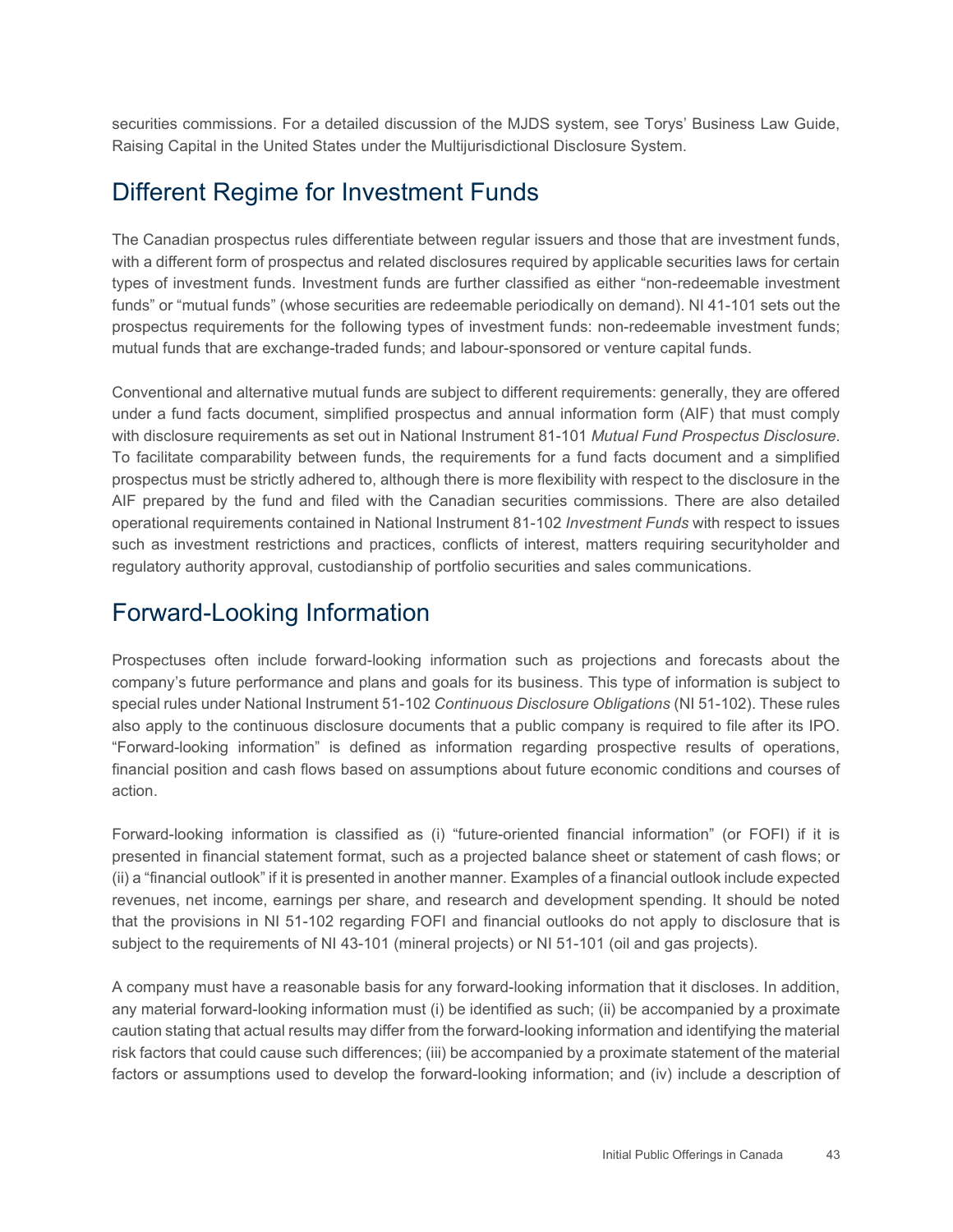the company's policy for providing updates of the forward-looking information beyond the minimum legal updating requirements.

 In addition, FOFI and financial outlooks must be accompanied by disclosures: (i) stating when the information was approved by management; and (ii) explaining the purpose of the FOFI or outlook with a the information can be reasonably estimated, which the securities commissions will generally consider to caution that the information may not be appropriate for other purposes. The securities commissions are of the view that future periods covered by FOFI and/or a financial outlook must be limited to those for which be the end of the company's next financial year (although a company whose business is characterized by predictable cash flows supported by long-term contracts for its output and consistent expenses may be able to justify a longer presentation period).

Although the Ontario *Securities Act* includes certain defences to liability for forward-looking information in a prospectus, these defences are not available for IPO prospectuses. Accordingly, companies conducting an IPO should carefully consider what forward-looking information is to be provided, the basis on which it is provided and its reliability, and they should adhere strictly to the principles set out in NI 51-102.

## <span id="page-49-0"></span>Prospectus Liability

 the securities offered. The underwriters are also required to sign a certificate stating that, to the best of their A company's prospectus must contain a certificate signed by certain individuals associated with the company stating that the prospectus contains full, true and plain disclosure of all material facts relating to knowledge, information and belief, the prospectus contains full, true and plain disclosure of all material facts relating to the securities offered.

 If the final prospectus contains a misrepresentation, the company, any promoter or selling shareholders, the CEO, CFO, each director, each underwriter and certain others (including experts such as the company's auditors, in relation to the portions of the prospectus for which they are responsible) may be liable to purchasers of the securities. As previously noted, a misrepresentation is:

- (i) an untrue statement of a material fact, or
- (ii) an omission to state a material fact that is required to be stated or that is necessary to make a statement not misleading in light of the circumstances in which it was made.

 As discussed earlier in this chapter, a material fact is a fact that would reasonably be expected to have a significant effect on the market price or value of the company's securities. If the prospectus contains a misrepresentation, a purchaser is deemed to have relied on the misrepresentation and has the choice of rescission is available for 180 days from the date of purchase. A claim for damages is available for 180 two statutory rights: to rescind the purchase or sue for damages up to the purchase price. A claim for days from the time the purchaser first had knowledge of the facts giving rise to the claim or three years from the date of purchase, whichever is earlier.

As indicated above, the company's CEO, CFO and directors may all be held personally liable for a misrepresentation. These individuals, however, along with the promoter, underwriters and experts, may be able to establish a due diligence defence.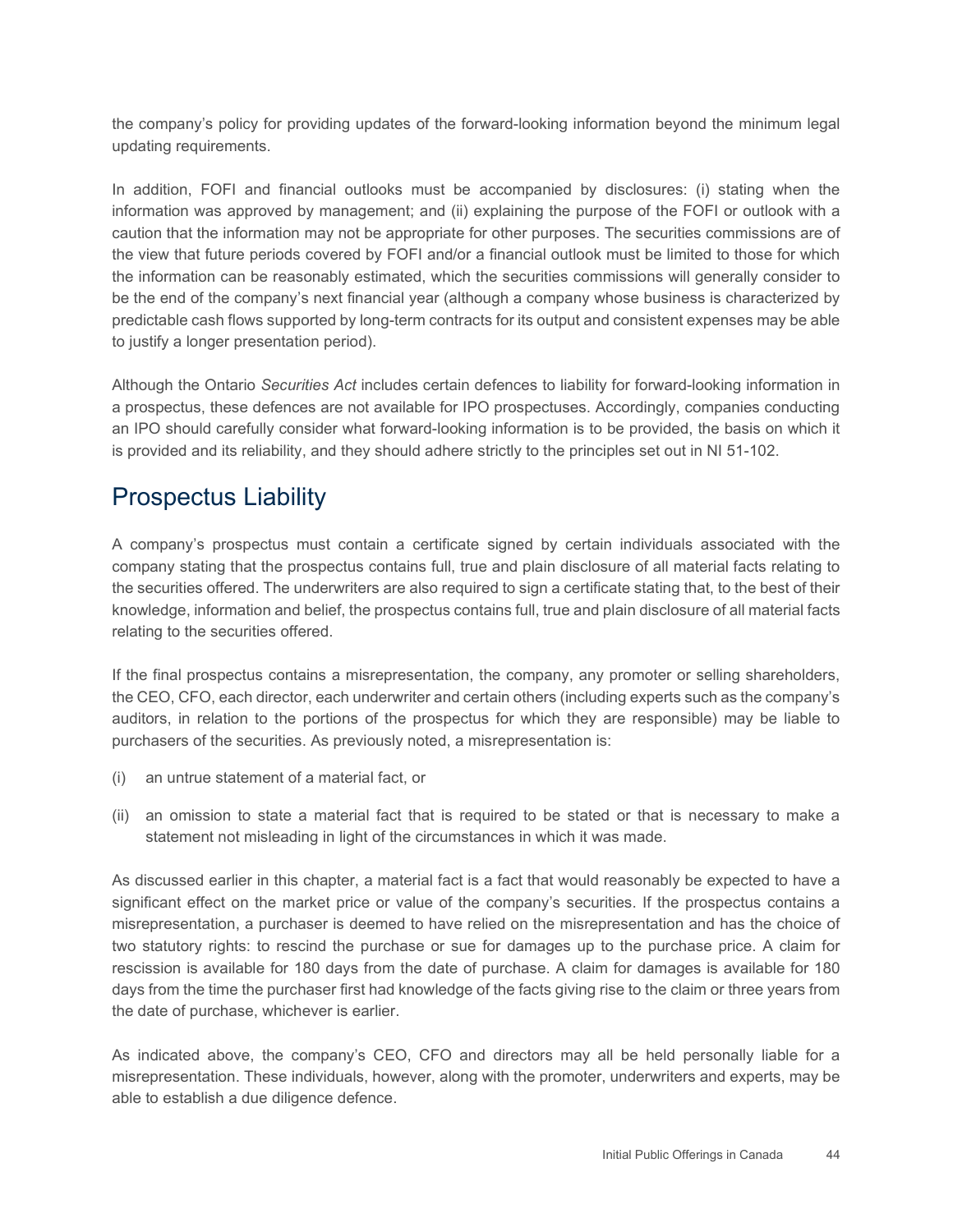## <span id="page-50-0"></span>Due Diligence Defence

Under Canadian securities law, the CEO, CFO, directors, promoters, underwriters and experts will not be liable to purchasers for a misrepresentation in the prospectus if they can establish that, after a reasonable investigation, they had reasonable grounds to believe, and did believe, that the prospectus did not contain a misrepresentation. This is the due diligence defence, which is not available to the company itself or selling shareholders. One of the tasks of legal counsel is to provide advice on appropriate procedures that should be adopted in the IPO process to put the directors and officers of the company and the underwriters in the best position to assert a due diligence defence, should it be necessary.

In addition to underwriters' counsel conducting due diligence, some companies will have their counsel conduct a full due diligence investigation in support of the due diligence defence to liability available to the CEO, CFO and directors of the company.

## <span id="page-50-1"></span>Role of Auditors and Comfort Letters

The role of the company's auditors in an IPO includes the following:

- undertaking the audit and review of the company's financial statements;
- reviewing certain financial disclosures contained in the prospectus;
- assisting the CFO and the underwriters in the course of the financial due diligence review of the company; and
- preparing comfort letters and consents relating to financial statements and financial disclosures contained in the prospectus.

The company's auditors provide three types of comfort letters in the context of an IPO.

- • The first is a comfort letter that is required, under NI 41-101, to accompany the preliminary prospectus in the typical case where the auditor's report included in the preliminary prospectus is not signed.
- • The long-form comfort letter, addressed to the underwriters, the company, its directors (and others with a due diligence defence), provides additional assurance that any information in the prospectus auditors provide comfort on specified numbers derived from the financial statements. If the auditors are unable to provide acceptable comfort (for example, if the information relates to operational or on the relevant information or remove it from the prospectus. This comfort letter is delivered when the that is derived from the financial statements has been correctly calculated and presented. The underwriters' counsel will review the preliminary prospectus before it is filed and request that the statistical measures), the underwriters will ask management to either provide additional backup detail final prospectus is filed.
- letter confirming that the statements contained in the long-form comfort letter that was provided on the • Finally, a "bring-down" comfort letter is issued to the same parties at closing, and is generally a brief filing of the final prospectus continue to be true at the time of closing.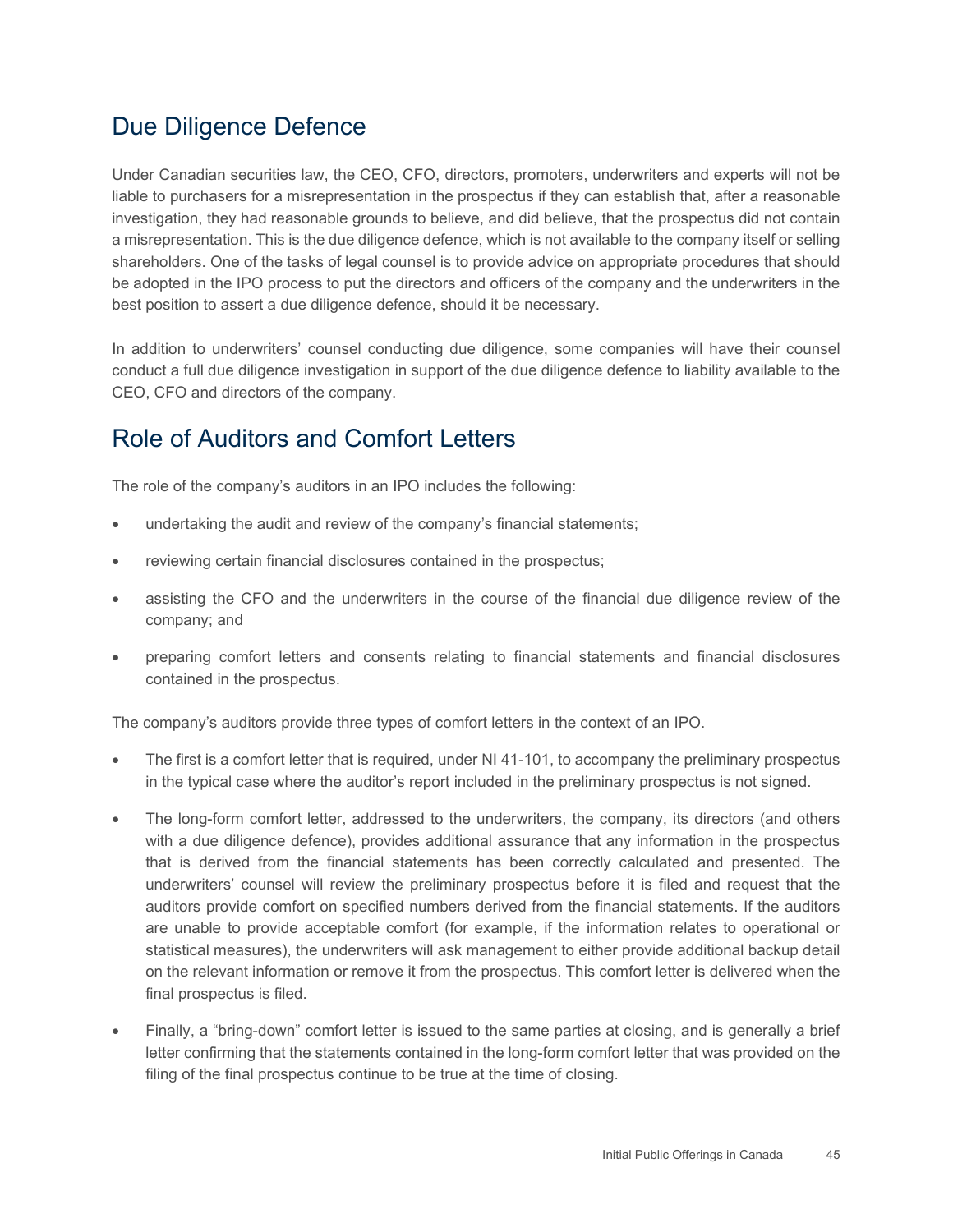

## <span id="page-51-0"></span>Canada-U.S. IPOs

 are public in both jurisdictions face only a small amount of duplicative regulation because, in most areas, they can comply with U.S. law and use their U.S. SEC filings to satisfy comparable Canadian requirements. There are many advantages to conducting an IPO in Canada at the same time as a company goes public in the United States. The business, political and regulatory environments in the two jurisdictions are sufficiently similar to make cross-border IPOs quite attractive. A dual Canadian and U.S. listing allows companies to attract a broader range of investors on both sides of the border. Although Canadian and U.S. securities laws are not identical, a cross-border offering can be done fairly seamlessly, and companies that

## <span id="page-51-1"></span>Coordinated Filings

 and will be qualified in Canada with an IPO prospectus. The securities may then be sold to the public in both countries, with a single underwriting syndicate that includes dealers who are registered in either When a company decides to go public in both the United States and Canada, the securities sold in the IPO will be registered with the SEC (on Form S-1 for a U.S. company and Form F-1 for a non-U.S. company) Canada or the United States (and who may sell in the other jurisdiction through properly registered affiliates).

 Although the IPO process in Canada is generally consistent with the U.S. process, the timing of the SEC review often dictates the overall timing of a cross-border IPO. In short, adding a Canadian IPO to a U.S. converse is not always true – adding a U.S. IPO to a Canadian IPO often adds complexity and requires IPO generally will not hold up the U.S. process, and the filings can be coordinated with relative ease. The more time.

 In general, a company will use the applicable U.S. form to draft its registration statement, including the certificate pages (discussed below), will be prepared and the preliminary prospectus will be filed with the relevant Canadian securities commissions. Both the SEC and the Canadian securities commissions will the SEC generally provides more comments on both accounting and legal disclosure matters. Once the to file two to four iterations of the preliminary prospectus with the SEC before the review is complete, the preliminary prospectus, for its IPO in the United States, which will be filed with the SEC. Alternative pages for the Canadian preliminary prospectus, including prescribed legends and the company and underwriter provide comments; however, the SEC's review and comment process generally takes longer than the Canadian process. Once the registration statement is filed with the SEC, the SEC provides its first comment letter in approximately 30 days (as opposed to approximately 10 business days in Canada). Furthermore, company receives comments from both sets of securities commissions and the registration statement and prospectus are revised to incorporate them, the company will file the amended documents and may receive subsequent comment letters (in the SEC's case, generally within 10 days of filing). A company can expect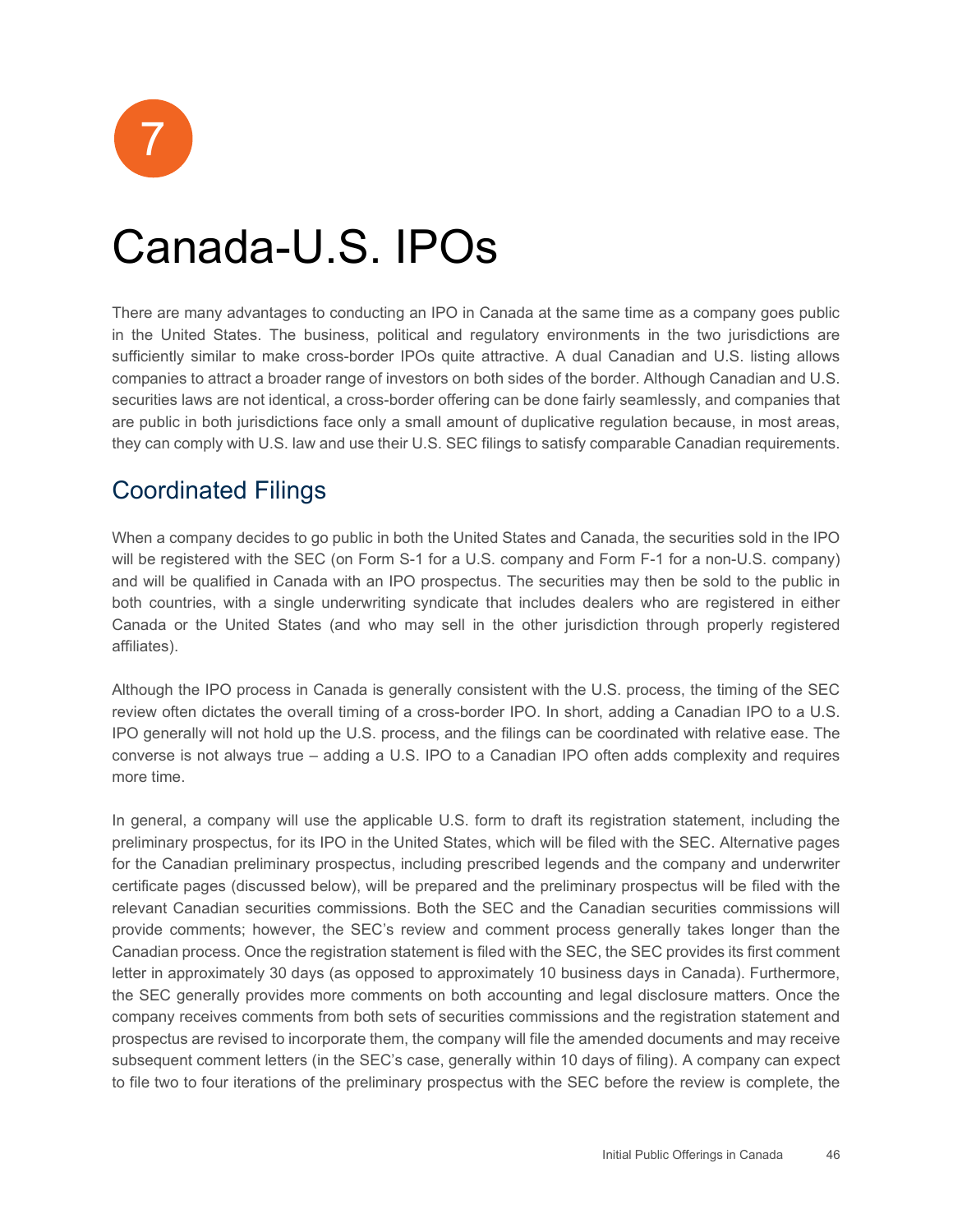registration statement is declared effective and the final prospectus is filed with the Canadian securities commissions.

## <span id="page-52-0"></span>Quiet Filings

 Similar to the recent change in Canada to permit confidential pre-filings of prospectuses (see Chapter 4 "Confidential Pre-Filing") under U.S. securities laws, a company conducting an IPO may be permitted to initially submit its U.S. registration statement (including the related prospectus) to the SEC on a confidential basis rather than as a public document via EDGAR (the Electronic Data Gathering, Analysis and Retrieval system). A confidential filing will usually be permitted for a non-U.S. company, provided that it is listed on a non-U.S. stock exchange or is concurrently listing its securities on a non-U.S. securities exchange. In addition, any other company may submit its U.S. registration statement in connection with its IPO or within 12 months after its IPO on a confidential basis. An company that takes advantage of this ability to file confidentially described in the preceding sentence must publicly file its registration statement and all prior confidential filings at least 15 days before the commencement of a road show.

## <span id="page-52-1"></span>Additional Prospectus Content

 Preparing the content for the Canadian prospectus is relatively straightforward and the additional disclosures can either be integrated in the U.S. prospectus or prepared as a supplement that is typically referred to as a "Canadian wrap." This disclosure includes:

- • a description of Canadian investors' withdrawal rights and statutory rights of action for rescission or damages;
- Canadian and foreign tax considerations for Canadian investors;
- expanded disclosure of relationships between the company and the underwriters and their affiliates;
- legends and other prescribed disclosures required by Canadian securities laws;
- supplementary information to comply with industry-specific disclosure requirements (such as those for mining, oil and gas companies) that differ between the two countries; and
- certificates of both the company and the underwriters.

## <span id="page-52-2"></span>The Rule 10b-5 Letter

 described in Chapter 5, U.S. underwriters expect to receive a negative assurance letter or "10b-5 letter" underwriters' counsel as a condition of closing. These letters are viewed by U.S. underwriters as a In addition to the customary due diligence investigations, similar to those completed in Canadian IPOs and (which refers to Rule 10b-5 under the U.S. Exchange Act) from both the company's counsel and the significant component of the underwriters' due diligence record.

This 10b-5 letter is not, strictly speaking, a legal opinion. Rather, it is a statement that, based principally on counsel's participation in the preparation of and discussions about the registration statement, nothing has come to their attention that would cause them to believe that the prospectus contains an untrue statement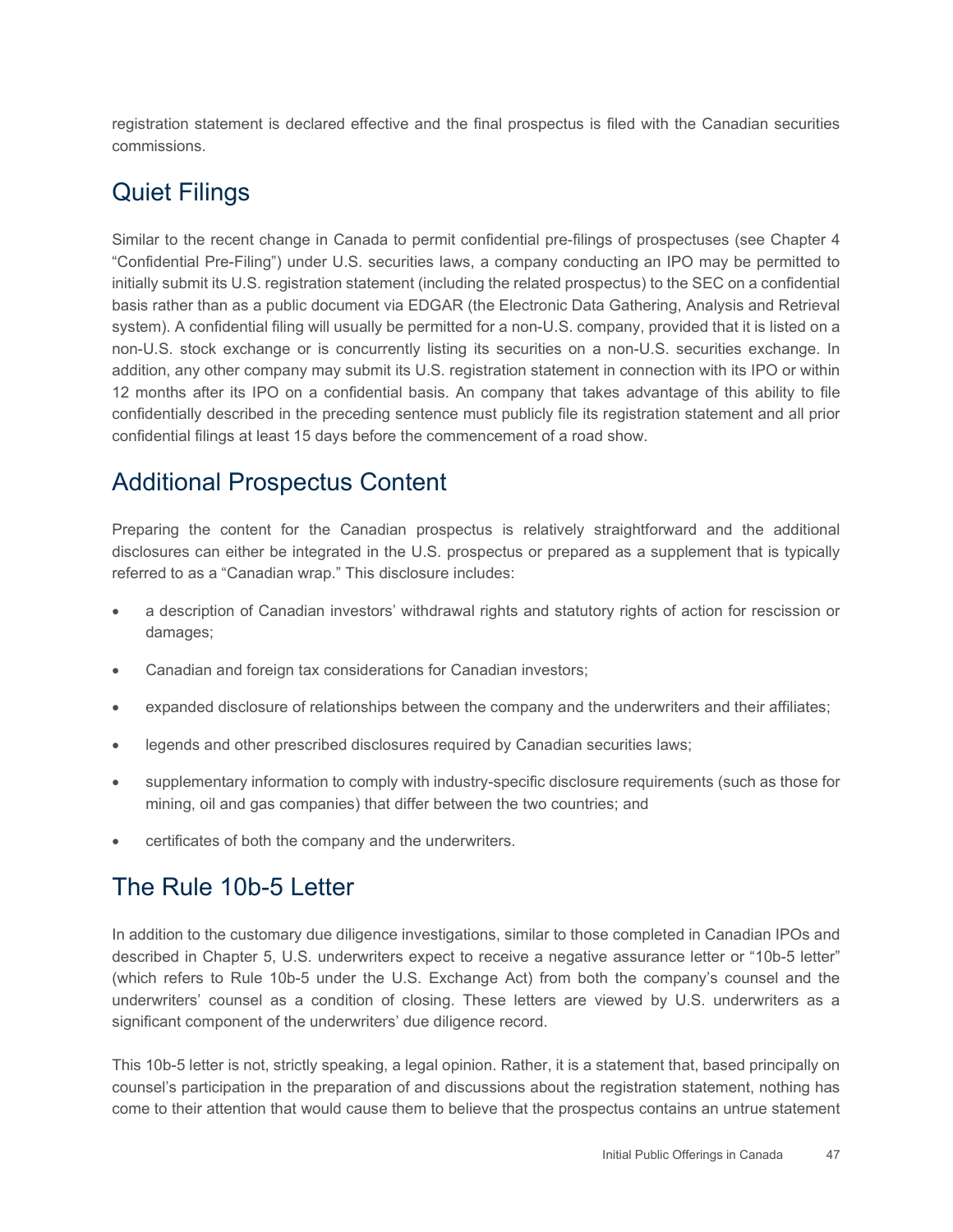of material fact, or omits to state a material fact that was necessary in order to make any statement, in light of the circumstances under which it was made, not misleading. Counsel will want to make clear in the 10b- registration statement (such as audited financial statements or opinions of geologists regarding a 5 letter that they are not qualified to pass judgment on the significance of particular facts to potential investors or the likely impact of particular information on the market price of the company's securities. Furthermore, counsel will not want to express any opinion or belief regarding the expertized portions of the company's estimated reserves).

 As the 10b-5 letter is not a standard feature of a Canadian IPO, the company, the underwriters and their legal counsel (in both countries) must settle on which law firm(s) will deliver the 10b-5 letters, the nature of the diligence they will undertake for this purpose and the scope of the 10b-5 letters.

#### <span id="page-53-0"></span>Communications with Potential Investors

#### Testing-the-Waters

 Similar to Canadian securities laws, the U.S. gun-jumping rules generally prohibit oral or written offers to a registration statement containing the preliminary prospectus, at which time marketing may begin. Rule sell securities to potential investors between the initiation of discussions with underwriters and the filing of 163B under the U.S. Securities Act of 1933, however, permits companies to engage in testing the waters through oral or written communications with certain sophisticated investors before filing a registration statement with the SEC. This means that in a Canada-U.S. IPO, testing the waters can occur on both sides of the border, but Canadian rules require a 15-day cooling-off period before the preliminary prospectus may be publicly filed.

#### The Waiting Period

 Both Canadian and U.S. securities laws permit companies to distribute to potential investors term sheets materials generally are equivalent to what are called free-writing prospectuses in the United States. One notable difference in the context of Canada-U.S. IPOs, however, is that free-writing prospectuses cannot and other information along with the preliminary prospectus during the waiting period. Canadian marketing be used in the United States until the preliminary prospectus includes a price range.

#### **Roadshows**

 or electronic and whether presented to institutional or retail investors) are treated as marketing materials. Even if investors are not given a copy to retain, these materials must be filed with Canadian securities treatment of electronic road show materials, which in the case of U.S. IPOs must be filed with the SEC unless at least one *bona fide* version is available via the internet without restriction. However, in-person road shows are treated differently under U.S. law in that materials merely shown to investors do not have As discussed in Chapter 4, the slide show and other materials used in a road show in Canada (whether live regulators and are subject to prospectus-level liability. These Canadian rules are consistent with the SEC's to be filed with the SEC and are not subject to prospectus-level liability because they are not considered to be free-writing prospectuses. To accommodate this difference in the rules, for Canada-U.S. IPOs that are offered and sold primarily in the United States, the Canadian securities regulators have provided an exemption to permit in-person road show materials to be filed confidentially instead of publicly on SEDAR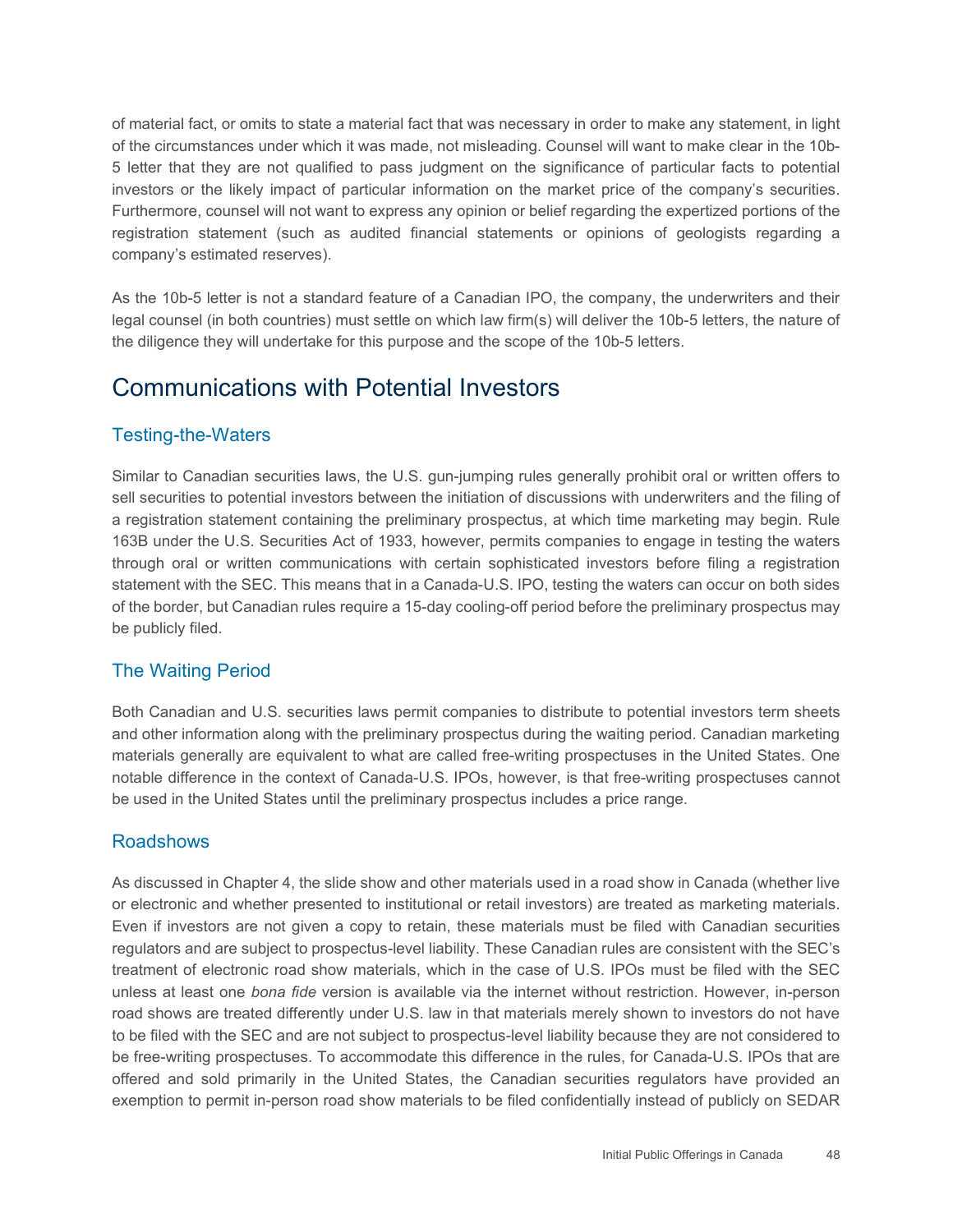and not to be incorporated by reference into the final prospectus. The use of this exemption is conditional on investors being granted a contractual right of action for misrepresentations in these road show materials.

#### <span id="page-54-0"></span>Withdrawal Rights and Timing of Closing

 differs from the Canadian process in that U.S. securities laws do not give investors a similar withdrawal As discussed in "Withdrawal Rights" in Chapter 4, investors in certain Canadian jurisdictions have the right to withdraw from an agreement to purchase securities after receiving the final prospectus. The U.S. process right after receiving the final prospectus. The market practice in the United States is for an IPO to close two business days following the effective date of the registration statement and subsequent pricing (T+2). When a company is completing a Canada-U.S. IPO, the preferred practice is to hold the closing four or five business days after pricing (T+4 or T+5) to accommodate the Canadian withdrawal rights period.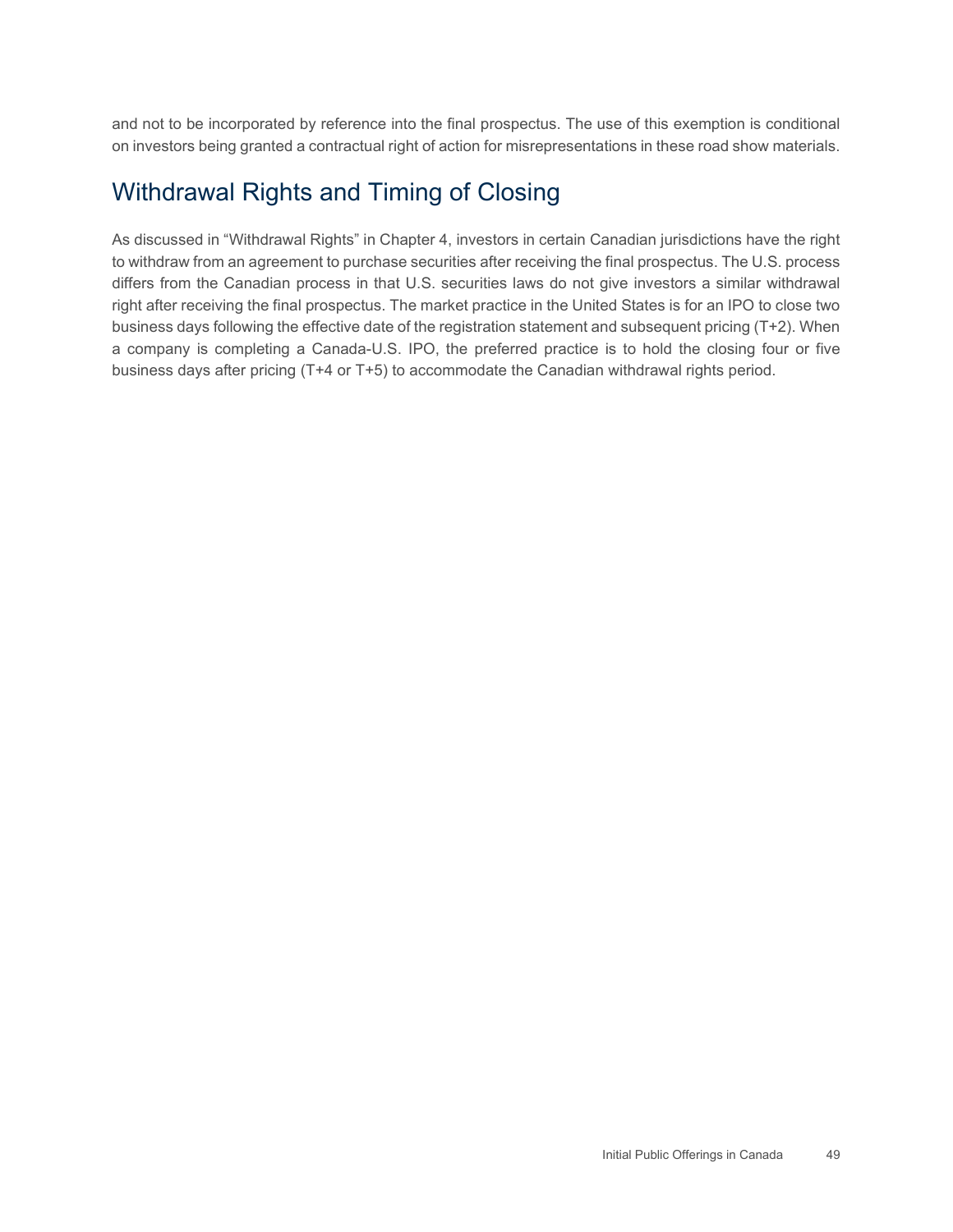

## <span id="page-55-0"></span>Life as a Canadian Public Company

#### <span id="page-55-1"></span>**Overview**

 Once a company has completed an IPO, it is a reporting issuer for purposes of Canadian securities laws, resulting in a number of ongoing reporting requirements, commonly referred to as continuous disclosure obligations. The purpose of continuous disclosure is to keep the market informed about developments in the company's business, thereby supporting informed investment decisions and maintaining investor confidence.

 Because venture issuers tend to carry on smaller-scale operations with fewer management and financial resources, they are subject to less onerous reporting requirements. For example, they are given more time to prepare and file their financial statements.

 segments, mining companies and oil and gas companies are also subject to the industry-specific To supplement the disclosure requirements described below, which apply to companies in all business requirements discussed in Chapter 6 above.

## <span id="page-55-2"></span>Financial Reporting (Annual and Interim Requirements)

 Annual financial statements must be filed within 90 days of a company's fiscal year-end (within 120 days years. The annual financial statements must be accompanied by a report of the company's independent for venture issuers). Included in the annual financial statements are a statement of comprehensive income, a statement of changes in equity and a statement of cash flows for the current year and for the year immediately preceding, as well as a statement of financial position as at the year-end of each of those fiscal auditor without reservation.

 quarter of the fiscal year. Interim statements of comprehensive income, changes in equity and cash flows interim period from the preceding year). A statement of financial position at the end of the interim period statements. If an auditor was engaged but the review was not completed, a notice with reasons must be Interim financial statements must be filed within 45 days of the end of each of the first three quarters of the company's fiscal year (within 60 days for venture issuers). Interim statements are not required for the fourth must be prepared for the year-to-date interim period (with comparative statements from the corresponding must also be filed, with a comparative statement of financial position as at the end of the preceding fiscal year-end. If an auditor has not reviewed the statements, a notice to that effect must accompany the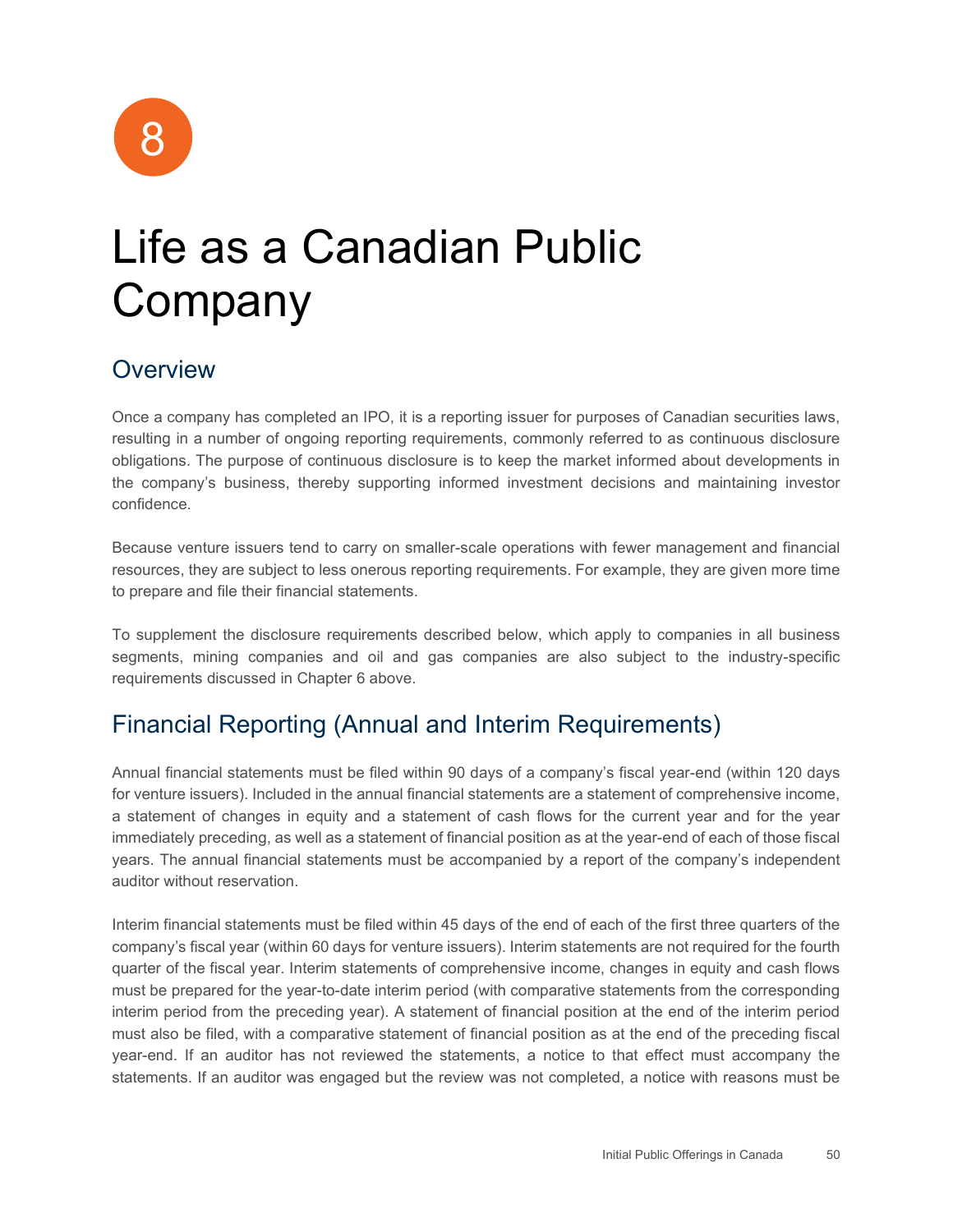included. If an auditor was engaged but finds it necessary to express a reservation of opinion in its review report, a written review report from the auditor must be included.

 Management's discussion and analysis (MD&A) is filed with the financial statements; the financial happened. The MD&A is a narrative explanation, through the eyes of management, of the company's performance during the period discussed (annual or interim). The MD&A should address the company's uncertainties that are likely to affect the company's business. Any trend or outlook disclosures are subject to the rules governing forward-looking information described in "Forward-Looking Information" in Chapter statements explain what happened during the relevant fiscal period, and the MD&A explains why it current financial condition and prospects, the impact of industry and economic factors, the company's liquidity (that is, its ability to meet cash requirements in the short and long term) and any known trends and 6. Any Non-GAAP Measures such as EBITDA that are presented in MD&A or elsewhere must be explained and reconciled to the most comparable financial statement measure.

 For interim periods, venture issuers can prepare and file a shorter, more streamlined quarterly highlights document instead of MD&A.

 There is substantial regulatory focus on the MD&A as a crucial part of a company's disclosure record. The social responsibility. Recently there has been an increased regulatory concern about, and attention paid, securities commissions have underlined the importance of identifying and disclosing relevant trends, risks and other material information, including matters relating to the environment, cybersecurity and corporate to companies' use of Non-GAAP Measures.

 MD&A, before they are filed. The board, however, may delegate the approval of interim financial reports The company's board of directors must approve the annual and interim financial statements, as well as the and related MD&A to its audit committee.

#### <span id="page-56-0"></span>Annual Information Form

 Public companies, other than venture issuers, must prepare and file an AIF within 90 days of their fiscal year-end. The AIF describes the company, as well as its history, operations, prospects and risks (similar to the business description contained in a prospectus). The general content of an AIF includes the company's corporate structure; its three-year development; any significant acquisitions and relevant business activities (including its products and services, competitive conditions, any intellectual property, its customers, its suppliers and its research and development activities); its officers and directors; its principal security holders; any material legal proceedings; information about any management interest in recent material transactions; and its material contracts. The presentation of the AIF tends to be more formal than the annual reports that many public companies prepare for investor relations purposes.

 The AIF also supports a company's eligibility to offer securities using a short form prospectus in which information is incorporated by reference from the company's continuous disclosure filings. As noted above, although venture issuers are not required to prepare and file AIFs, some voluntarily choose to do so either to update the information available in the market or to establish their short form prospectus eligibility.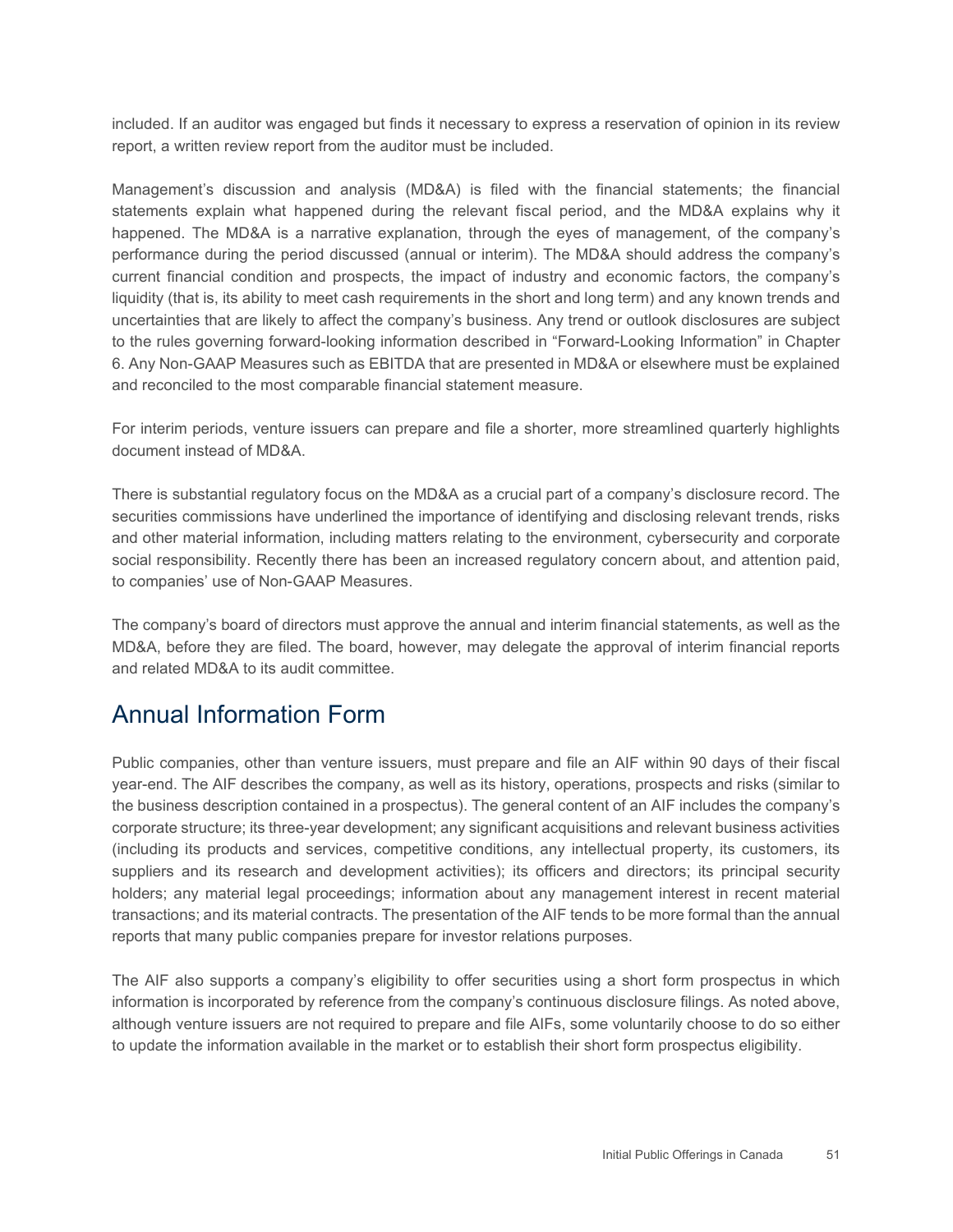## <span id="page-57-0"></span>CEO and CFO Certifications

 (comprising the financial statements, MD&A and AIF) must be covered by annual and interim CEO and knowledge there are no untrue statements of material facts or material omissions; and (iii) the financial Certifications by the CEO and the CFO are designed to promote personal accountability by senior management for the information that public companies provide to the market. The annual and interim filings CFO certifications. The CEO and CFO must state that: (i) they have reviewed the filings; (ii) to their information in the filings fairly presents the financial condition of the company.

 for ensuring that material information moves up the management chain and ultimately gets disclosed accu-The certifications must also address the company's disclosure controls and procedures (DC&P) and internal controls over financial reporting (ICFR). The DC&P certification relates to the company's internal processes rately and on time. The ICFR certification deals with controls to provide reasonable assurance of the accuracy of the company's financial statements. In both cases, the CEO and the CFO must certify that the processes have been evaluated and that any material weaknesses have been disclosed in the MD&A. Venture issuers are permitted to provide more limited CEO and CFO certificates that do not include representations about these procedures and controls.

In contrast to the certifications required under U.S. Sarbanes-Oxley Act, the Canadian certifications do not need to be accompanied by an auditor attestation as to ICFR.

 exercising their public interest jurisdiction if the CEO is directly involved in making untrue or misleading An OSC decision has effectively raised the standard applicable to the CEO of a public company who seeks to assert a due diligence defence in the face of allegations of untrue or misleading disclosure. Even if the CEO does not breach securities legislation, he or she may be held accountable by securities commissions disclosures and does not take active steps to ensure that disclosures are accurate; the due diligence defence will not be met if a CEO merely relies on the opinion of other members of management that disclosures are true.

## <span id="page-57-1"></span>Press Releases and Material Change Reports

 is probable. (The TSX and TSXV also have timely disclosure policies. See "Overview of TSX and TSXV If a material change occurs in the affairs of a reporting issuer, Canadian securities laws require the company to: (i) immediately issue and file a news release; and (ii) file a material change report within ten days. Material change reports must be filed as the changes occur, not simply every quarter. A material change is a change in the business, operations or capital of the company that would reasonably be expected to have a significant effect on the market price or value of its securities. A material change can also include a decision by the company's senior management to make a change if they believe confirmation by the board Requirements" later in this chapter.)

 If the company believes that immediate disclosure of the material change would be unduly detrimental to the relevant securities commission with written reasons for non-disclosure. It must also advise the securities commission every ten days in writing whether it continues to believe that the information should remain its interests, the company has the option to keep it confidential, but it must provide a copy of the report to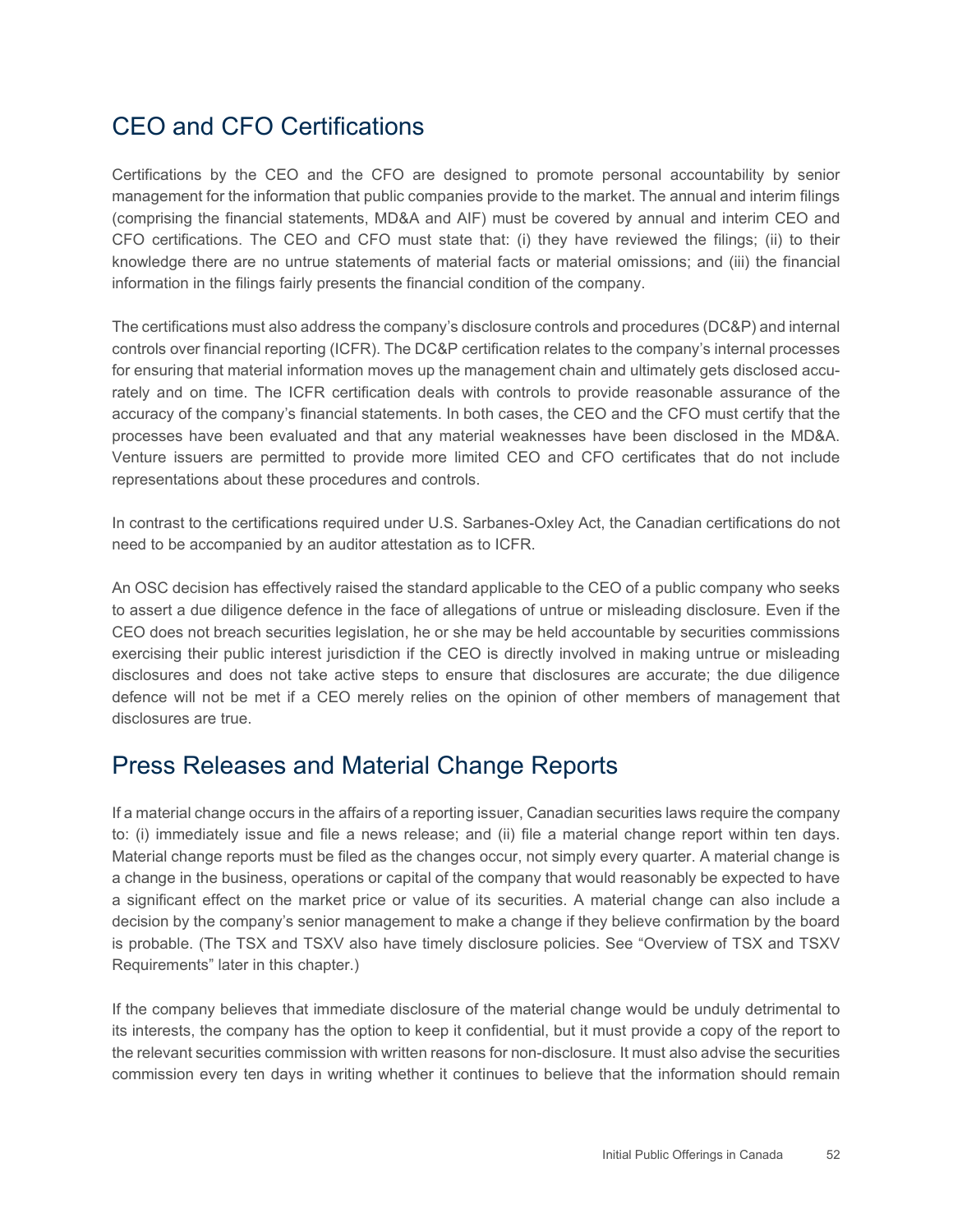confidential. The company must continue to do so either until a material change report is made public or until the decision to undertake the material change is rejected by the board of directors.

#### <span id="page-58-0"></span>Business Acquisition Reports

 acquisition". The significance of an acquisition is measured by reference to the company's and target's the Required Financial Statements" in Chapter 3 for a fuller description of the significance tests, each of consideration paid, the source of funds and the company's plans for the business. A BAR also includes Reporting issuers must file a Business Acquisition Report (BAR) within 75 days of completing a "significant relative assets and income and by reference to the company's investment in the target. Refer to "Identifying which uses a 30% significance threshold (100% for venture issuers). A BAR describes the transaction, the historical financial statements for the acquired business and pro forma financial information.

#### <span id="page-58-1"></span>Shareholder Meetings and Proxy Solicitation

 A company's constating documents or governing law will typically require annual shareholders' meetings to address matters such as the election of the company's directors and the appointment of auditors. Special shareholders' meetings may also be held throughout the year to vote on other items of business. Special shareholders is governed primarily by the law under which the company is organized, Canadian securities laws deal extensively with the form and content of information circulars and proxies, and the way in which meetings generally are called to vote on fundamental changes, such as amending the company's constating documents, or when the company's directors would like to undertake a particular activity or consider a specific issue that requires shareholder approval. Although the conduct of annual and special meetings of companies and others communicate with shareholders in connection with proxy solicitation.

 In preparation for any shareholders' meeting, an information circular, together with the form of proxy and the notice of the meeting, must be sent to both registered and beneficial shareholders of the company. any direct or indirect interest that directors, proposed directors, officers or major shareholders may have in of management, directors and principal shareholders. When a matter to be voted on involves a related circular may be required to include an independent, formal valuation, and minority shareholder approval Depending on the company's constating documents and governing corporate law, delivery may be accomplished by traditional mail, e-mail (if a shareholder has consented to electronic delivery) or website posting (also known as notice-and-access). The information circular is designed to provide relevant information on the matters to be voted on at the meeting so that shareholders can exercise their voting rights effectively. Specifically, the information circular must describe matters to be acted on at the meeting, those matters, any indebtedness of officers or directors owed to the company and any security ownership party, additional disclosure rules apply to protect minority shareholders. For example, the information may be needed to consummate the transaction.

 compensation matters must also include extensive information concerning the compensation of directors elements of the executive officers' compensation packages, including salaries, bonuses, perks, deferred The information circular for a meeting at which directors are to be elected or shareholders are to consider and the company's five most highly compensated executive officers (including the CEO and the CFO) and the company's explanation of its approach to executive compensation. This disclosure must cover all compensation, equity awards (including stock options), pension contributions and incentive compensation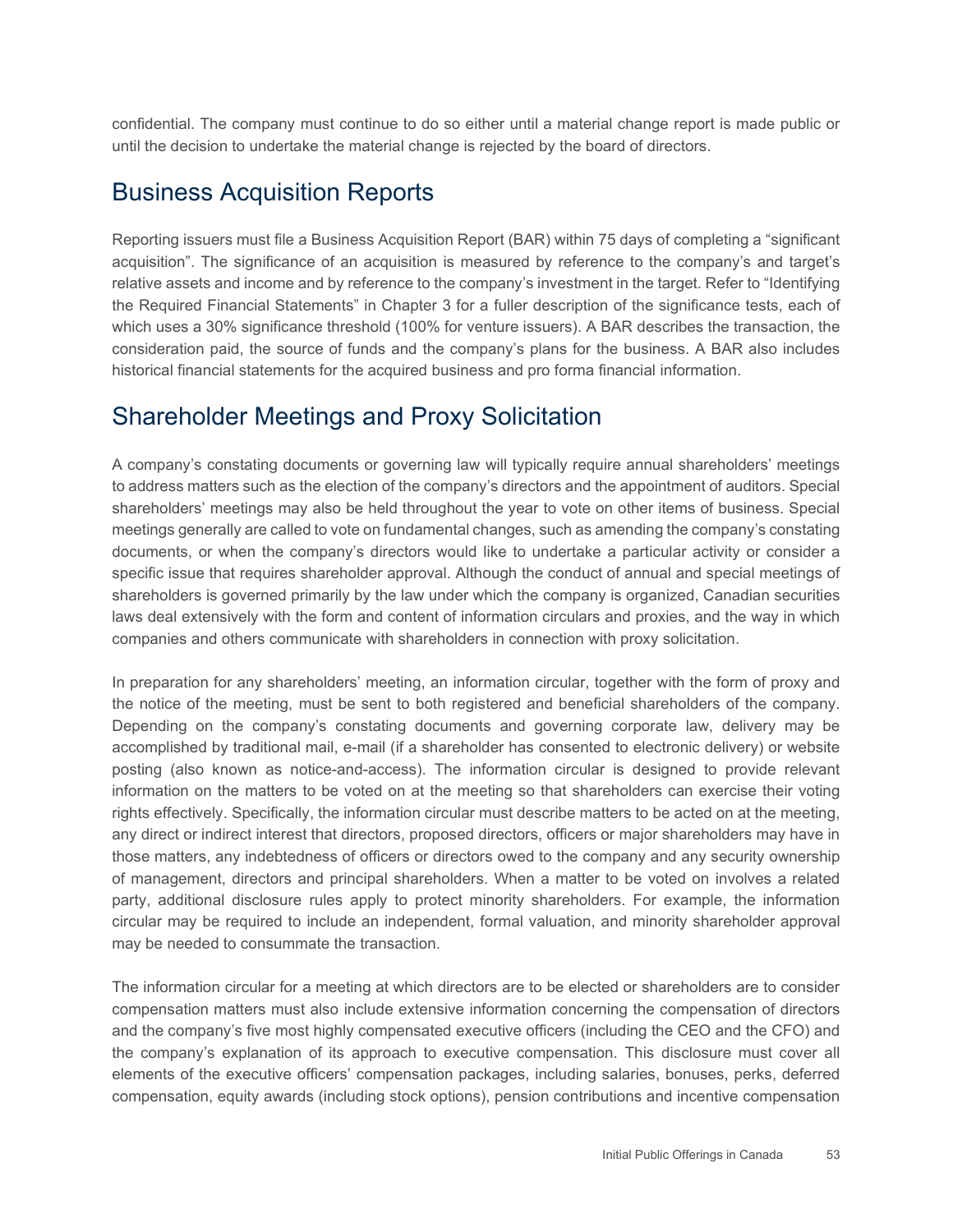(including compensation that is contingent on performance). Disclosure is also required of compensation required by Canadian securities laws, although many of Canada's largest public companies have voluntarily based on achievement of performance targets and potential future payouts on termination or a change of control. Shareholder advisory votes on executive compensation, also known as "say-on-pay," are not adopted this practice.

#### <span id="page-59-0"></span>Insider Reporting and Trading

 Certain individuals and entities are subject to insider reporting requirements under Canadian securities laws, including the CEO, the CFO, the chief operating officer (COO) and the directors of the reporting issuer, any 10% shareholder or major subsidiary, any person or company that is responsible for a principal business unit or function of the reporting issuer and any other insider who has access to undisclosed material information and can exercise significant power or influence over the business of the reporting issuer.

 Reporting insiders must disclose their direct and indirect beneficial ownership of or control or direction over "related financial instruments." Related financial instruments include derivatives and other agreements that securities of the reporting issuer, together with any interests in or rights or obligations associated with have the effect of altering, directly or indirectly, a reporting insider's economic interest in or exposure to the reporting issuer. Insider reports must be filed on SEDI, which is Canada's online service for the filing and viewing of insider reports. Although the reporting insider is responsible for filing the required reports, some companies will, as a courtesy, make the filings on behalf of their reporting insiders.

 Reports must be filed within ten days of a person or company becoming a reporting insider. Thereafter, of, or control or direction over, a security of the reporting issuer, or any change in the reporting insider's convertible or exchangeable securities. The rules allow for delayed reporting of some transactions on an arrangements, if certain conditions are met. A reporting insider is not required to file a report if he or she does not own any securities of the reporting issuer or any related financial instrument involving a security updating reports must be filed within five days of any change in the reporting insider's beneficial ownership economic interest in or exposure to the reporting issuer through a related financial instrument. These changes include the insider's purchase or sale of securities and the exercise of options, warrants or other annual basis, including transactions under automatic securities purchase programs and compensation of the reporting issuer.

 Securities regulations prohibit insiders and other persons or companies in a "special relationship" with a the reporting issuer is also considered to have a special relationship with a reporting issuer. This group is reporting issuer from purchasing or selling securities of that company, or recommending or encouraging a purchase or sale, when they possess material information that has not been generally disclosed to the public. In addition to insiders, persons or companies in a special relationship with a reporting issuer include employees of the company, persons or companies that engage or plan to engage in business or professional activity with the company, and affiliates or associates of the company. Any person who is considering a takeover bid for the securities of the reporting issuer and any person who is considering whether to become a party to a merger, amalgamation, or other similar type of business combination with also prohibited from informing, other than in the necessary course of business, other persons or companies of material information regarding the reporting issuer before that information has been generally disclosed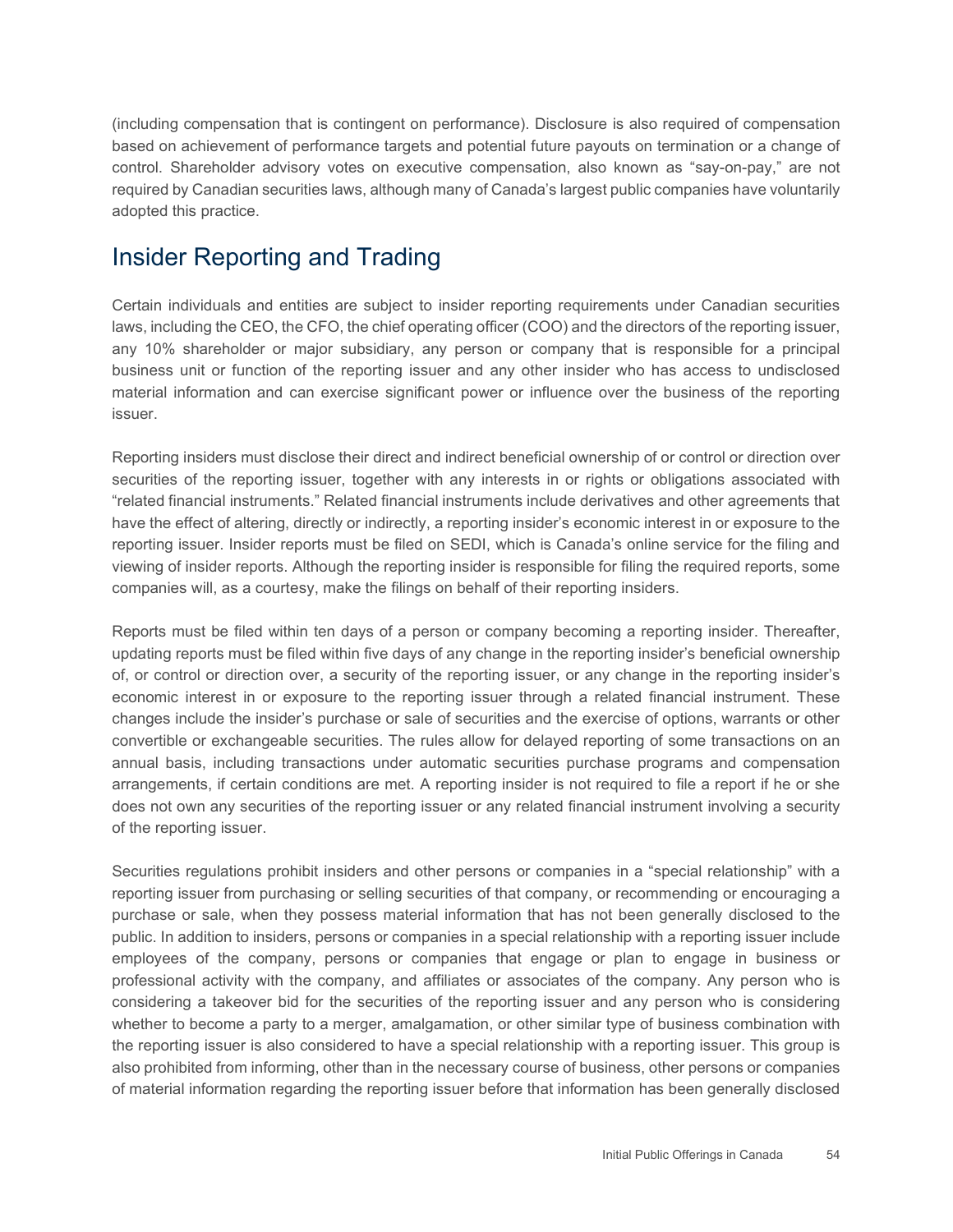(tipping). Securities and criminal laws impose harsh penalties for breaches of the rules governing insider trading and tipping – including fines, imprisonment or disgorgement of profits to the company – and grant private plaintiffs the right to sue for damages.

## <span id="page-60-0"></span>Early Warning Regime

 becomes the beneficial owner of, or acquires control or direction over, voting or equity securities of any class of securities of any reporting issuer that, together with the securities of that class already owned, the purchase (for example, whether it is planning to make a formal takeover bid) and the holder's interest every increase or decrease of 2% or more in the holdings of a 10% security holder, every material change Under the early warning regime, including National Instrument 62-103 *The Early Warning System and Related Take-Over Bid and Insider Reporting Issues* (NI 62-103), disclosure must be made when a person would constitute 10% or more of the outstanding securities of that class. This threshold drops to 5% if the company is the target of a takeover bid. For this purpose, securities convertible into such voting or equity securities within 60 days are treated as being beneficially owned. The required disclosure includes prompt filing of a news release and an early warning report within two business days of reaching the 10% threshold. The report must also state other prescribed information, including the holder's investment intent in making in related derivatives or other financial instruments. After the initial reporting requirement has been satisfied, in information contained in a previously filed report and ceasing to be a 10% security holder must similarly be reported.

 A person who is required to file either an initial or a subsequent early warning report is prohibited from acquiring additional securities of the same class (or securities convertible into such class) from the time when the event giving rise to the report occurred until the expiry of one business day from the date that the relevant report is filed. This prohibition, however, does not apply to persons who already hold 20% or more of the securities of the particular class.

 NI 62-103 provides for an alternative reporting regime and certain other reporting and acquisition investors," when they are not making or proposing to make a takeover bid or engage in a similar control exemptions for financial institutions and other investment managers that qualify as "eligible institutional transaction involving the company in which they hold securities.

#### <span id="page-60-1"></span>Audit Committee and Corporate Governance

 The purpose of the audit committee is to ensure the quality of a company's financial disclosure through Under National Instrument 52-110 *Audit Committees*, every reporting issuer must have an audit committee of its board of directors to oversee its financial reporting and the audit of its financial statements. Generally, the board of directors delegates its responsibility over the financial reporting process to the audit committee. effective board supervision and accountability, and thereby increase investor confidence.

 company's financial statements. All audit committee members must be independent, which precludes them An audit committee must comprise at least three directors. Its members must be financially literate, which means being able to read and understand financial statements that present a level of complexity of accounting issues generally comparable to those that can reasonably be expected to be raised by the from having any direct or indirect material relationship with the company. A material relationship is one that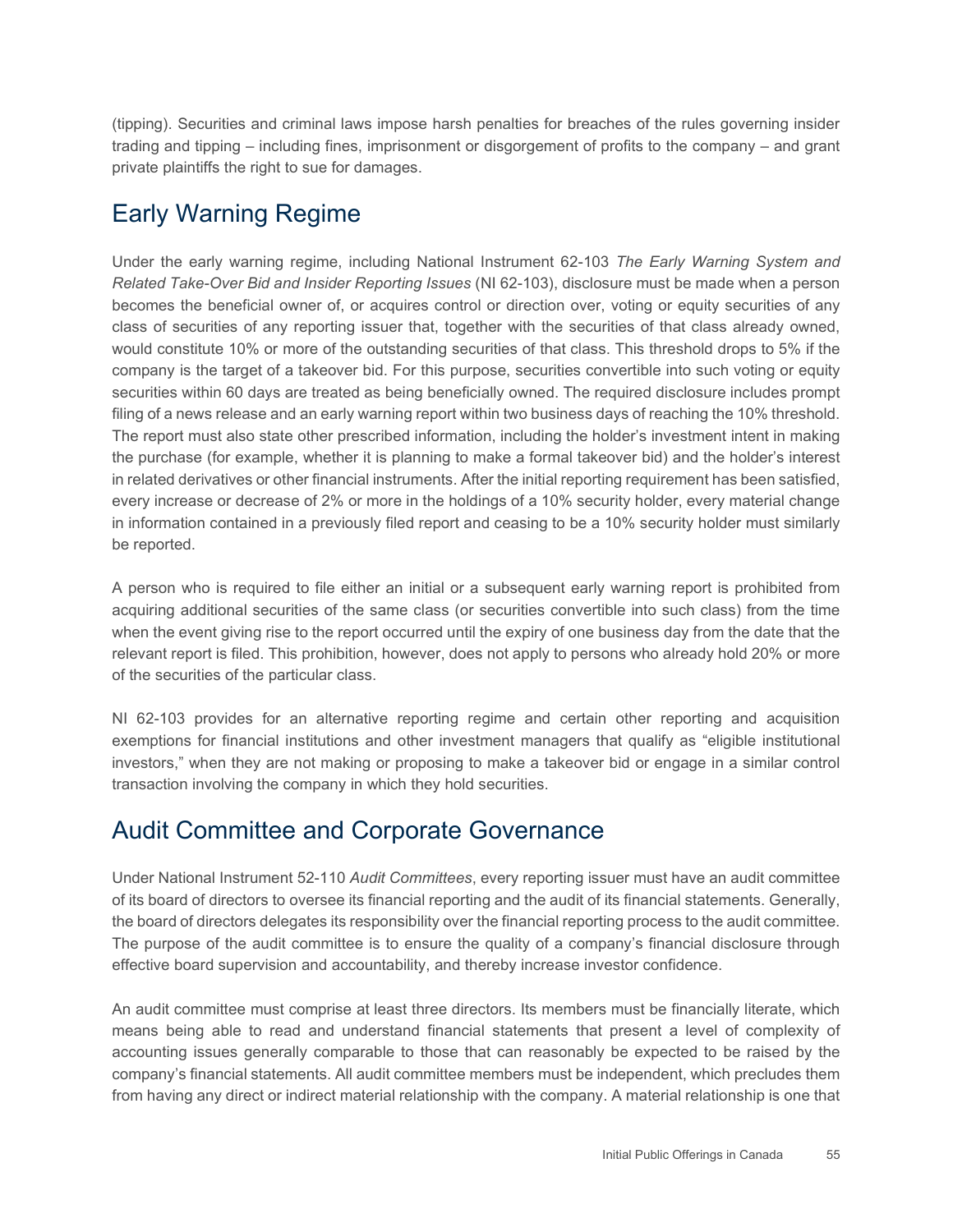could reasonably be expected to interfere with the exercise of independent judgment. Employees of the relationship and cannot charge fees or receive any compensation from the company apart from company and employees of the company's auditor are automatically deemed to have a material relationship with the company. Audit committee members cannot be affiliated with the company through a control compensation received for board or committee services. Some temporary exemptions from certain of these requirements may be available to a company that is undertaking its IPO.

 literacy requirements do not apply. Second, in terms of independence, a majority of a venture company's Audit committee composition requirements are slightly less onerous for venture issuers. First, the financial audit committee members must not be executive officers, employees or control persons.

 The audit committee must recommend an external auditor (and its fees) to the company's board of directors. The audit committee must also have a charter setting out its duties and responsibilities (including those matters prescribed by securities laws), and it directly oversees the relationship with the auditor, including the resolution of disagreements with management. The audit committee also reviews financial statements, MD&A and earnings releases before disclosure.

 employees to report corporate wrongdoing internally, or externally to securities regulators, without fear of The audit committee is also responsible for establishing a process for receiving complaints about auditing or financial reporting matters (also described as whistleblowing). Following the OSC's adoption of its Whistleblower Program, many public companies have adopted Whistleblower Policies that explicitly permit reprisals. Under the Ontario *Securities Act*, retaliation against whistleblowers is prohibited.

 to establish a board with a majority of independent members, nor is it required to separate the roles of board chair and CEO. (The board independence test is somewhat less stringent than the independence has adopted, explain why it considers those practices to be appropriate, and describe certain deviations Canadian Coalition for Good Governance and the policies of the major proxy advisory firms, Institutional Generally, apart from the audit committee requirements, Canadian securities laws do not mandate the adoption of specific corporate governance practices by companies. For example, a company is not obliged test for members of the audit committee, as discussed above. For this purpose, independent directors cannot have a direct or an indirect material relationship with the company, although receiving compensation may not be a disqualifying factor.) Rather, a company must describe in detail what governance practices it from the guidelines in National Policy 58-201 *Corporate Governance Guidelines* (NP 58-201). When establishing their corporate governance practices, companies also consider the practices advocated by the Shareholder Services and Glass Lewis.

 take risk into account and whether directors and named executive officers are permitted to hedge their For compensation committees, reporting issuers must disclose for each committee member the experience that is relevant to their executive compensation responsibilities, how the company's compensation practices equity-based compensation. The rules also require disclosure of the role of, and the fees paid to, compensation consultants, together with details of any services performed in the two most recent years.

 women on the board and among senior management, as well as information on directors' term limits and Canadian securities laws require reporting issuers to disclose information about the representation of other board renewal mechanisms.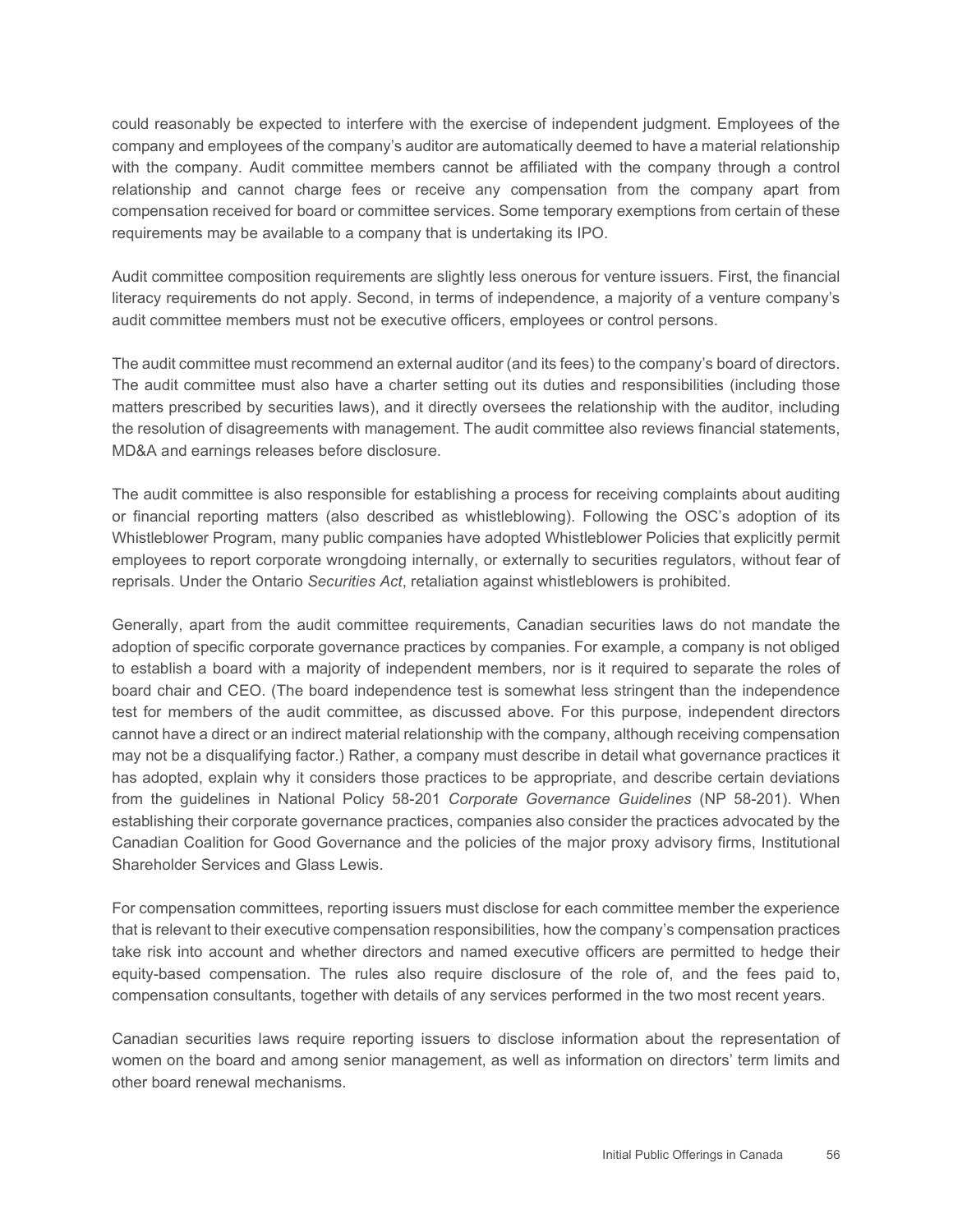related to diversity on the board and within senior management, including the number and percentage of Reporting issuers that are incorporated under the *Canada Business Corporations Act* have additional disclosure requirements regarding diversity. They must disclose the company's policies and targets (if any) members of the board and of senior management who are women, Aboriginal persons, members of visible minorities and persons with disabilities.

## <span id="page-62-0"></span>Liability for Misrepresentations in Secondary Market Disclosure

Public companies, their directors, their officers and certain other affiliated people may face civil liability for misrepresentations made in their continuous disclosure filings. Liability can arise from three different situations:

- (i) through a misrepresentation in a document released by or on behalf of the company;
- (ii) through a misrepresentation made in a public oral statement by or on behalf of the company; or
- (iii) through the failure of the company to make timely disclosure of a material change.

The plaintiff is not required to prove reliance on the deficient disclosure to succeed in a secondary market misrepresentation action brought under securities legislation.

The plaintiff is not required to prove reliance on the deficient disclosure to succeed in a secondary market misrepresentation action brought under securities legislation.

 disposed of the company's securities during the period between the relevant disclosure document being released and the misrepresentation in that document is publicly corrected. In the second scenario, the an action, the plaintiff must have acquired or disposed of the company's securities between the time the For the first scenario above, a plaintiff may bring an action for misrepresentation if the plaintiff acquired or plaintiff may bring an action if the plaintiff acquired or disposed of securities between the time the misrepresentation was publicly made and the time it was publicly corrected. In the third scenario, to bring material change should have been disclosed and the time it actually was disclosed.

 the company or person making the misrepresentation knew of the misrepresentation when it was made, deliberately avoided acquiring knowledge of the misrepresentation or engaged in gross misconduct in allowing the misrepresentation to be made. The plaintiff does not have this burden of proof in the case of a For an action relating to a misrepresentation made in a public oral statement or non-core document (core documents include MD&A, financial statements, AIFs or information circulars), the plaintiff must prove that misrepresentation made in a core document or if the company fails to make timely disclosure of a material change.

There are, however, defences that may relieve a defendant from liability or limit the scope of damages:

- A defendant will not be liable if it proves that the plaintiff acquired or disposed of the company's securities with prior knowledge of the deficient disclosure.
- A defendant may rely on a "reasonable investigation" defence if it can prove that a reasonable investigation was conducted before the deficient disclosure and, at that time, no reasonable grounds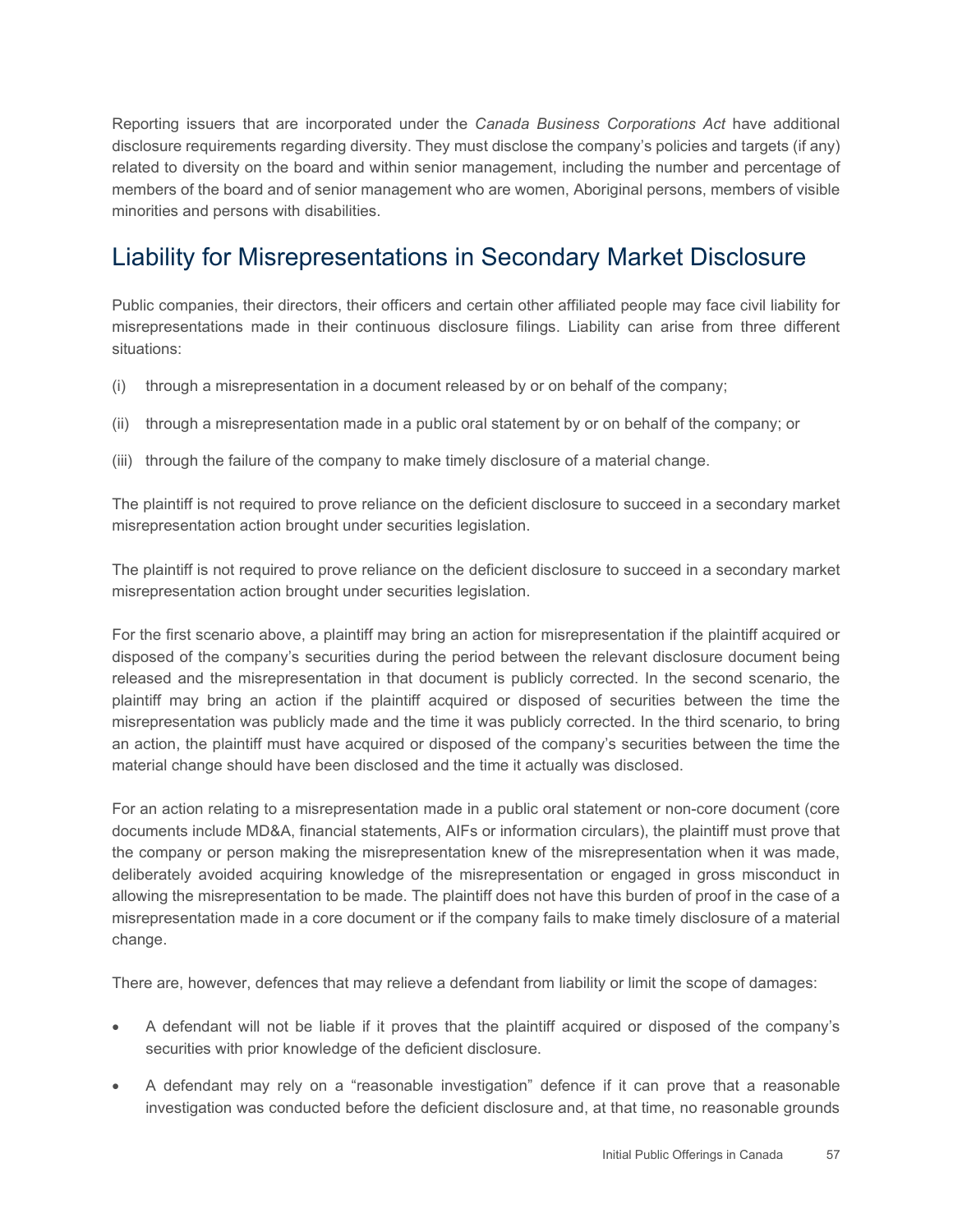existed to believe that the relevant document or public statement contained a misrepresentation or that a failure to make timely disclosure would occur.

- There are statutory safe harbour defences related to forward-looking information.
- • A defendant will not be liable for any change to the market price of the securities that the defendant proves is attributable to a factor unrelated to the misrepresentation or failure to make timely disclosure.

In addition to these defences, other aspects of the statutory secondary market liability regime are intended to protect defendants and deter unmeritorious claims, including a requirement that the plaintiff obtain leave of the court before proceeding and caps on damages that would apply in most cases other than when there has been fraud.

#### <span id="page-63-0"></span>Overview of TSX and TSX-V Requirements

#### **TSX**

#### Disclosure and Notification Requirements

 disclosure policy requires listed companies to immediately disclose any material information, with limited operations or capital of the company, and therefore the TSX policy may require disclosure of information The TSX imposes certain disclosure and notification requirements on listed companies. The TSX's timely exceptions for confidentiality. Information may be material even if there has been no change in the business, that does not constitute a material change under securities laws but is only a material fact.

 A company must also immediately notify the TSX of any transaction involving the issuance or potential issuance of listed securities, described in further detail below. In addition, companies must notify the TSX document amendments, fiscal year-end, senior officers or directors; the adoption of a shareholder rights of certain important corporate events, such as a change in head office, jurisdiction, or other charter plan; and the declaration of dividends.

 If any unusual trading is detected, the company may be required to issue a news release stating, if true, that management is unaware of any undisclosed development that would explain the unusual activity. A trading halt may be ordered to allow for dissemination of a news release, if a company requests a halt and is concerned that a pending news release will affect the market value of its securities or if unusual trading activity suggests material information is not uniformly available to the public.

#### Shareholder Approval Requirements

 For TSX-listed companies, shareholder approval is required before certain corporate actions are taken. For shareholders when the arrangements are adopted and in some cases every three years thereafter. If an for any transaction with insiders if the aggregate consideration is 10% or more of the company's market participate in the vote). Similarly, private placements of listed securities, or securities that are convertible example, the TSX requires that all security-based compensation arrangements be approved by issuance of securities will materially affect control of a listed company, the TSX generally requires shareholder approval as a condition of the issuance. In addition, shareholder approval generally is required capitalization and the transaction has not been negotiated at arm's length (insiders are not eligible to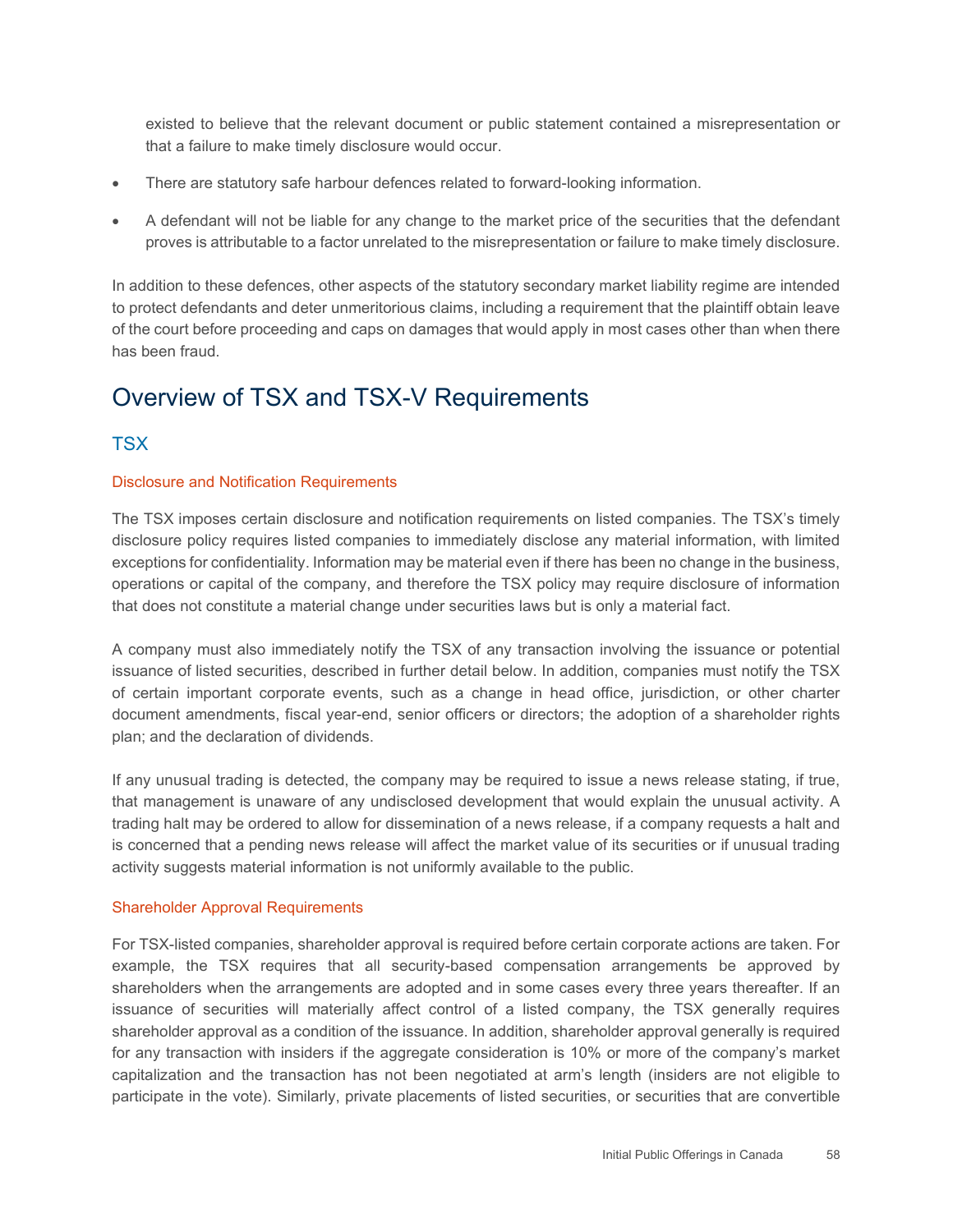into listed securities, require shareholder approval if: (i) the price is below the allowable discount (which is 15% for securities trading above C\$2 per share); or (ii) the number of securities issuable is more than 25% of the outstanding number of securities and the securities are issued at a discount to the market price.

 consideration for the company acquired. This 25% threshold is the same as or similar to those of stock The TSX will also require a listed company to obtain shareholder approval when acquiring another company if the listed company issues more than 25% of its outstanding shares (on a non-diluted basis) as exchanges outside Canada, including the New York Stock Exchange and the London Stock Exchange.

 The TSX requires listed companies, other than controlled companies, to adopt majority voting policies in uncontested director elections. Directors who are not elected by a majority of the votes cast in board elections are expected to tender their resignations to the board. Controlled companies that do not implement a majority voting policy must disclose their reasons for not doing so on an annual basis.

#### **TSXV**

#### Disclosure and Notification Requirements

 The TSXV also imposes disclosure and reporting requirements on its listed companies. As with the TSX, a significant change in the market price or value of any of a company's listed securities to be disclosed immediately after management becomes aware of the material information, subject to limited exceptions. the issuance of listed securities or other important corporate events, as outlined above. In addition, pre- clearance of news releases is required for material information relating to reverse takeovers, changes of acquisitions or dispositions), changes of control, the release of FOFI or other operating projections, and the TSXV expects that any material information that results in or would reasonably be expected to result in Moreover, like the TSX, the TSXV requires listed companies to notify the TSXV of any transactions involving business or other reorganizations, qualifying transactions and reviewable transactions (including corporate disclosure of mineral reserves/resources or oil and gas reserves.

 value of its securities or if unusual trading activity suggests material information is not uniformly available As with TSX-listed companies, if any unusual trading is detected, a TSXV-listed company may be required to issue a news release stating, if true, that management is unaware of any undisclosed development that would explain the unusual activity. A trading halt may be ordered to allow for dissemination of a news release, if a company requests a halt and is concerned that a pending news release will affect the market to the public.

#### Shareholder Approval Requirements

 release to be issued both for the announcement (subject to certain limitations) and closing of nearly all private placements. In addition, the TSXV will require the company to obtain shareholder approval of the TSXV-listed companies must notify the TSXV of any planned private placement of securities. A private placement of securities is considered to be material information and, therefore, the TSXV expects a news private placement if it will result in the creation of a new control person, if it constitutes a related party transaction or if it appears to be undertaken as a defensive tactic to a takeover bid.

 Any stock option plan must be approved in advance by the TSXV and, in addition, shareholder approval must also be obtained before implementing certain stock option plans. A fixed option stock option plan (i.e.,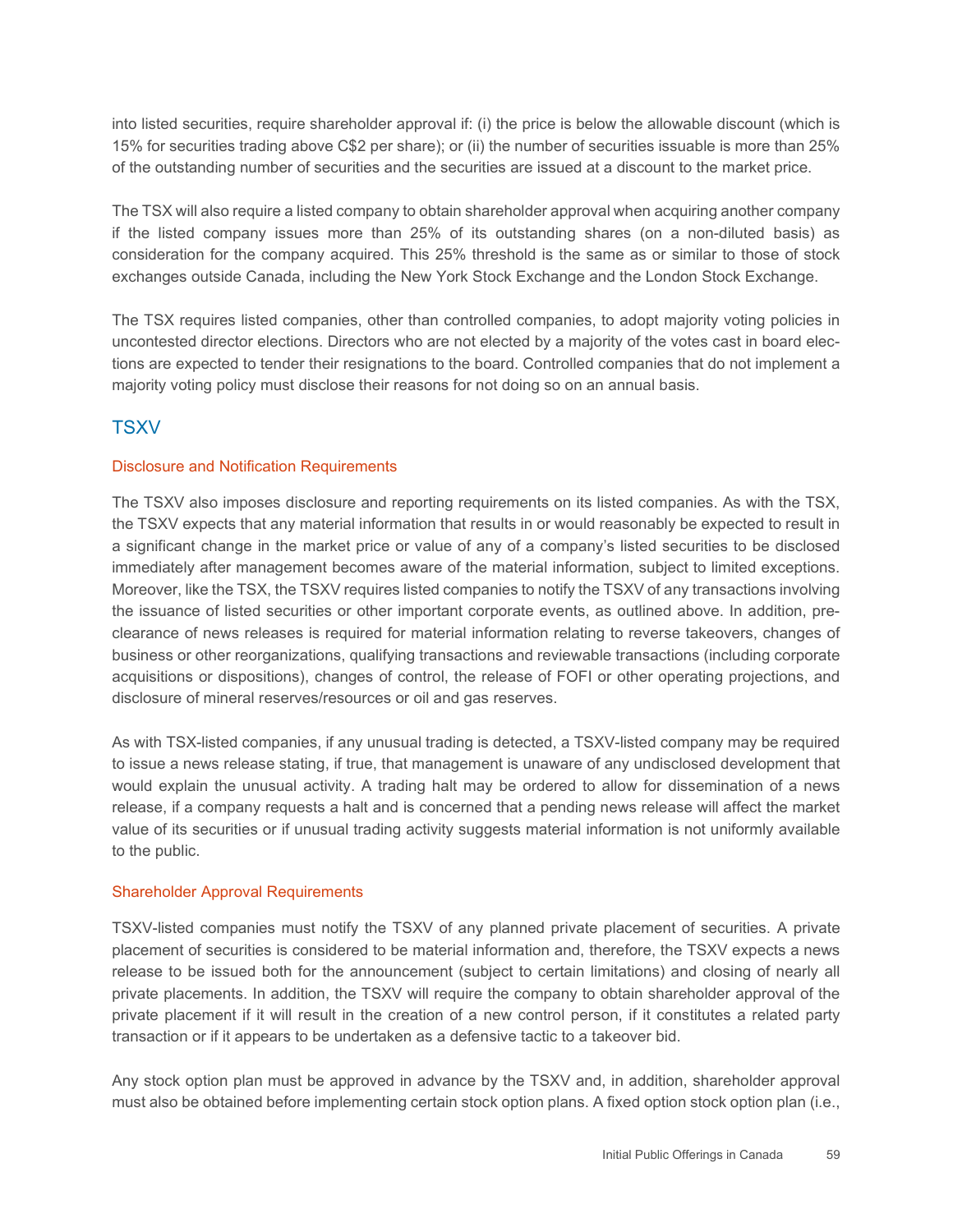a plan where the shares reserved for issuance pursuant to the exercise of stock options is a specified number of shares) is subject to shareholder approval before implementation if the number of shares reserved for issuance under the plan, together with all of the company's other previously established stock option plans or grants, could result at any time in the number of listed shares reserved for issuance under stock options exceeding 10% of the company's total issued shares. A 'rolling' stock option plan (i.e., a plan where the shares reserved for issuance pursuant to the exercise of stock options equals to up to a maximum percentage of the issued shares of the company at the time of any stock option grant) must receive shareholder approval at implementation and yearly thereafter.

The TSXV is also likely to require shareholder approval before most changes of business, changes of management, reverse takeovers (i.e., any transaction resulting in new shareholders holding more than 50% of the outstanding voting securities of the company and the creation of a new control person), and dispositions of more than 50% of the company's assets or business can occur.